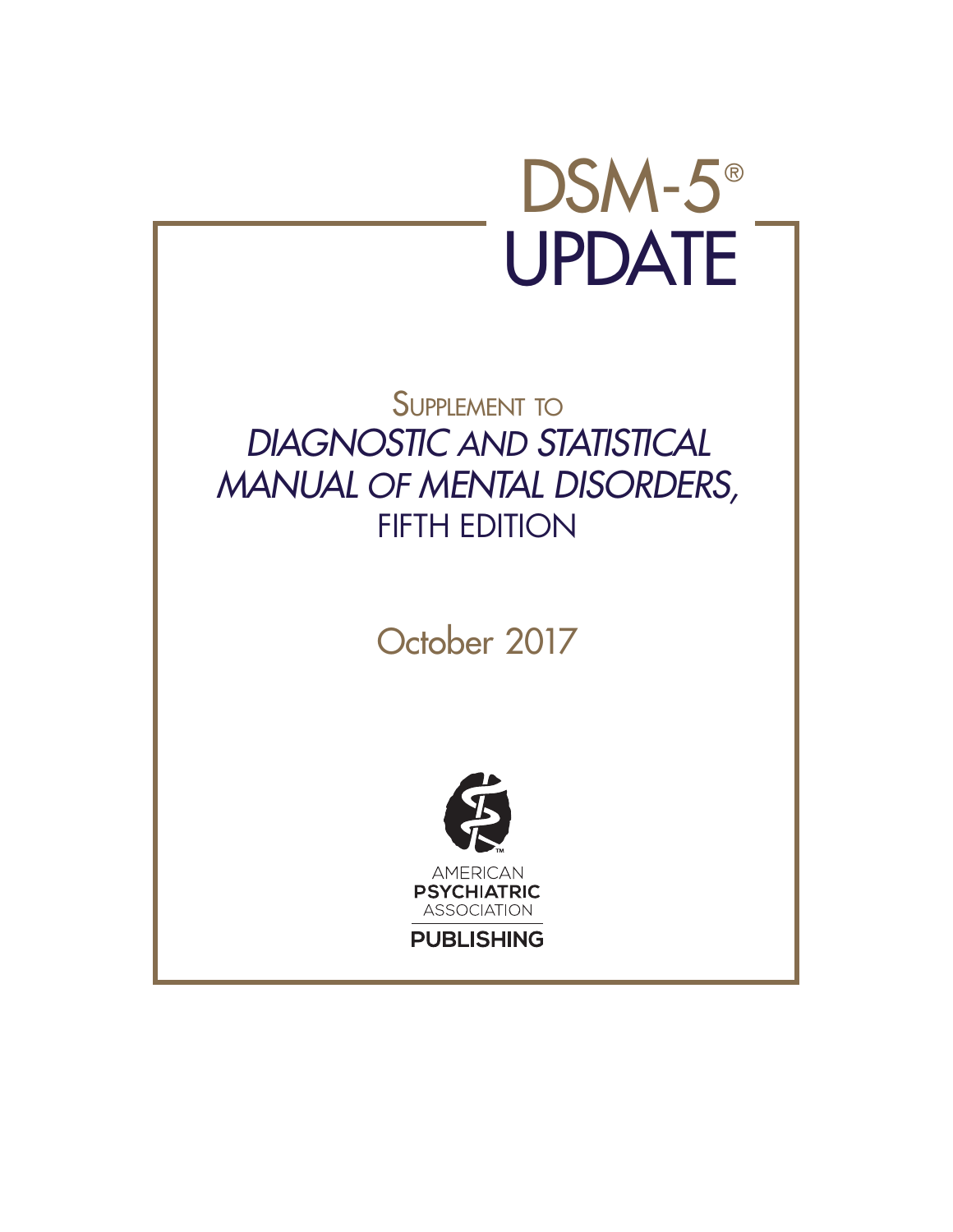# **DSM-5® Update October 2017**

## Supplement to

*Diagnostic and Statistical Manual of Mental Disorders,* Fifth Edition

Copyright © 2017 American Psychiatric Association. All rights reserved. Unless authorized in writing by the American Psychiatric Association (APA), no part of this supplement may be reproduced or used in a manner inconsistent with the APA's copyright. This prohibition applies to unauthorized uses or reproductions in any form, including electronic applications.

Correspondence regarding copyright permissions should be directed to DSM Permissions, American Psychiatric Association Publishing, 1000 Wilson Boulevard, Suite 1825, Arlington, VA 22209-3901.

This supplement and the digital versions of DSM-5® (including the DSM-5® Diagnostic Criteria Mobile App, DSM-5® eBook, and DSM-5® on PsychiatryOnline.org) reflect any updates to diagnostic criteria and related text; coding updates, changes, or corrections; and any other information necessary for compensation in mental health practice. **This supplement contains ICD-10-CM updates that become effective on October 1, 2017.** It also includes content from prior updates that remains relevant to compensation and current clinical practice. This supplement is located at: https://www.psychiatry.org/psychiatrists/practice/dsm.

DSM and DSM-5 are registered trademarks of the American Psychiatric Association. Use of these terms is prohibited without permission of the American Psychiatric Association.

ICD-9-CM codes were used for coding purposes in the United States through September 30, 2015. These codes can no longer be used in the United States. ICD-10-CM codes are used for coding purposes in the United States as of October 1, 2015.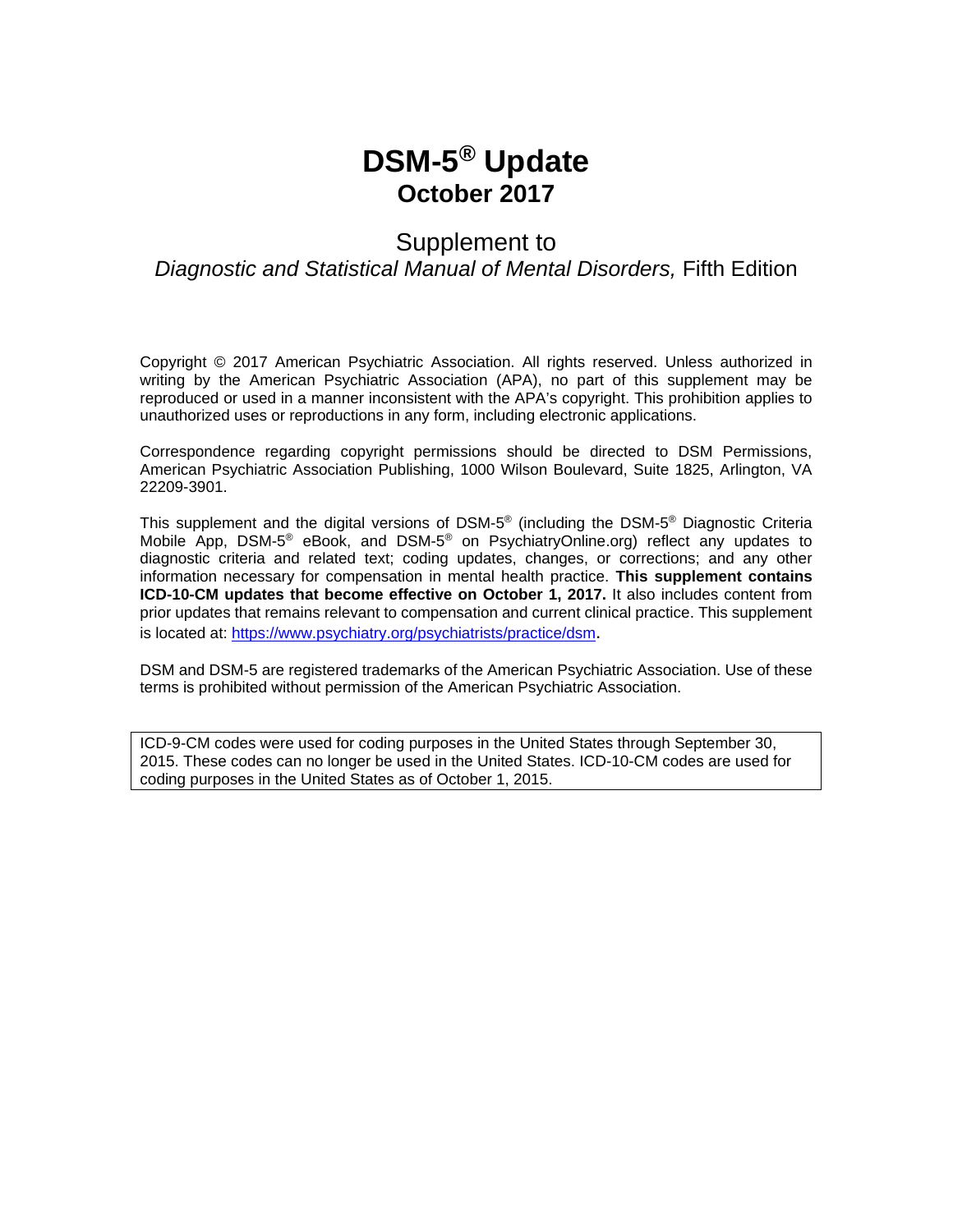# **Contents**

| October 2017 ICD-10-CM Coding Updates at a Glance  1                                                                                                                                                                                                                                                                                                                                                                                                                                                                                   |  |
|----------------------------------------------------------------------------------------------------------------------------------------------------------------------------------------------------------------------------------------------------------------------------------------------------------------------------------------------------------------------------------------------------------------------------------------------------------------------------------------------------------------------------------------|--|
| October 2016 ICD-10-CM Coding Updates at a Glance  5<br>October 2015 ICD-10-CM Coding Updates at a Glance  6                                                                                                                                                                                                                                                                                                                                                                                                                           |  |
| Autism Spectrum Disorder: Criterion A [August 2015]                                                                                                                                                                                                                                                                                                                                                                                                                                                                                    |  |
| Schizophrenia Spectrum and Other Psychotic Disorders 7<br>Brief Psychotic Disorder: "With Peripartum Onset" Specifier [August 2015]                                                                                                                                                                                                                                                                                                                                                                                                    |  |
| Bipolar I Disorder: Manic Episode, Criterion A [August 2015]<br>Bipolar I Disorder: Hypomanic Episode, Criterion F [August 2015]<br>Bipolar II Disorder: Hypomanic Episode, Criterion F [August 2015]<br>Bipolar II Disorder: "With Melancholic Features" and "With Atypical Features"<br>Specifiers [August 2015]<br>Bipolar II Disorder: "With Seasonal Pattern" Specifier [August 2015]<br>Bipolar II Disorder: Severity Specifier [August 2015]<br>Specifiers for Bipolar and Related Disorders: Severity Specifiers [August 2015] |  |
| Major Depressive Disorder: "With Mixed Features" Specifier, Criterion A [August 2015]<br>Specifiers for Depressive Disorders: "With Seasonal Pattern" Specifier,<br>Criterion D Note [August 2015]                                                                                                                                                                                                                                                                                                                                     |  |
| Adjustment Disorder: Addition of Acute and Persistent Specifiers [March 2014]                                                                                                                                                                                                                                                                                                                                                                                                                                                          |  |
| Obsessive-Compulsive Personality Disorder: Proposed Diagnostic Criterion B1<br>[August 2015]                                                                                                                                                                                                                                                                                                                                                                                                                                           |  |
| Depressive Episodes With Short-Duration Hypomania: Proposed Criterion A<br>[August 2015]                                                                                                                                                                                                                                                                                                                                                                                                                                               |  |
| Schizophrenia Spectrum and Other Psychotic Disorders  12<br>Delusional Disorder: Subtypes [August 2015]                                                                                                                                                                                                                                                                                                                                                                                                                                |  |
| Disruptive Mood Dysregulation Disorder: Development and Course [August 2015]<br>Persistent Depressive Disorder: Differential Diagnosis [August 2015]                                                                                                                                                                                                                                                                                                                                                                                   |  |
| Generalized Anxiety Disorder: Differential Diagnosis [August 2015]                                                                                                                                                                                                                                                                                                                                                                                                                                                                     |  |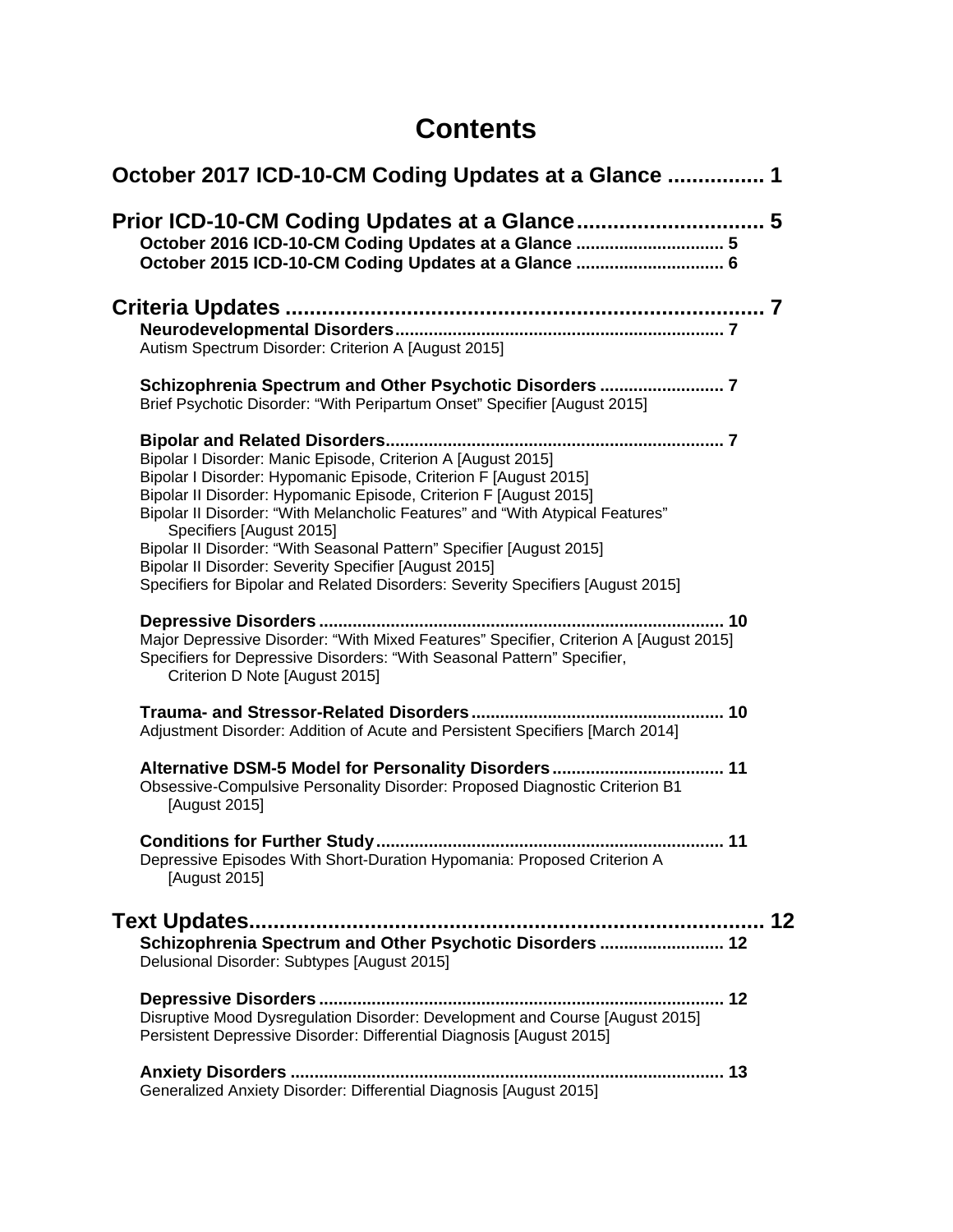| Acute Stress Disorder: Differential Diagnosis [August 2015]                                                                                                                                                                                                                                                                                                                                                                         |  |
|-------------------------------------------------------------------------------------------------------------------------------------------------------------------------------------------------------------------------------------------------------------------------------------------------------------------------------------------------------------------------------------------------------------------------------------|--|
| Somatic Symptom Disorder: Differential Diagnosis [August 2015]                                                                                                                                                                                                                                                                                                                                                                      |  |
| October 2017 ICD-10-CM Coding Updates in Detail 14<br>Avoidant/Restrictive Food Intake Disorder                                                                                                                                                                                                                                                                                                                                     |  |
| Alcohol Use Disorder Course Specifiers<br>Cannabis Use Disorder Course Specifiers<br>Phencyclidine Use Disorder Course Specifiers<br>Other Hallucinogen Use Disorder Course Specifiers                                                                                                                                                                                                                                              |  |
| Inhalant Use Disorder Course Specifiers<br><b>Opioid Use Disorder Course Specifiers</b><br>Sedative, Hypnotic, or Anxiolytic Use Disorder Course Specifiers<br>Stimulant Use Disorder Course Specifiers (for Amphetamine-Type Substance Use Disorder,<br>Cocaine Use Disorder, and Other or Unspecified Stimulant Use Disorder)<br><b>Tobacco Use Disorder Course Specifiers</b>                                                    |  |
| Other (or Unknown) Substance Use Disorder Course Specifiers                                                                                                                                                                                                                                                                                                                                                                         |  |
| Language Disorder [effective October 1, 2015]<br>Social (Pragmatic) Communication Disorder [effective October 1, 2016]                                                                                                                                                                                                                                                                                                              |  |
| Bipolar I Disorder, Current or most recent episode hypomanic [effective October 1, 2015]<br>In partial remission<br>In full remission                                                                                                                                                                                                                                                                                               |  |
| Disruptive Mood Dysregulation Disorder [effective October 1, 2016]<br>Premenstrual Dysphoric Disorder [effective October 1, 2016]<br>Other Specified Depressive Disorder [effective October 1, 2016]                                                                                                                                                                                                                                |  |
| Obsessive-Compulsive Disorder [effective October 1, 2016]<br>Hoarding Disorder [effective October 1, 2016]<br>Trichotillomania (Hair-Pulling Disorder) [effective October 1, 2015]<br>Excoriation (Skin-Picking) Disorder [effective October 1, 2016]<br>Other Specified Obsessive-Compulsive and Related Disorder [effective October 1, 2016]<br>Unspecified Obsessive-Compulsive and Related Disorder [effective October 1, 2016] |  |
| Pica, in adults [effective October 1, 2016]<br>Avoidant/Restrictive Food Intake Disorder [effective October 1, 2016;<br>see revised code effective October 1, 2017]<br>Binge-Eating Disorder [effective October 1, 2016]<br>Other Specified Feeding or Eating Disorder [effective October 1, 2016]                                                                                                                                  |  |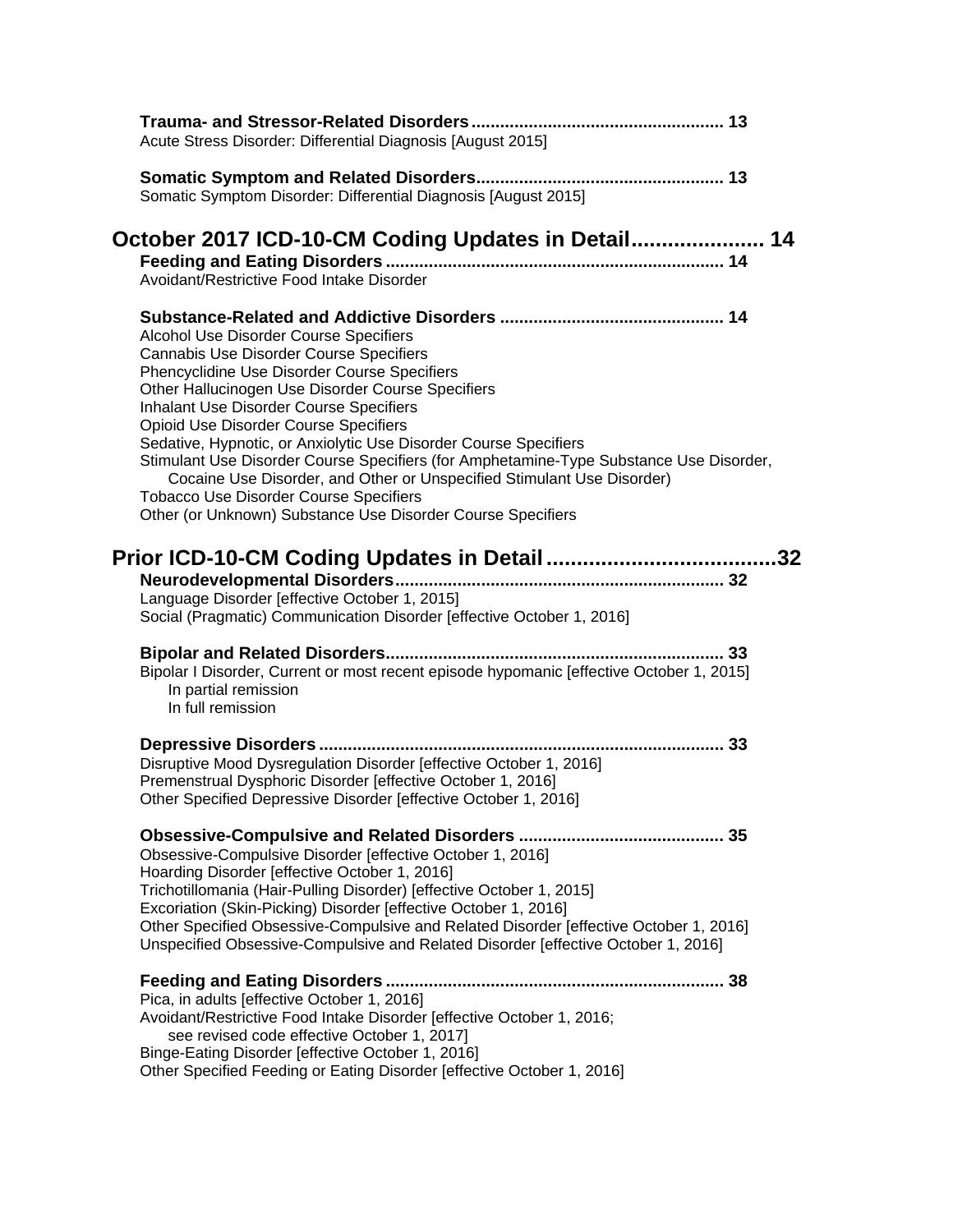| Sleep-Wake Disorders<br>Insomnia Disorder [effective October 1, 2015]<br>Hypersomnolence Disorder [effective October 1, 2015]                                                                                                                                                                                                                                                                                | 40 |
|--------------------------------------------------------------------------------------------------------------------------------------------------------------------------------------------------------------------------------------------------------------------------------------------------------------------------------------------------------------------------------------------------------------|----|
| <b>Gender Dysphoria</b><br>41                                                                                                                                                                                                                                                                                                                                                                                |    |
| Gender Dysphoria in Adolescents and Adults [effective October 1, 2016]                                                                                                                                                                                                                                                                                                                                       |    |
| Disruptive, Impulse-Control, and Conduct Disorders  41<br>Kleptomania [effective October 1, 2015]                                                                                                                                                                                                                                                                                                            |    |
| Major Neurocognitive Disorder Due to Alzheimer's Disease [effective October 1, 2015]<br>Major Frontotemporal Neurocognitive Disorder [effective October 1, 2015]<br>Major Neurocognitive Disorder With Lewy Bodies [effective October 1, 2015]<br>Major Vascular Neurocognitive Disorder [effective October 1, 2015]<br>Major Neurocognitive Disorder Due to Parkinson's Disease [effective October 1, 2015] |    |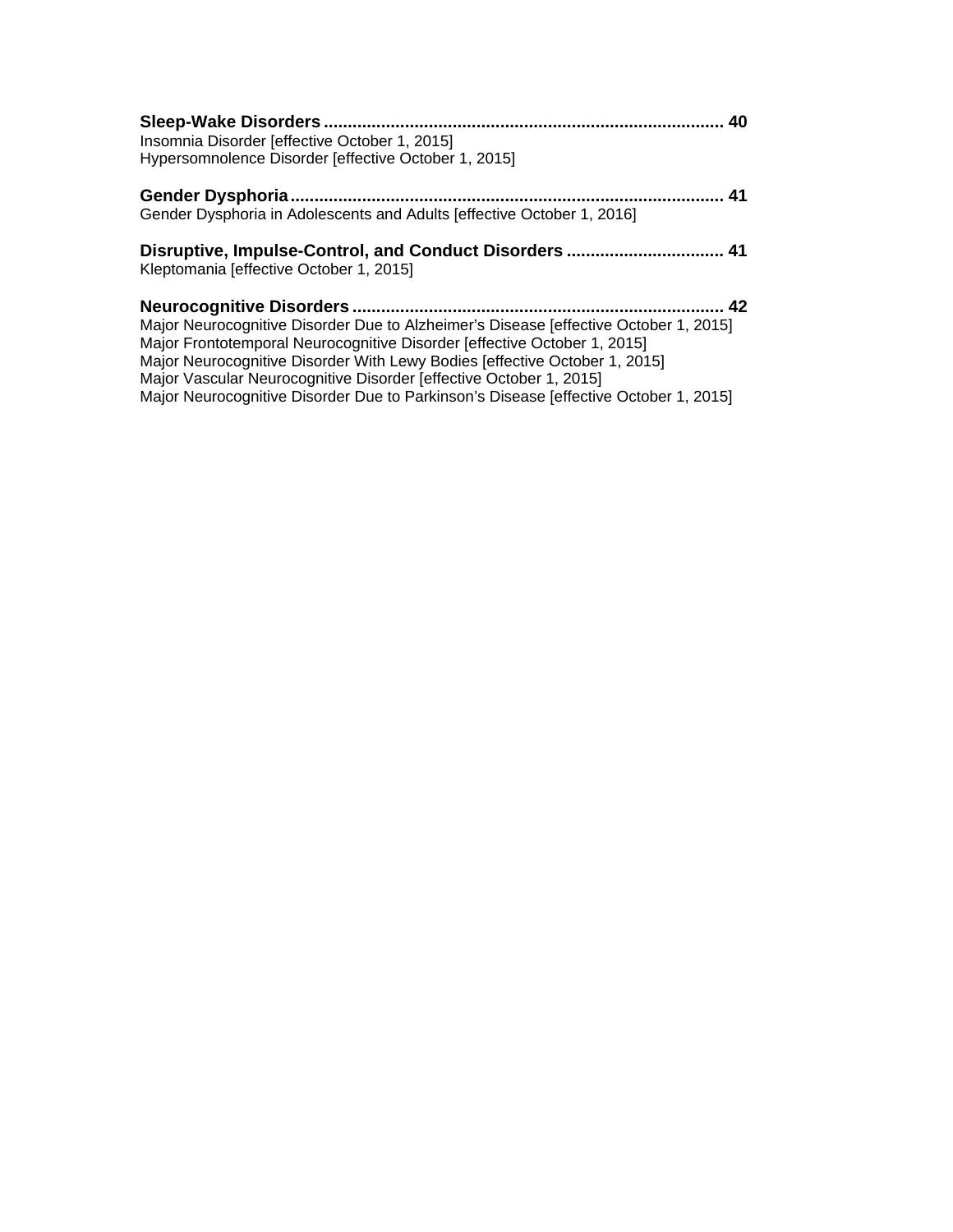## **October 2017 ICD-10-CM Coding Updates at a Glance Listing of DSM-5 Diagnoses and New ICD-10-CM Codes as Ordered in the DSM-5 Classification**

**The following new ICD-10-CM codes are to be used for coding purposes in the United States starting October 1, 2017.** 

*For ICD-10-CM Coding Updates in Detail, which list each DSM-5 and DSM-5 Desk Reference page where the code appears, see pp. 14–31.* 

| <b>Disorder</b>                                                           | <b>DSM-5 Recommended</b><br>ICD-10-CM Code for use<br>through September 30,<br>2017 | <b>DSM-5 Recommended</b><br>ICD-10-CM Code for use<br>beginning October 1,<br>2017 |
|---------------------------------------------------------------------------|-------------------------------------------------------------------------------------|------------------------------------------------------------------------------------|
| Avoidant/Restrictive Food Intake Disorder                                 | F50.89                                                                              | F50.82                                                                             |
| Alcohol Use Disorder, Mild                                                | F10.10                                                                              | F10.10                                                                             |
| Alcohol Use Disorder, Mild, In early or sustained<br>remission            | F <sub>10.10</sub>                                                                  | F <sub>10.11</sub>                                                                 |
| Alcohol Use Disorder, Moderate                                            | F <sub>10.20</sub>                                                                  | F10.20                                                                             |
| Alcohol Use Disorder, Moderate, In early or<br>sustained remission        | F <sub>10.20</sub>                                                                  | F10.21                                                                             |
| Alcohol Use Disorder, Severe                                              | F10.20                                                                              | F10.20                                                                             |
| Alcohol Use Disorder, Severe, In early or<br>sustained remission          | F10.20                                                                              | F10.21                                                                             |
| Cannabis Use Disorder, Mild                                               | F12.10                                                                              | F12.10                                                                             |
| Cannabis Use Disorder, Mild, In early or sustained<br>remission           | F <sub>12.10</sub>                                                                  | F12.11                                                                             |
| Cannabis Use Disorder, Moderate                                           | F12.20                                                                              | F12.20                                                                             |
| Cannabis Use Disorder, Moderate, In early or<br>sustained remission       | F <sub>12.20</sub>                                                                  | F <sub>12.21</sub>                                                                 |
| Cannabis Use Disorder, Severe                                             | F <sub>12.20</sub>                                                                  | F12.20                                                                             |
| Cannabis Use Disorder, Severe, In early or<br>sustained remission         | F <sub>12.20</sub>                                                                  | F <sub>12.21</sub>                                                                 |
| Phencyclidine Use Disorder, Mild                                          | F16.10                                                                              | F16.10                                                                             |
| Phencyclidine Use Disorder, Mild, In early or<br>sustained remission      | F16.10                                                                              | F16.11                                                                             |
| Phencyclidine Use Disorder, Moderate                                      | F16.20                                                                              | F16.20                                                                             |
| Phencyclidine Use Disorder, Moderate, In early or<br>sustained remission  | F <sub>16.20</sub>                                                                  | F16.21                                                                             |
| Phencyclidine Use Disorder, Severe                                        | F16.20                                                                              | F16.20                                                                             |
| Phencyclidine Use Disorder, Severe, In early or<br>sustained remission    | F16.20                                                                              | F16.21                                                                             |
| Other Hallucinogen Use Disorder, Mild                                     | F16.10                                                                              | F16.10                                                                             |
| Other Hallucinogen Use Disorder, Mild, In early or<br>sustained remission | F16.10                                                                              | F16.11                                                                             |

DSM‐5 Update (October 2017), page 1 of 51 Copyright © 2017 American Psychiatric Association. All rights reserved.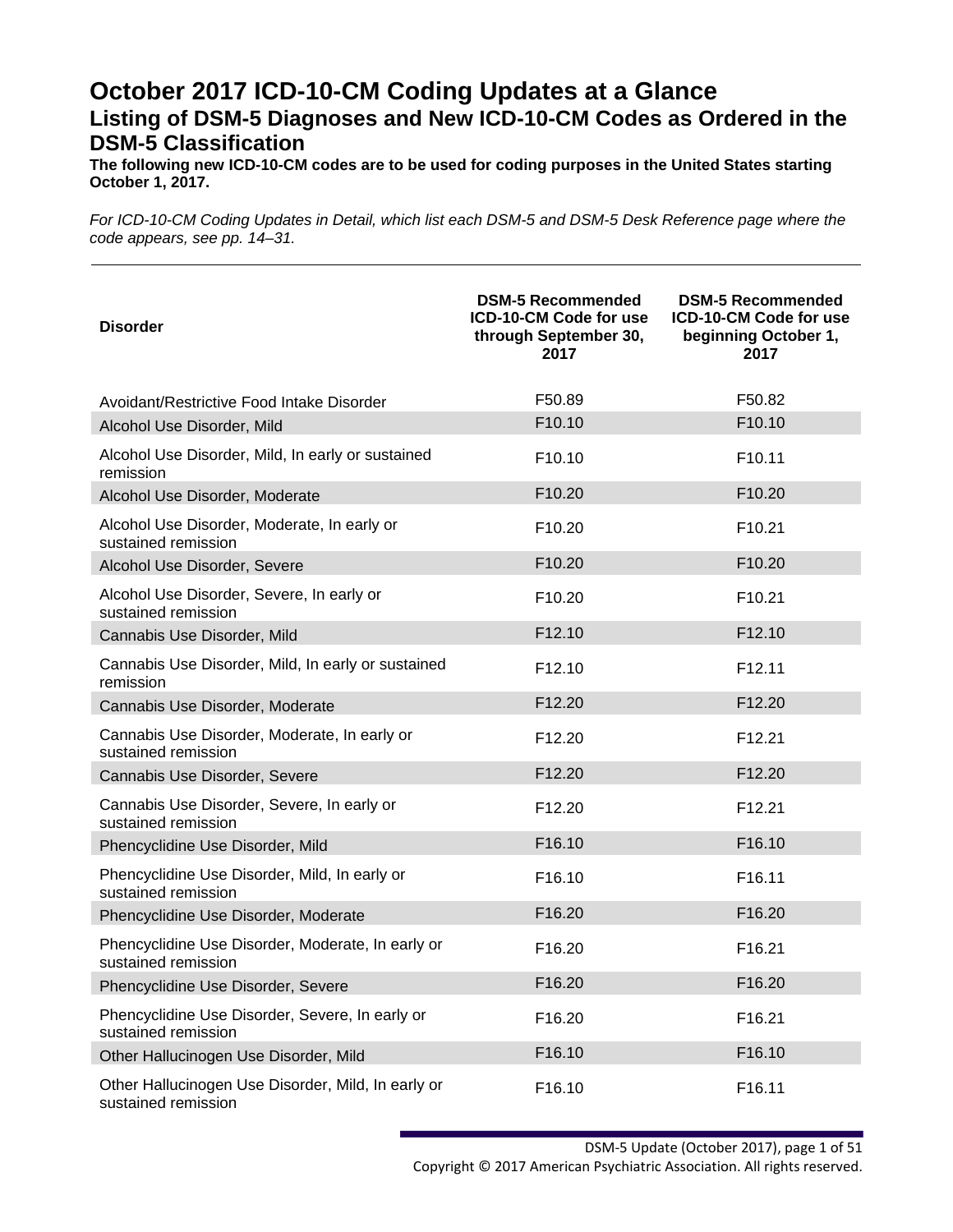| <b>Disorder</b>                                                                              | <b>DSM-5 Recommended</b><br>ICD-10-CM Code for use<br>through September 30,<br>2017 | <b>DSM-5 Recommended</b><br>ICD-10-CM Code for use<br>beginning October 1,<br>2017 |
|----------------------------------------------------------------------------------------------|-------------------------------------------------------------------------------------|------------------------------------------------------------------------------------|
| Other Hallucinogen Use Disorder, Moderate                                                    | F16.20                                                                              | F16.20                                                                             |
| Other Hallucinogen Use Disorder, Moderate, In<br>early or sustained remission                | F <sub>16.20</sub>                                                                  | F16.21                                                                             |
| Other Hallucinogen Use Disorder, Severe                                                      | F16.20                                                                              | F16.20                                                                             |
| Other Hallucinogen Use Disorder, Severe, In early<br>or sustained remission                  | F <sub>16.20</sub>                                                                  | F16.21                                                                             |
| Inhalant Use Disorder, Mild                                                                  | F18.10                                                                              | F18.10                                                                             |
| Inhalant Use Disorder, Mild, In early or sustained<br>remission                              | F18.10                                                                              | F18.11                                                                             |
| Inhalant Use Disorder, Moderate                                                              | F18.20                                                                              | F18.20                                                                             |
| Inhalant Use Disorder, Moderate, In early or<br>sustained remission                          | F18.20                                                                              | F <sub>18.21</sub>                                                                 |
| Inhalant Use Disorder, Severe                                                                | F18.20                                                                              | F18.20                                                                             |
| Inhalant Use Disorder, Severe, In early or<br>sustained remission                            | F18.20                                                                              | F18.21                                                                             |
| Opioid Use Disorder, Mild                                                                    | F11.10                                                                              | F11.10                                                                             |
| Opioid Use Disorder, Mild, In early or sustained<br>remission                                | F11.10                                                                              | F11.11                                                                             |
| Opioid Use Disorder, Moderate                                                                | F11.20                                                                              | F11.20                                                                             |
| Opioid Use Disorder, Moderate, In early or<br>sustained remission                            | F11.20                                                                              | F11.21                                                                             |
| Opioid Use Disorder, Severe                                                                  | F11.20                                                                              | F11.20                                                                             |
| Opioid Use Disorder, Severe, In early or sustained<br>remission                              | F11.20                                                                              | F11.21                                                                             |
| Sedative, Hypnotic, or Anxiolytic Use Disorder,<br>Mild                                      | F13.10                                                                              | F13.10                                                                             |
| Sedative, Hypnotic, or Anxiolytic Use Disorder,<br>Mild, In early or sustained remission     | F <sub>13.10</sub>                                                                  | F13.11                                                                             |
| Sedative, Hypnotic, or Anxiolytic Use Disorder,<br>Moderate                                  | F13.20                                                                              | F13.20                                                                             |
| Sedative, Hypnotic, or Anxiolytic Use Disorder,<br>Moderate, In early or sustained remission | F13.20                                                                              | F13.21                                                                             |
| Sedative, Hypnotic, or Anxiolytic Use Disorder,<br>Severe                                    | F13.20                                                                              | F13.20                                                                             |
| Sedative, Hypnotic, or Anxiolytic Use Disorder,<br>Severe, In early or sustained remission   | F13.20                                                                              | F13.21                                                                             |

# **October 2017 ICD-10-CM Coding Updates at a Glance** *(continued)*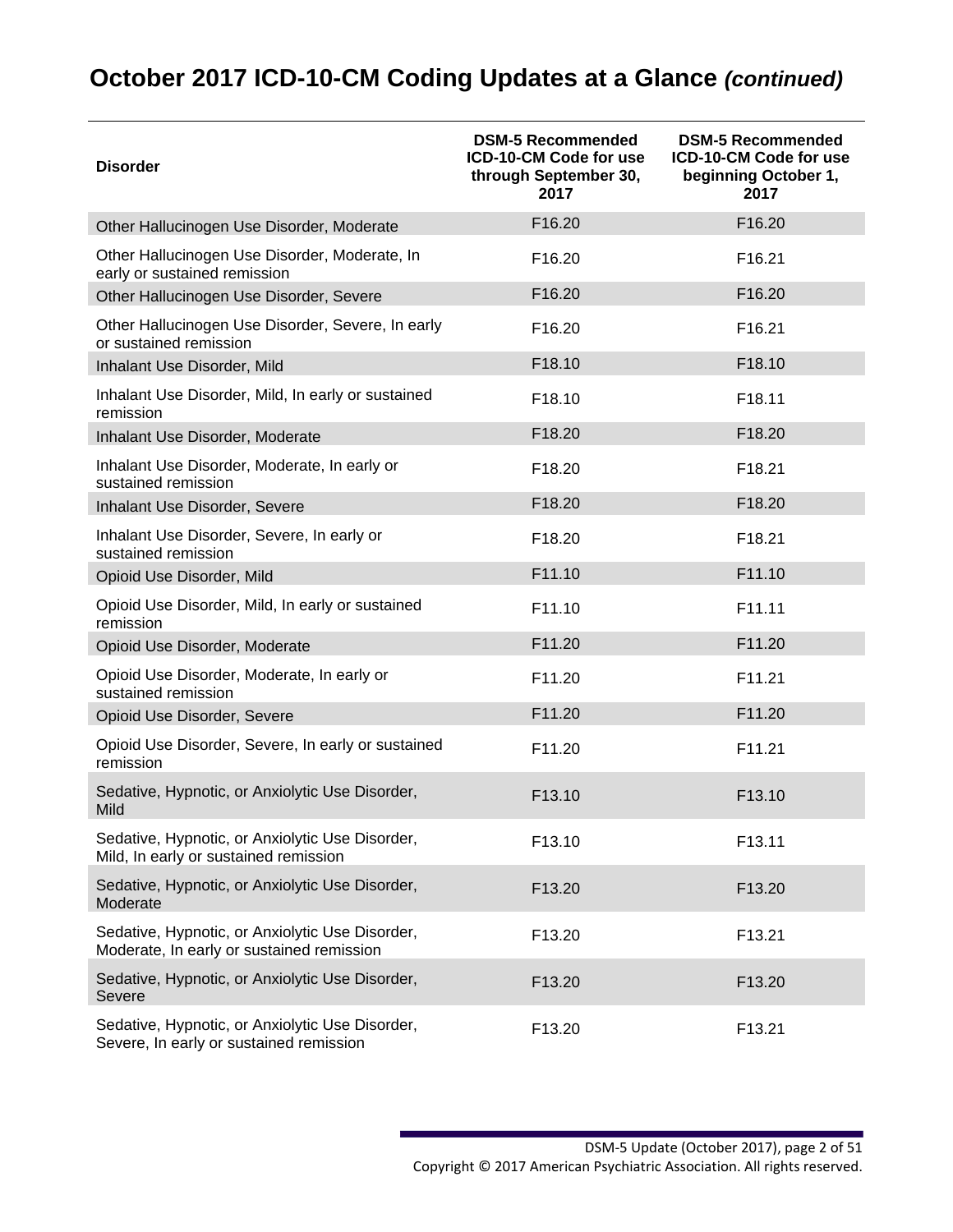| <b>Disorder</b>                                                                           | <b>DSM-5 Recommended</b><br>ICD-10-CM Code for use<br>through September 30,<br>2017 | <b>DSM-5 Recommended</b><br>ICD-10-CM Code for use<br>beginning October 1,<br>2017 |
|-------------------------------------------------------------------------------------------|-------------------------------------------------------------------------------------|------------------------------------------------------------------------------------|
| Amphetamine-type Substance Use Disorder, Mild                                             | F15.10                                                                              | F <sub>15.10</sub>                                                                 |
| Amphetamine-type Substance Use Disorder, Mild,<br>In early or sustained remission         | F <sub>15.10</sub>                                                                  | F15.11                                                                             |
| Amphetamine-type Substance Use Disorder,<br>Moderate                                      | F15.20                                                                              | F <sub>15.20</sub>                                                                 |
| Amphetamine-type Substance Use Disorder,<br>Moderate, In early or sustained remission     | F15.20                                                                              | F15.21                                                                             |
| Amphetamine-type Substance Use Disorder,<br>Severe                                        | F15.20                                                                              | F <sub>15.20</sub>                                                                 |
| Amphetamine-type Substance Use Disorder,<br>Severe, In early or sustained remission       | F <sub>15.20</sub>                                                                  | F <sub>15.21</sub>                                                                 |
| Cocaine Use Disorder, Mild                                                                | F14.10                                                                              | F14.10                                                                             |
| Cocaine Use Disorder, Mild, In early or sustained<br>remission                            | F14.10                                                                              | F <sub>14.11</sub>                                                                 |
| Cocaine Use Disorder, Moderate                                                            | F14.20                                                                              | F14.20                                                                             |
| Cocaine Use Disorder, Moderate, In early or<br>sustained remission                        | F14.20                                                                              | F14.21                                                                             |
| Cocaine Use Disorder, Severe                                                              | F14.20                                                                              | F14.20                                                                             |
| Cocaine Use Disorder, Severe, In early or<br>sustained remission                          | F14.20                                                                              | F14.21                                                                             |
| Other or Unspecified Stimulant Use Disorder, Mild                                         | F <sub>15.10</sub>                                                                  | F15.10                                                                             |
| Other or Unspecified Stimulant Use Disorder, Mild,<br>In early or sustained remission     | F15.10                                                                              | F15.11                                                                             |
| Other or Unspecified Stimulant Use Disorder,<br>Moderate                                  | F15.20                                                                              | F15.20                                                                             |
| Other or Unspecified Stimulant Use Disorder,<br>Moderate, In early or sustained remission | F15.20                                                                              | F15.21                                                                             |
| Other or Unspecified Stimulant Use Disorder,<br>Severe                                    | F15.20                                                                              | F15.20                                                                             |
| Other or Unspecified Stimulant Use Disorder,<br>Severe, In early or sustained remission   | F15.20                                                                              | F15.21                                                                             |

# **October 2017 ICD-10-CM Coding Updates at a Glance** *(continued)*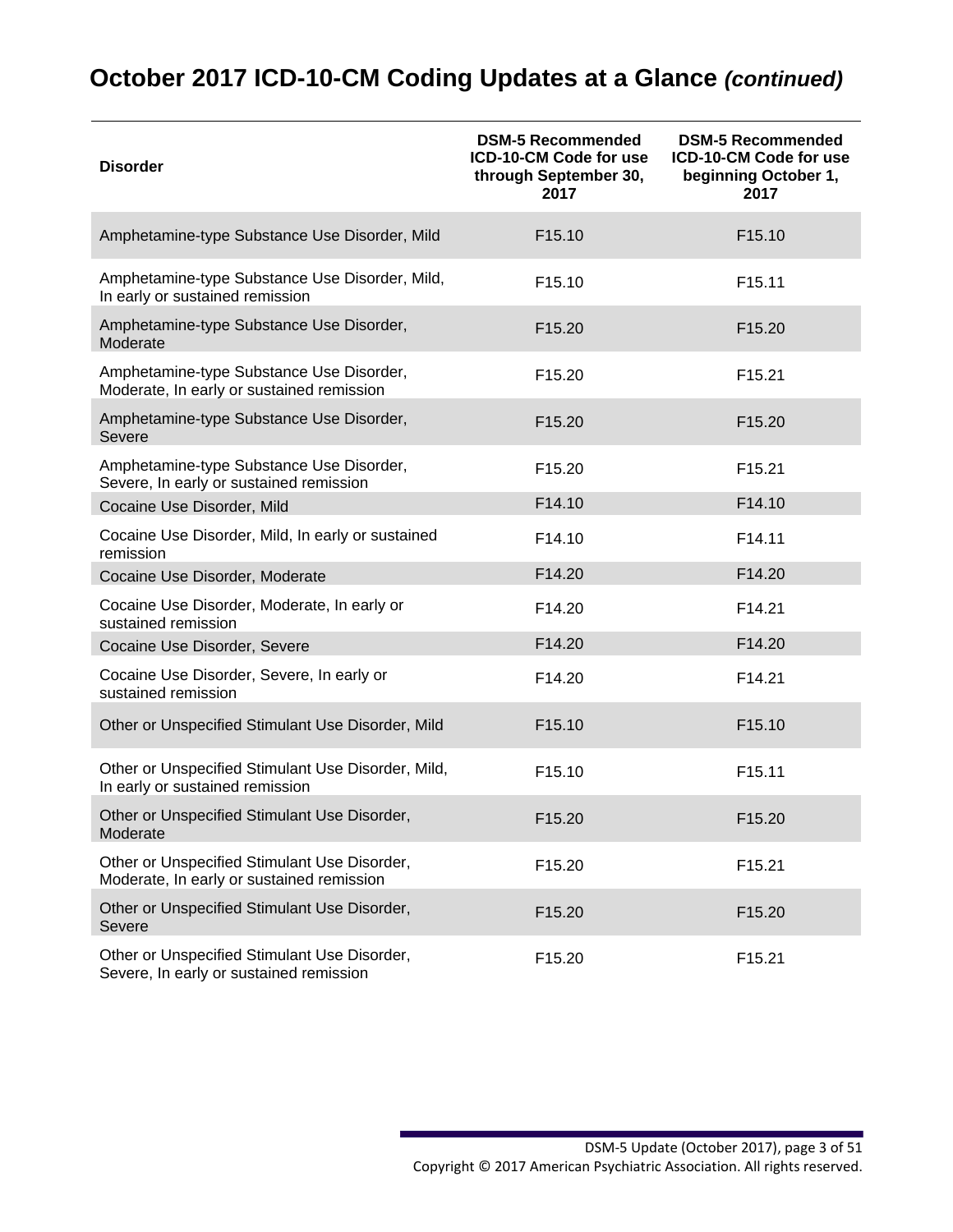| <b>Disorder</b>                                                                         | <b>DSM-5 Recommended</b><br>ICD-10-CM Code for use<br>through September 30,<br>2017 | <b>DSM-5 Recommended</b><br>ICD-10-CM Code for use<br>beginning October 1,<br>2017 |
|-----------------------------------------------------------------------------------------|-------------------------------------------------------------------------------------|------------------------------------------------------------------------------------|
| Tobacco Use Disorder, Moderate                                                          | F17.200                                                                             | F17.200                                                                            |
| Tobacco Use Disorder, Moderate, In early or<br>sustained remission                      | F17.200                                                                             | F <sub>17.201</sub>                                                                |
| Tobacco Use Disorder, Severe                                                            | F17.200                                                                             | F17.200                                                                            |
| Tobacco Use Disorder, Severe, In early or<br>sustained remission                        | F <sub>17.200</sub>                                                                 | F <sub>17.201</sub>                                                                |
| Other (or Unknown) Substance Use Disorder, Mild                                         | F <sub>19.10</sub>                                                                  | F <sub>19.10</sub>                                                                 |
| Other (or Unknown) Substance Use Disorder,<br>Mild, In early or sustained remission     | F <sub>19.10</sub>                                                                  | F <sub>19.11</sub>                                                                 |
| Other (or Unknown) Substance Use Disorder,<br>Moderate                                  | F19.20                                                                              | F <sub>19.20</sub>                                                                 |
| Other (or Unknown) Substance Use Disorder,<br>Moderate, In early or sustained remission | F <sub>19.20</sub>                                                                  | F <sub>19.21</sub>                                                                 |
| Other (or Unknown) Substance Use Disorder,<br>Severe                                    | F19.20                                                                              | F <sub>19.20</sub>                                                                 |
| Other (or Unknown) Substance Use Disorder,<br>Severe, In early or sustained remission   | F19.20                                                                              | F <sub>19.21</sub>                                                                 |

# **October 2017 ICD-10-CM Coding Updates at a Glance** *(continued)*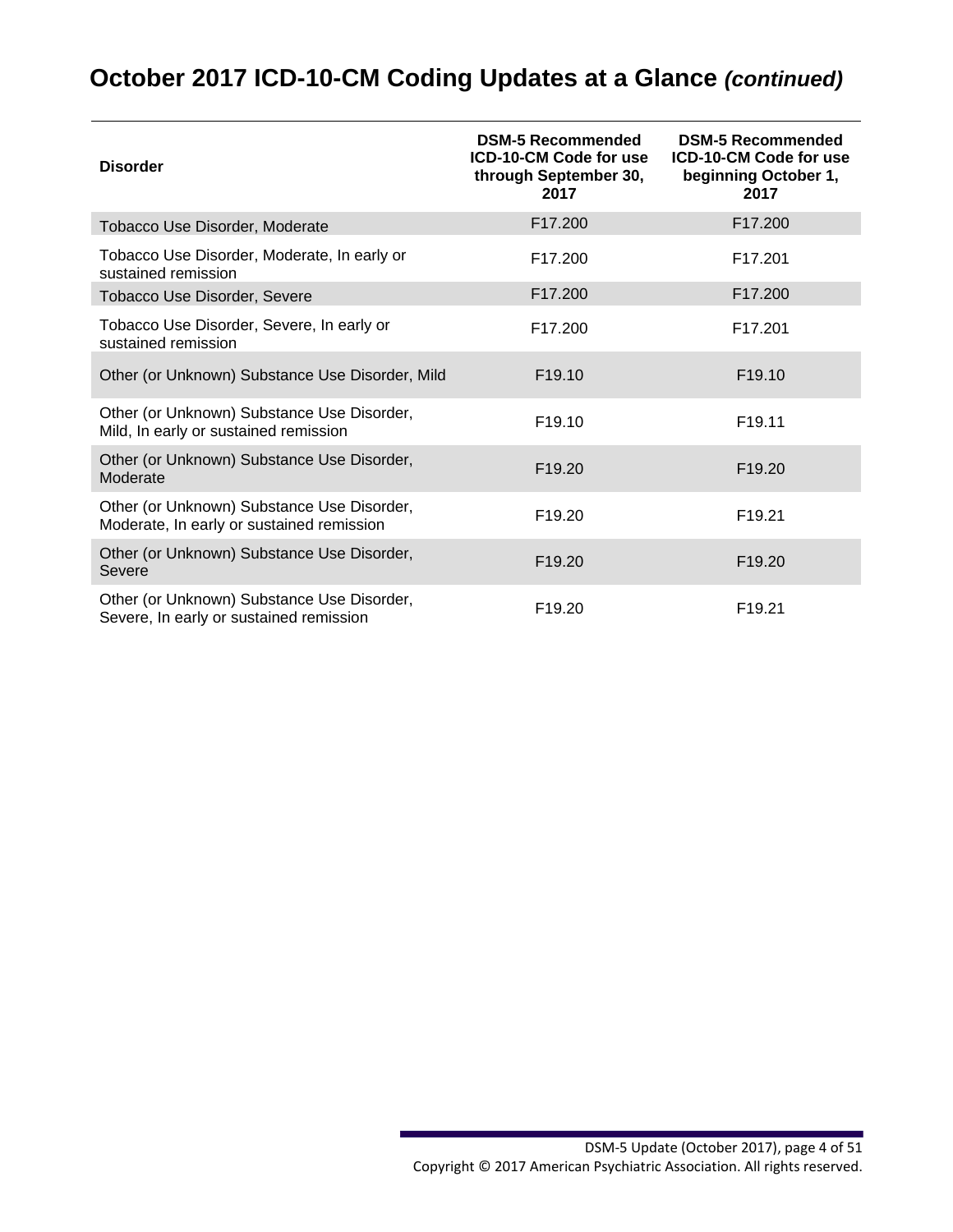## **Prior ICD-10-CM Coding Updates at a Glance October 2016 ICD-10-CM Coding Updates at a Glance**

## **The following new ICD-10-CM codes are to be used for coding purposes in the United States starting October 1, 2016.**

*For ICD-10-CM Coding Updates in Detail, which list each DSM-5 and DSM-5 Desk Reference page where the code appears, see pp. 32–51.* 

## **Listing of DSM-5 Diagnoses and October 2016 ICD-10-CM Coding Update**

| <b>Disorder</b>                                                                                                                                                                      | <b>Original Code</b><br>for use through<br><b>September 30, 2016</b> | <b>New Code</b><br>for use beginning<br>October 1, 2016 |
|--------------------------------------------------------------------------------------------------------------------------------------------------------------------------------------|----------------------------------------------------------------------|---------------------------------------------------------|
| Social (Pragmatic) Communication Disorder                                                                                                                                            | F80.89                                                               | F80.82                                                  |
| Disruptive Mood Dysregulation Disorder                                                                                                                                               | F34.8                                                                | F34.81                                                  |
| Premenstrual Dysphoric Disorder                                                                                                                                                      | N94.3                                                                | F32.81                                                  |
| <b>Other Specified Depressive Disorder</b>                                                                                                                                           | F32.8                                                                | F32.89                                                  |
| <b>Obsessive-Compulsive Disorder</b>                                                                                                                                                 | F42                                                                  | F42.2                                                   |
| <b>Hoarding Disorder</b>                                                                                                                                                             | F42                                                                  | F42.3                                                   |
| Excoriation (Skin-Picking) Disorder                                                                                                                                                  | L98.1                                                                | F42.4                                                   |
| Other Specified Obsessive-Compulsive and Related Disorder                                                                                                                            | F42                                                                  | F42.8                                                   |
| Unspecified Obsessive-Compulsive and Related Disorder                                                                                                                                | F42                                                                  | F42.9                                                   |
| Pica, in adults                                                                                                                                                                      | F50.8                                                                | F50.89                                                  |
| Avoidant/Restrictive Food Intake Disorder**                                                                                                                                          | F50.8                                                                | [ <del>F50.89**</del> ]                                 |
| <b>Binge-Eating Disorder</b>                                                                                                                                                         | F50.8                                                                | F50.81                                                  |
| Other Specified Feeding or Eating Disorder                                                                                                                                           | F50.8                                                                | F50.89                                                  |
| Gender Dysphoria in Adolescents and Adults                                                                                                                                           | F64.1                                                                | F64.0                                                   |
| **Note that the ICD-10-CM code for Avoidant/Restrictive Food Intake Disorder changed on<br>October 1, 2017, to F50.82. (The code F50.89 should no longer be used for this disorder.) |                                                                      |                                                         |

## **Alphabetical Listing of DSM-5 Diagnoses and October 2016 ICD-10-CM-Coding Update**

| <b>Disorder</b>                                                                           | <b>Original Code</b><br>for use through<br><b>September 30, 2016</b> | <b>New Code</b><br>for use beginning<br>October 1, 2016 |
|-------------------------------------------------------------------------------------------|----------------------------------------------------------------------|---------------------------------------------------------|
| Avoidant/Restrictive Food Intake Disorder**                                               | F50.8                                                                | F50.89**                                                |
| <b>Binge-Eating Disorder</b>                                                              | F50.8                                                                | F50.81                                                  |
| Disruptive Mood Dysregulation Disorder                                                    | F34.8                                                                | F34.81                                                  |
| Excoriation (Skin-Picking) Disorder                                                       | L98.1                                                                | F42.4                                                   |
| Gender Dysphoria in Adolescents and Adults                                                | F64.1                                                                | F64.0                                                   |
| <b>Hoarding Disorder</b>                                                                  | F42                                                                  | F42.3                                                   |
| Obsessive-Compulsive Disorder                                                             | F42                                                                  | F42.2                                                   |
| <b>Other Specified Depressive Disorder</b>                                                | F32.8                                                                | F32.89                                                  |
| Other Specified Feeding or Eating Disorder                                                | F50.8                                                                | F50.89                                                  |
| Other Specified Obsessive-Compulsive and Related Disorder                                 | F42                                                                  | F42.8                                                   |
| Pica, in adults                                                                           | F50.8                                                                | F50.89                                                  |
| Premenstrual Dysphoric Disorder                                                           | N94.3                                                                | F32.81                                                  |
| Social (Pragmatic) Communication Disorder                                                 | F80.89                                                               | F80.82                                                  |
| Unspecified Obsessive-Compulsive and Related Disorder                                     | F42                                                                  | F42.9                                                   |
| **Note that the ICD-10-CM code for Avoidant/Restrictive Food Intake Disorder changed on   |                                                                      |                                                         |
| October 1, 2017, to F50.82. (The code F50.89 should no longer be used for this disorder.) |                                                                      |                                                         |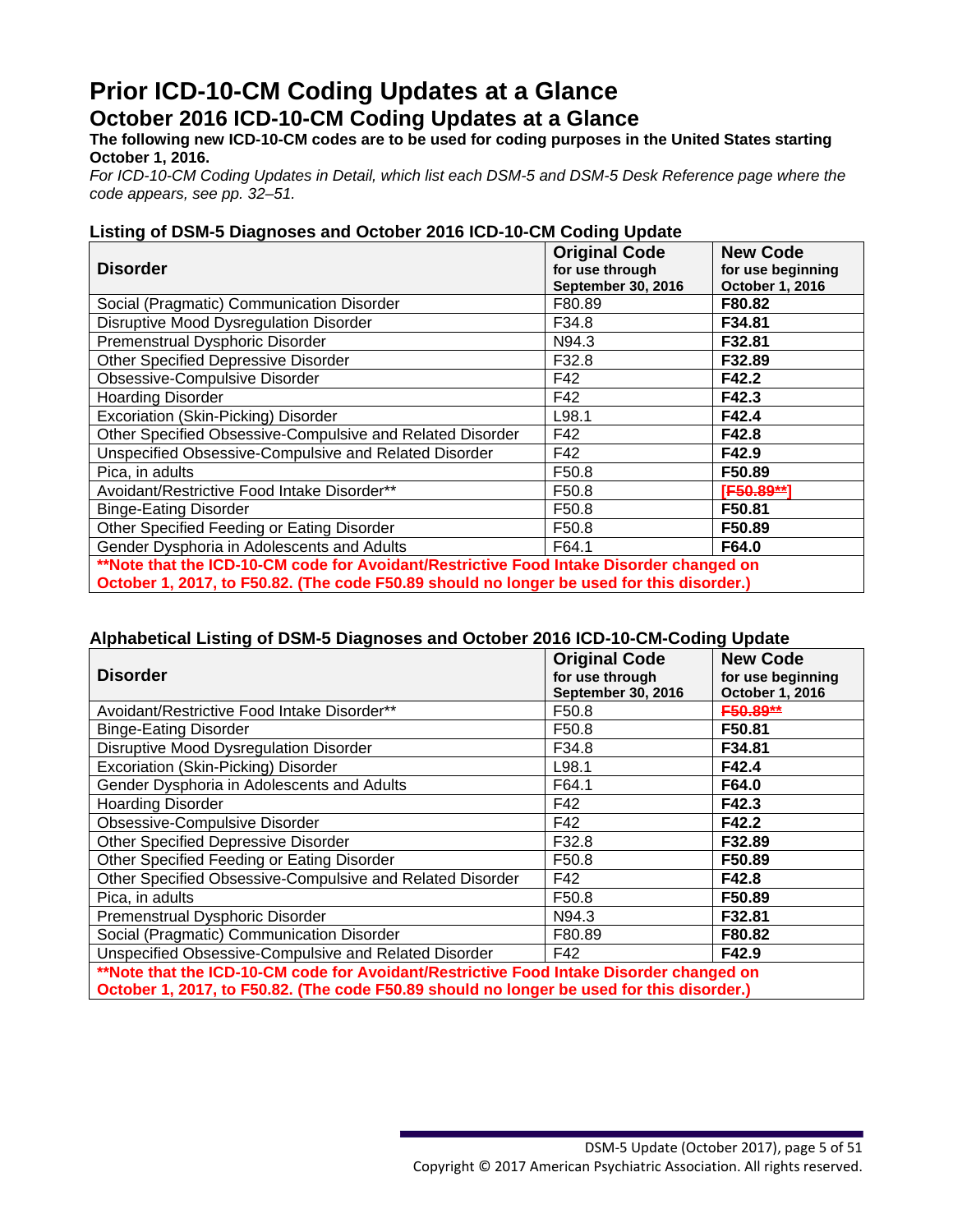## **October 2015 ICD-10-CM Coding Updates at a Glance**

*For ICD-10-CM Coding Updates in Detail, see pp. 32–51.* 

*\*These codes are used for coding purposes in the United States since October 1, 2015.* 

| <b>Disorder</b>                                                                                                                                                                                                                                                                                                                                                                                                                                                                                                          | Original                                         | Update*                                                                                                                                  |
|--------------------------------------------------------------------------------------------------------------------------------------------------------------------------------------------------------------------------------------------------------------------------------------------------------------------------------------------------------------------------------------------------------------------------------------------------------------------------------------------------------------------------|--------------------------------------------------|------------------------------------------------------------------------------------------------------------------------------------------|
| Language Disorder                                                                                                                                                                                                                                                                                                                                                                                                                                                                                                        | F80.9                                            | F80.2                                                                                                                                    |
| Bipolar I Disorder, Current or most recent episode                                                                                                                                                                                                                                                                                                                                                                                                                                                                       | F31.73                                           | F31.71                                                                                                                                   |
| hypomanic, In partial remission                                                                                                                                                                                                                                                                                                                                                                                                                                                                                          |                                                  |                                                                                                                                          |
| Bipolar I Disorder, Current or most recent episode                                                                                                                                                                                                                                                                                                                                                                                                                                                                       | F31.74                                           | F31.72                                                                                                                                   |
| hypomanic, In full remission                                                                                                                                                                                                                                                                                                                                                                                                                                                                                             |                                                  |                                                                                                                                          |
| Trichotillomania (Hair-Pulling Disorder)                                                                                                                                                                                                                                                                                                                                                                                                                                                                                 | F63.2                                            | F63.3                                                                                                                                    |
| Insomnia Disorder                                                                                                                                                                                                                                                                                                                                                                                                                                                                                                        | G47.00                                           | F51.01                                                                                                                                   |
| Hypersomnolence Disorder                                                                                                                                                                                                                                                                                                                                                                                                                                                                                                 | G47.10                                           | F51.11                                                                                                                                   |
| Kleptomania<br>Major Neurocognitive Disorders With Possible Etiologies                                                                                                                                                                                                                                                                                                                                                                                                                                                   | F63.3                                            | F63.2                                                                                                                                    |
| The following coding updates ensure that insurance reimbursement can be obtained when the specifier "With<br>behavioral disturbance" is used for the possible major neurocognitive disorders. The possible major<br>neurocognitive disorders should be coded in the same way as their respective probable major neurocognitive<br>disorders, as noted below. For excerpts of the DSM-5 sections with these changes, see pp. 42-51 of this<br>DSM-5 <sup>®</sup> Update.<br>Major Neurocognitive Disorder Possibly Due to | G31.9                                            | F01.51 With                                                                                                                              |
| Vascular Disease                                                                                                                                                                                                                                                                                                                                                                                                                                                                                                         |                                                  | behavioral<br>disturbance<br>or<br>F01.50 Without<br>behavioral<br>disturbance                                                           |
| Major Neurocognitive Disorder Due to Possible<br>Alzheimer's Disease<br>(Note: Code first G30.9 Alzheimer's disease.)                                                                                                                                                                                                                                                                                                                                                                                                    | No coding of<br>etiological medical<br>condition | Code etiological<br>medical condition<br>first (noted at left                                                                            |
| Major Neurocognitive Disorder Due to Possible<br>Frontotemporal Lobar Degeneration<br>(Note: Code first G31.09 frontotemporal disease.)<br>Major Neurocognitive Disorder With Possible Lewy<br>Bodies (Note: Code first G31.83 Lewy body disease.)<br>Major Neurocognitive Disorder Possibly Due to<br>Parkinson's Disease<br>(Note: Code first G20 Parkinson's disease.)                                                                                                                                                | G31.9                                            | with each disorder)<br>then code<br><b>F02.81 With</b><br>behavioral<br>disturbance<br>or<br>F02.80 Without<br>behavioral<br>disturbance |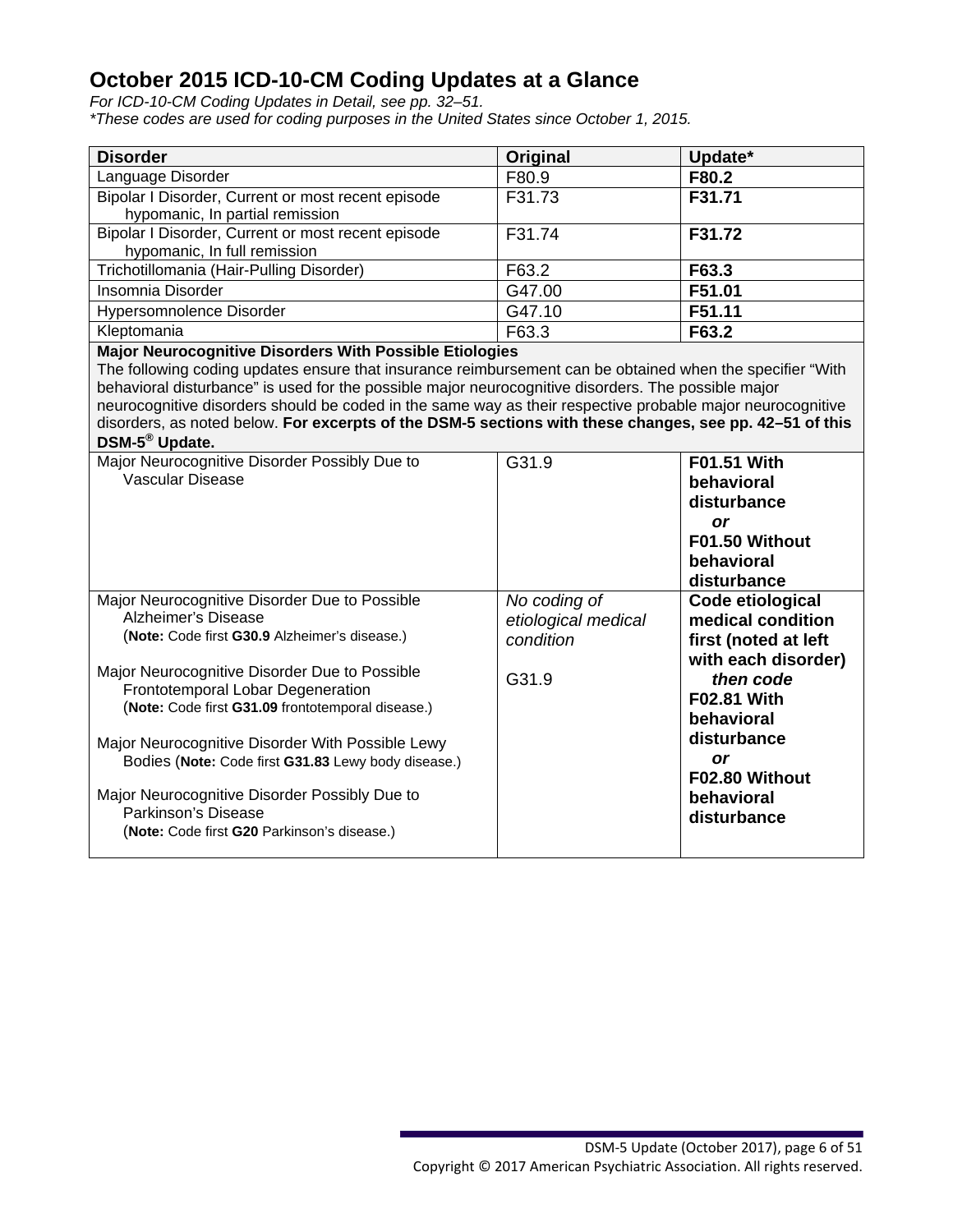# **Criteria Updates**

*This content is unchanged from the prior DSM-5 Update (August 2015).*  **Key: Underlined text is to be added; crossed-out text is to be deleted.** 

## **Neurodevelopmental Disorders**

**Autism Spectrum Disorder: Criterion A [August 2015]** 

*(DSM-5, p. 50; Desk Reference, p. 27)*

- **As printed** A. Persistent deficits in social communication and social interaction across multiple contexts, as manifested by the following, currently or by history (examples are illustrative, not exhaustive; see text):
- **As updated** A. Persistent deficits in social communication and social interaction across multiple contexts, as manifested by all of the following, currently or by history (examples are illustrative, not exhaustive; see text):

**Reason for update** *This update clarifies that all three of the Criterion A items are required.*

## **Schizophrenia Spectrum and Other Psychotic Disorders Brief Psychotic Disorder: "With Peripartum Onset" Specifier [August 2015]**

*(DSM-5, p. 94; Desk Reference, p. 48)*

**As printed With postpartum onset:** if onset is during pregnancy or within 4 weeks postpartum

As updated With **postpartum-peripartum** onset: if onset is during pregnancy or within 4 weeks postpartum

*Corresponding update in DSM-5 Classification, Brief Psychotic Disorder (DSM-5, p. xv; Desk Reference, p. xii)* 

- **As printed** *Specify* if: With marked stressor(s), Without marked stressor(s), With postpartum onset
- **As updated** Specify if: With marked stressor(s), Without marked stressor(s), With **postpartum** peripartum onset
- **Reason for update** *"Peripartum" rather than "postpartum" is correct.*

## **Bipolar and Related Disorders**

## **Bipolar I Disorder: Manic Episode, Criterion A [August 2015]**

*(DSM-5, p. 124; Desk Reference, p. 65)*

- **As printed** A. A distinct period of abnormally and persistently elevated, expansive, or irritable mood and abnormally and persistently increased goal-directed activity or energy, lasting at least 1 week and present most of the day, nearly every day (or any duration if hospitalization is necessary).
- **As updated** A. A distinct period of abnormally and persistently elevated, expansive, or irritable mood and abnormally and persistently increased goal-directed activity or energy, lasting at least 1 week and present most of the day, nearly every day (or any duration if hospitalization is necessary).
- **Reason for update** *The abnormally and persistent increased activity required in Criterion A does not have to be goal-directed. Increase in goal-directed activity is required to meet Criterion B6.*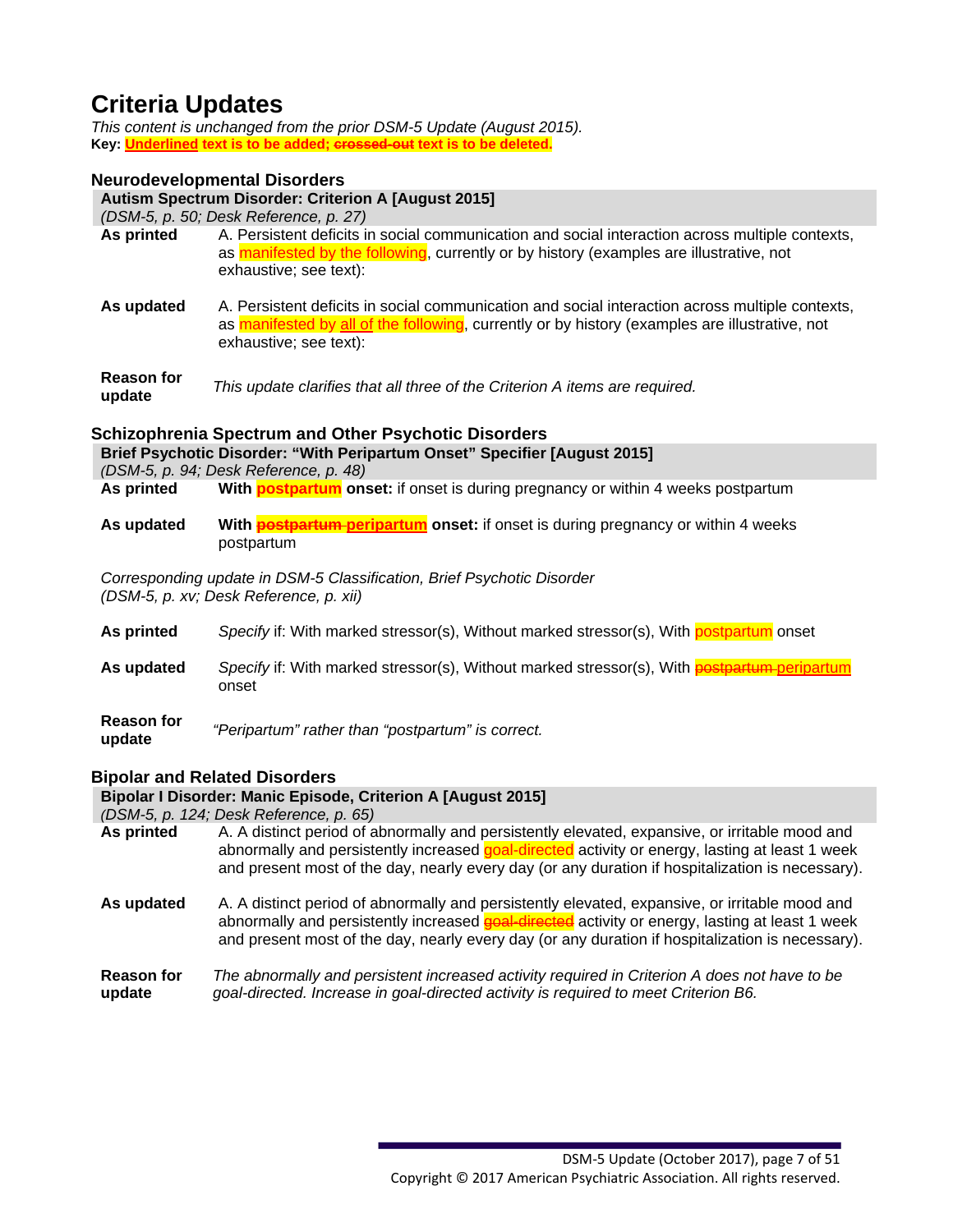|                             | Bipolar I Disorder: Hypomanic Episode, Criterion F [August 2015]<br>(DSM-5, p. 125; Desk Reference, p. 67)                                                             |
|-----------------------------|------------------------------------------------------------------------------------------------------------------------------------------------------------------------|
|                             | Bipolar II Disorder: Hypomanic Episode, Criterion F [August 2015]<br>(DSM-5, p. 133; Desk Reference, p. 72)                                                            |
| As printed                  | F. The episode is not attributable to the physiological effects of a substance (e.g., a drug of<br>abuse, a medication, other treatment).                              |
| As updated                  | F. The episode is not attributable to the physiological effects of a substance (e.g., a drug of<br>abuse, a medication, other treatment) or another medical condition. |
| <b>Reason for</b><br>update | "Another medical condition" added so that Criterion F conforms to the wording of other DSM-5<br>criteria that rule out organic causes.                                 |
|                             | Bipolar II Disorder: "With Melancholic Features" and "With Atypical Features" Specifiers [August 2015]<br>(DSM-5, p. 135; Desk Reference, p. 75)                       |
| As printed                  | With rapid cycling<br>With mood-congruent psychotic features                                                                                                           |
| As updated                  | With rapid cycling                                                                                                                                                     |
| $(DSM-5)$                   | With melancholic features (p. 151)                                                                                                                                     |
|                             | With atypical features (pp. 151–152)                                                                                                                                   |
|                             | With mood-congruent psychotic features                                                                                                                                 |

*(Desk Reference)*  **With rapid cycling With melancholic features (pp. 86–87) With atypical features (pp. 87–88) With mood-congruent psychotic features** 

**Reason for update** *"With melancholic features" and "with atypical features" apply to major depressive episodes in bipolar II disorder.* 

**Bipolar II Disorder: "With Seasonal Pattern" Specifier [August 2015]** 

*(DSM-5, p. 135; Desk Reference, p. 75)*

**As printed** : Applies only to the pattern of major depressive episodes.

**As updated** : Applies only to the pattern of major depressive episodes.

**Reason for update** *"With seasonal pattern" applies to all mood episodes: manic, hypomanic, and major depressive episodes.* 

*Additional update to "with seasonal pattern" specifier, Criterion D Note, second paragraph, second sentence (DSM-5, pp. 153–154; Desk Reference, p. 91)* 

**As printed** This specifier does not apply to those situations in which the pattern is better explained by seasonally linked psychosocial stressors (e.g., seasonal unemployment or school schedule). Major depressive episodes that occur in a seasonal pattern are often characterized by prominent energy, hypersomnia, overeating, weight gain, and a craving for carbohydrates.

**As updated** This specifier does not apply to those situations in which the pattern is better explained by seasonally linked psychosocial stressors (e.g., seasonal unemployment or school schedule). Major depressive episodes that occur in a seasonal pattern are often characterized by **prominent-loss of** energy, hypersomnia, overeating, weight gain, and a craving for carbohydrates.

**Reason for update** *"Loss of energy" is correct.*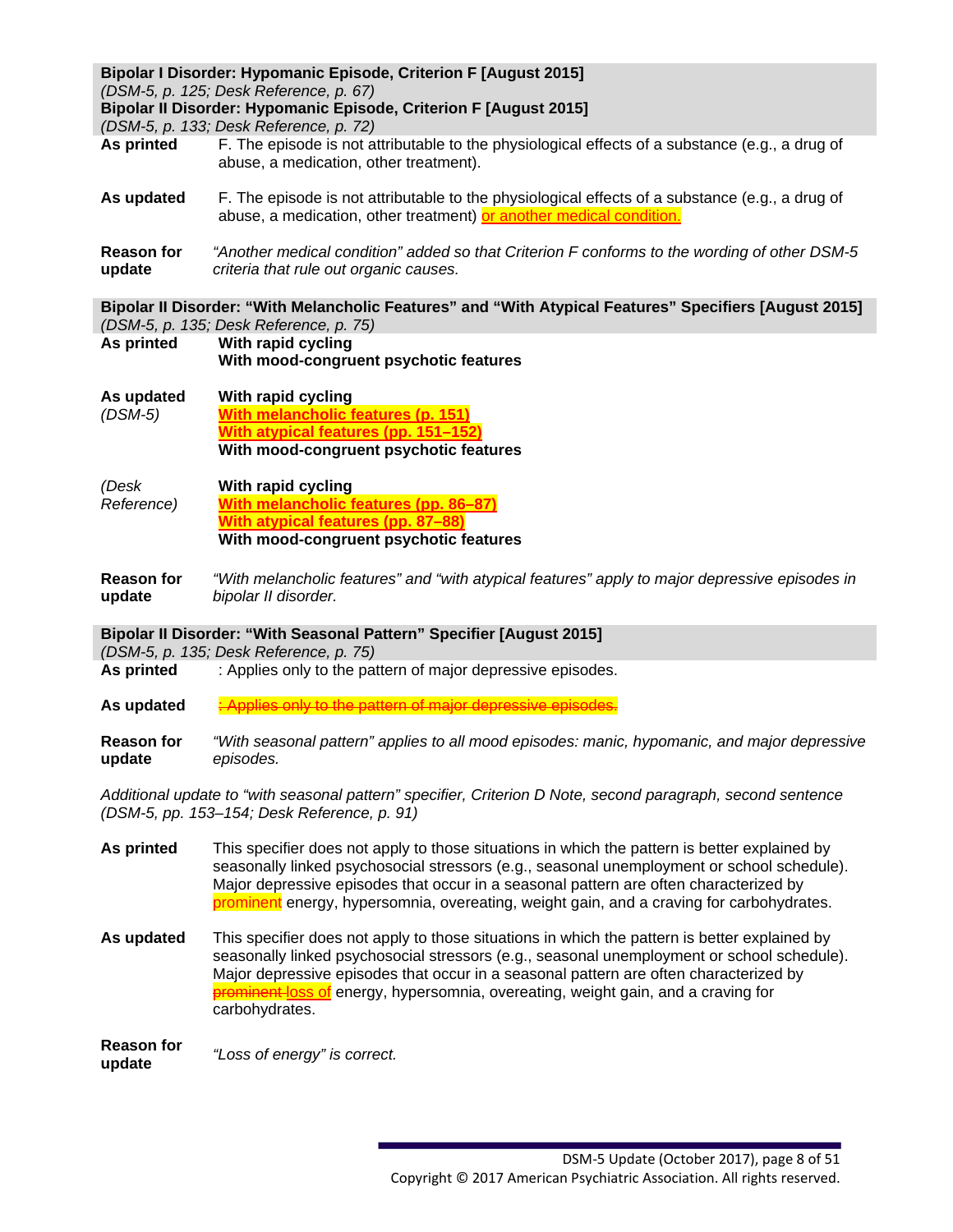#### **Bipolar II Disorder: Severity Specifier [August 2015]**

*(DSM-5, p. 135; Desk Reference, p. 75)*

**As printed** *Specify* severity if full criteria for a mood episode are currently met:

As updated Specify severity if full criteria for a mood major depressive episode are currently met:

*Corresponding update in DSM-5 Classification, Bipolar II Disorder (DSM-5, p. xvi; Desk Reference, p. xiv)* 

- As printed Specify severity if full criteria for a mood episode are currently met: Mild, Moderate, Severe
- As updated Specify severity if full criteria for a move major depressive episode are currently met: Mild, Moderate, Severe

#### **Specifiers for Bipolar and Related Disorders: Severity Specifiers [August 2015]**

*(DSM-5, p. 154; Desk Reference, p. 92)*

**As printed In full remission:** During the past 2 months, no significant signs or symptoms of the disturbance were present.

*Specify* current severity:

Severity is based on the number of criterion symptoms, the severity of those symptoms, and the degree of functional disability.

**Mild:** Few, if any, symptoms in excess of those required to meet the diagnostic criteria are present, the intensity of the symptoms is distressing but manageable, and the symptoms result in minor impairment in social or occupational functioning.

**Moderate:** The number of symptoms, intensity of symptoms, and/or functional impairment are between those specified for "mild" and "severe."

**Severe:** The number of symptoms is substantially in excess of those required to make the diagnosis, the intensity of the symptoms is seriously distressing and unmanageable, and the symptoms markedly interfere with social and occupational functioning.

**As updated In full remission:** During the past 2 months, no significant signs or symptoms of the disturbance were present.

*Specify* current severity of manic episode:

Severity is based on the number of criterion symptoms, the severity of those symptoms, and the degree of functional disability.

**Mild:** Minimum symptom criteria are met for a manic episode.

**Moderate:** Very significant increase in activity or impairment in judgment.

**Severe:** Almost continual supervision is required in order to prevent physical harm to self or others.

Specify current severity of major depressive episode:

Severity is based on the number of criterion symptoms, the severity of those symptoms, and the degree of functional disability.

**Mild:** Few, if any, symptoms in excess of those required to meet the diagnostic criteria are present, the intensity of the symptoms is distressing but manageable, and the symptoms result in minor impairment in social or occupational functioning.

**Moderate:** The number of symptoms, intensity of symptoms, and/or functional impairment are between those specified for "mild" and "severe."

**Severe:** The number of symptoms is substantially in excess of those required to make the diagnosis, the intensity of the symptoms is seriously distressing and unmanageable, and the symptoms markedly interfere with social and occupational functioning.

**Reason for update** *Separate severity specifiers for manic episode are added to enhance clarity. The severity specifiers for manic episode are adapted from DSM-IV.*

**Reason for update** *"Mild," "moderate," and "severe" only apply to major depressive episodes in bipolar II disorder.*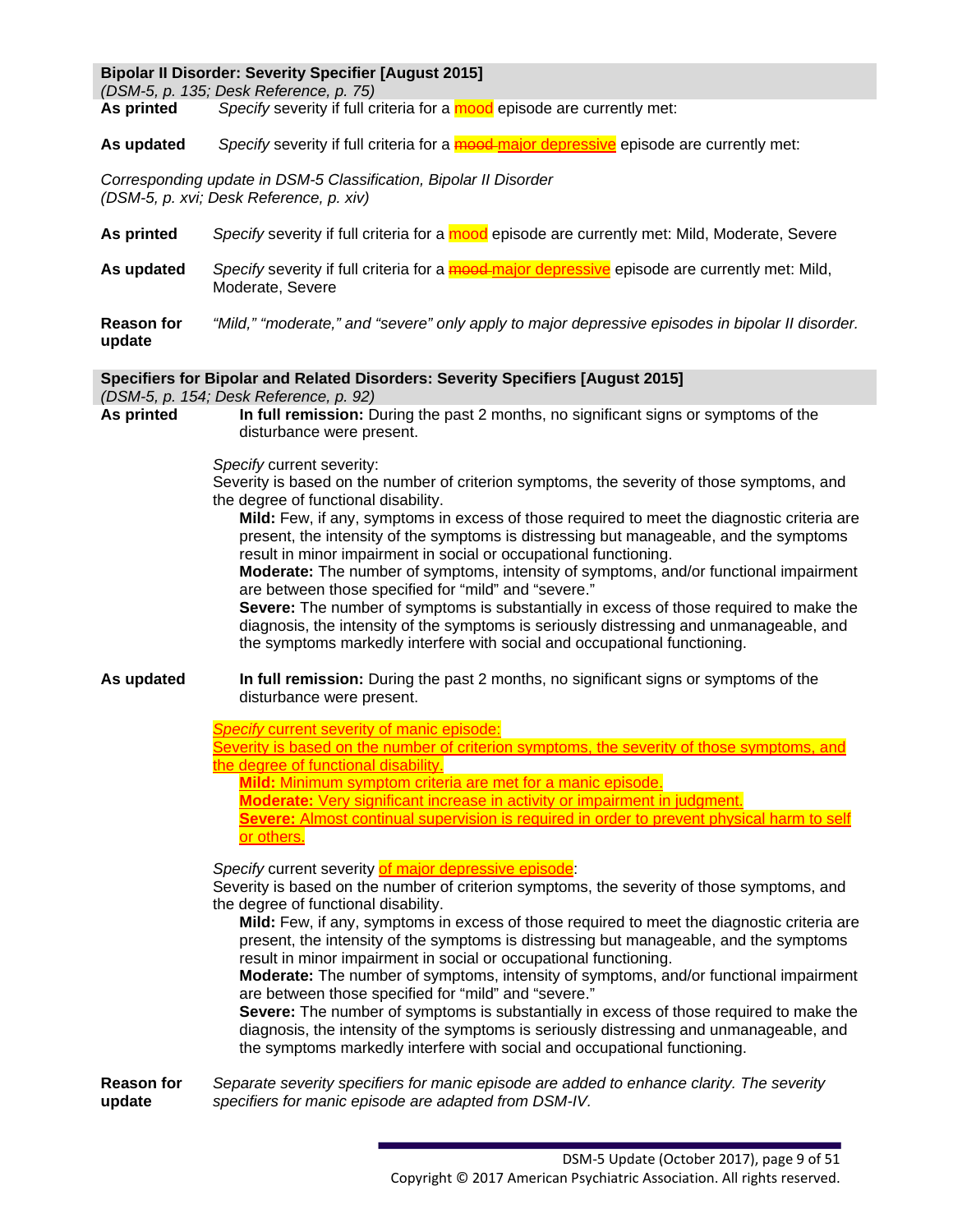| <b>Depressive Disorders</b> |                                                                                                                                                                                                                                                                                                                                                                                                        |
|-----------------------------|--------------------------------------------------------------------------------------------------------------------------------------------------------------------------------------------------------------------------------------------------------------------------------------------------------------------------------------------------------------------------------------------------------|
|                             | Major Depressive Disorder: "With Mixed Features" Specifier, Criterion A [August 2015]<br>(DSM-5, p. 184; Desk Reference, p. 108)                                                                                                                                                                                                                                                                       |
| As printed                  | A. At least three of the following manic/hypomanic symptoms are present nearly every day<br>during the majority of days of a major depressive episode:                                                                                                                                                                                                                                                 |
| As updated                  | A. At least three of the following manic/hypomanic symptoms are present nearly every day<br>during the majority of days of a major depressive episode:                                                                                                                                                                                                                                                 |
| Reason for<br>update        | "Nearly every day" in Criterion A for mixed features is incorrect.                                                                                                                                                                                                                                                                                                                                     |
|                             | Specifiers for Depressive Disorders: "With Seasonal Pattern" Specifier, Criterion D Note<br>(second paragraph) [August 2015]<br>(DSM-5, p. 187; Desk Reference, p. 113)                                                                                                                                                                                                                                |
| As printed                  | This specifier does not apply to those situations in which the pattern is better explained by<br>seasonally linked psychosocial stressors (e.g., seasonal unemployment or school schedule).<br>Major depressive episodes that occur in a seasonal pattern are often characterized by<br>prominent energy, hypersomnia, overeating, weight gain, and a craving for carbohydrates.                       |
| As updated                  | This specifier does not apply to those situations in which the pattern is better explained by<br>seasonally linked psychosocial stressors (e.g., seasonal unemployment or school schedule).<br>Major depressive episodes that occur in a seasonal pattern are often characterized by<br><del>prominent loss of</del> energy, hypersomnia, overeating, weight gain, and a craving for<br>carbohydrates. |

**Reason for update** *"Loss of energy" is correct.* 

## **Trauma- and Stressor-Related Disorders**

| Adjustment Disorder: Add specifiers for Adjustment Disorders [March 2014]<br>(DSM-5: pp. xx, 287; Desk Reference: pp. xix, 152) |                                                              |  |
|---------------------------------------------------------------------------------------------------------------------------------|--------------------------------------------------------------|--|
| DSM-5 Classification (DSM-5: p. xx; Desk Reference: p. xix)                                                                     |                                                              |  |
| As printed                                                                                                                      | <b>Adjustment Disorders</b>                                  |  |
|                                                                                                                                 | Specify whether:                                             |  |
| (F43.21)                                                                                                                        | With depressed mood                                          |  |
| (F43.22)                                                                                                                        | With anxiety <i>[codes and subtypes continue as printed]</i> |  |
| (F43.20)                                                                                                                        | Unspecified                                                  |  |
| As updated                                                                                                                      | <b>Adjustment Disorders</b>                                  |  |
|                                                                                                                                 | Specify whether:                                             |  |
| (F43.21)                                                                                                                        | With depressed mood                                          |  |
| (F43.22)                                                                                                                        | With anxiety <i>[codes and subtypes continue as printed]</i> |  |
| (F43.20)                                                                                                                        | Unspecified                                                  |  |
|                                                                                                                                 | Specify if: Acute, Persistent (chronic)                      |  |

*(continued)*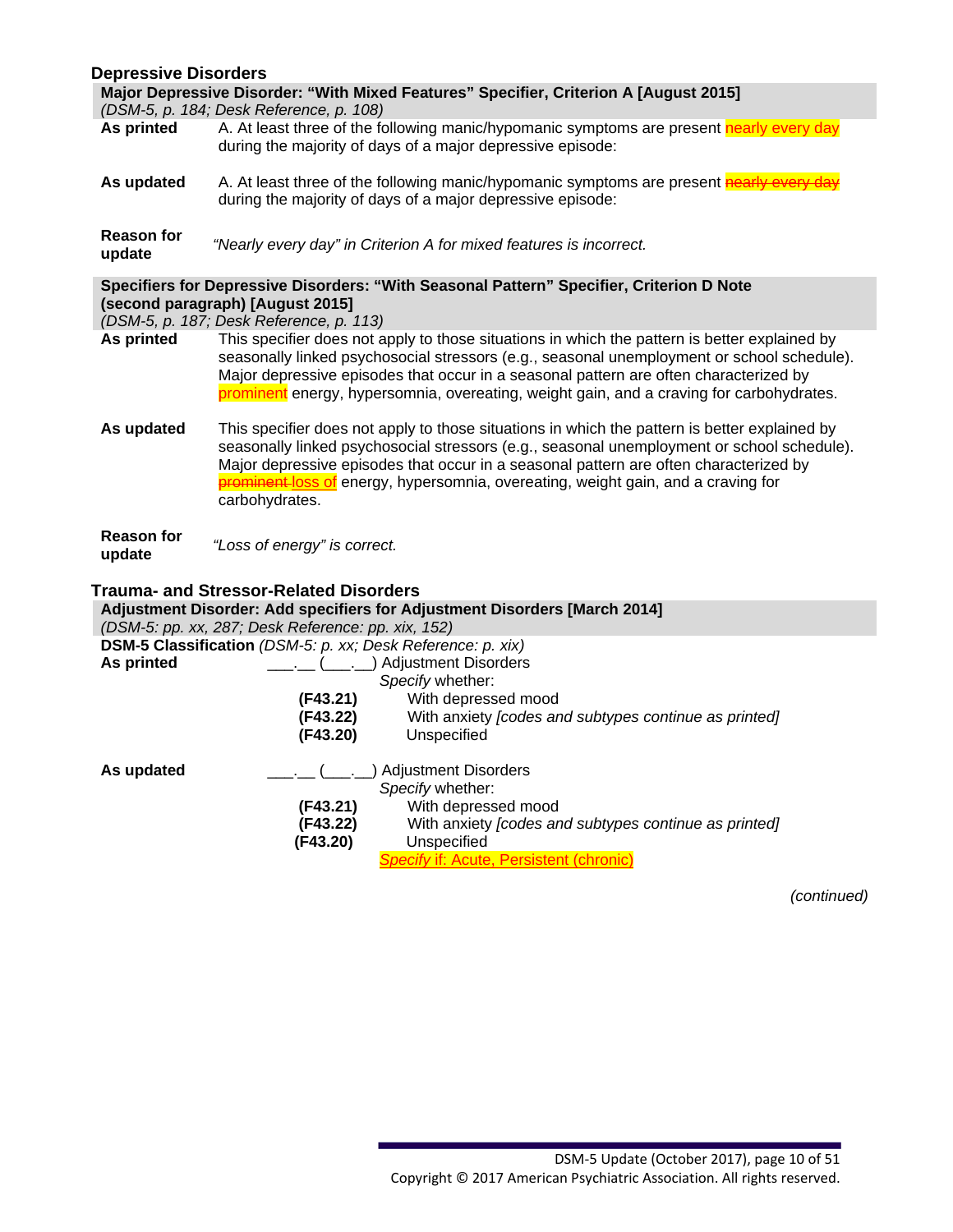|                                                                           | Trauma- and Stressor-Related Disorders (continued)                                                                                                     |  |  |
|---------------------------------------------------------------------------|--------------------------------------------------------------------------------------------------------------------------------------------------------|--|--|
| Adjustment Disorder: Add specifiers for Adjustment Disorders [March 2014] |                                                                                                                                                        |  |  |
| (DSM-5: pp. xx, 287; Desk Reference: pp. xix, 152)                        |                                                                                                                                                        |  |  |
| Criteria (DSM-5: p. 287; Desk Reference: p. 152)                          |                                                                                                                                                        |  |  |
| Specify whether:<br>As printed                                            |                                                                                                                                                        |  |  |
|                                                                           | 309.0 (F43.21) With depressed mood: Low mood, tearfulness, or feelings of<br>hopelessness are predominant.<br>[codes and subtypes continue as printed] |  |  |
|                                                                           | 309.9 (F43.20) Unspecified: For maladaptive reactions that are not classifiable as<br>one of the specific subtypes of adjustment disorder.             |  |  |
| As updated<br>Specify whether:                                            |                                                                                                                                                        |  |  |
|                                                                           | 309.0 (F43.21) With depressed mood: Low mood, tearfulness, or feelings of<br>hopelessness are predominant.<br>[codes and subtypes continue as printed] |  |  |
|                                                                           | 309.9 (F43.20) Unspecified: For maladaptive reactions that are not classifiable as<br>one of the specific subtypes of adjustment disorder.             |  |  |
|                                                                           | Specify if:                                                                                                                                            |  |  |
|                                                                           | Acute: If the disturbance lasts less than 6 months                                                                                                     |  |  |
|                                                                           | Persistent (chronic): If the disturbance lasts for 6 months or longer                                                                                  |  |  |
| <b>Reason for</b><br>update                                               | These course specifiers, which appeared in DSM-IV, had been inadvertently omitted.                                                                     |  |  |
|                                                                           | <b>Alternative DSM-5 Model for Personality Disorders</b>                                                                                               |  |  |
| (DSM-5, p. 768)                                                           | Obsessive-Compulsive Personality Disorder: Proposed Diagnostic Criterion B1 [August 2015]                                                              |  |  |

- **As printed** 1. *Rigid perfectionism* (an aspect of extreme Conscientiousness [the opposite pole of Detachment]):
- **As updated** 1. *Rigid perfectionism* (an aspect of extreme Conscientiousness [the opposite pole of Detachment Disinhibition]):
- **Reason for update** *"Disinhibition" is the opposite pole of conscientiousness.*

## **Conditions for Further Study**

| Depressive Episodes With Short-Duration Hypomania: Proposed Criterion A [August 2015]<br>(DSM-5, p. 787) |                                                                                                                                                                                                    |  |
|----------------------------------------------------------------------------------------------------------|----------------------------------------------------------------------------------------------------------------------------------------------------------------------------------------------------|--|
| As printed                                                                                               | A. A distinct period of abnormally and persistently elevated, expansive, or irritable mood and<br>abnormally and persistently increased goal-directed activity or energy.                          |  |
| As updated                                                                                               | A. A distinct period of abnormally and persistently elevated, expansive, or irritable mood and<br>abnormally and persistently increased goal-directed activity or energy.                          |  |
| <b>Reason for</b><br>update                                                                              | In order to be consistent with Criterion A for hypomanic episode in bipolar I and bipolar II<br>disorders, the term "goal-directed" is removed from proposed Criterion A for hypomanic<br>periods. |  |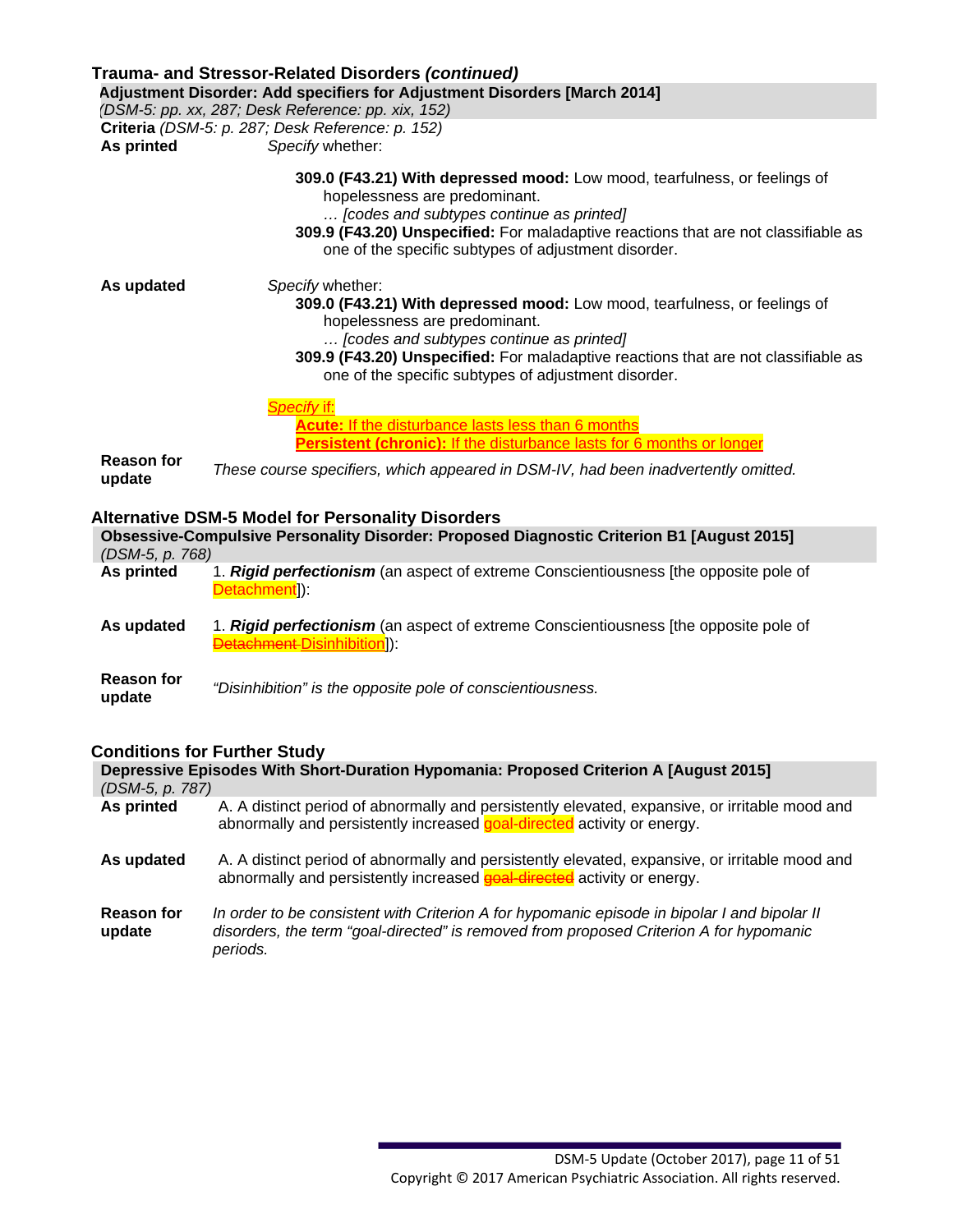# **Text Updates**

*This content is unchanged from the prior DSM-5 Update (August 2015).*  **Key: Underlined text is to be added; crossed-out text is to be deleted.** 

## **Schizophrenia Spectrum and Other Psychotic Disorders**

**Delusional Disorder: Subtypes [August 2015]**

| Location | DSM-5, p. 92: Revise lines 9 and 10 from top of page |  |
|----------|------------------------------------------------------|--|
|----------|------------------------------------------------------|--|

- **As printed** Somatic delusions can occur in several forms. Most common is the belief that the individual emits a foul odor; that there is an infestation of insects on or in the skin; that there is an internal parasite; that certain parts of the body are misshapen or  $\frac{u}{v}$  or that parts of the body are not functioning.
- **As updated** Somatic delusions can occur in several forms. Most common is the belief that the individual emits a foul odor; that there is an infestation of insects on or in the skin; that there is an internal parasite; that certain parts of the body are misshapen or ugly; or that parts of the body are not functioning.
- **Reason for update** *Somatic delusions that certain parts of the body are misshapen or ugly are diagnosed as body dysmorphic disorder, with absent insight, and not as delusional disorder. Without this update, the text suggests that such delusions should be diagnosed as delusional disorder.*

#### **Depressive Disorders**

|                             | Disruptive Mood Dysregulation Disorder: Development and Course [August 2015]                                                                                                                                                                                                                                                          |
|-----------------------------|---------------------------------------------------------------------------------------------------------------------------------------------------------------------------------------------------------------------------------------------------------------------------------------------------------------------------------------|
| Location                    | DSM-5, p. 157: First paragraph of section, revise line 6                                                                                                                                                                                                                                                                              |
| As printed                  | Because the symptoms of disruptive mood dysregulation disorder are likely to change as<br>children mature, use of the diagnosis should be restricted to age groups similar to those in<br>which validity has been established $(7-18 \text{ years})$ .                                                                                |
| As updated                  | Because the symptoms of disruptive mood dysregulation disorder are likely to change as<br>children mature, use of the diagnosis should be restricted to age groups similar to those in<br>which validity has been established $\left(\frac{7}{6} - 18\right)$ years).                                                                 |
| <b>Reason for</b><br>update | The age range at which disruptive mood dysregulation disorder can be diagnosed and for<br>which validity is established is age 6-18 years, as noted in Criterion G.                                                                                                                                                                   |
|                             | Persistent Depressive Disorder: Differential Diagnosis [August 2015]                                                                                                                                                                                                                                                                  |
| Location                    | DSM-5, pp. 170–171: Revise second and third lines at top of p. 171                                                                                                                                                                                                                                                                    |
| As printed                  | If the symptom criteria are sufficient for a diagnosis of a major depressive episode at any time<br>during this period, then the diagnosis of major depression should be noted, but it is coded not<br>as a separate diagnosis but rather as a specifier with the diagnosis of persistent depressive<br>disorder.                     |
| As updated                  | If the symptom criteria are sufficient for a diagnosis of a major depressive episode at any time<br>during this period, then the diagnosis of major depression should be noted made, but it is<br>coded not as a separate diagnosis but rather and also noted as a specifier with the diagnosis<br>of persistent depressive disorder. |
| <b>Reason for</b><br>update | This update clarifies that both major depressive disorder and persistent depressive disorder<br>may be diagnosed comorbidly.                                                                                                                                                                                                          |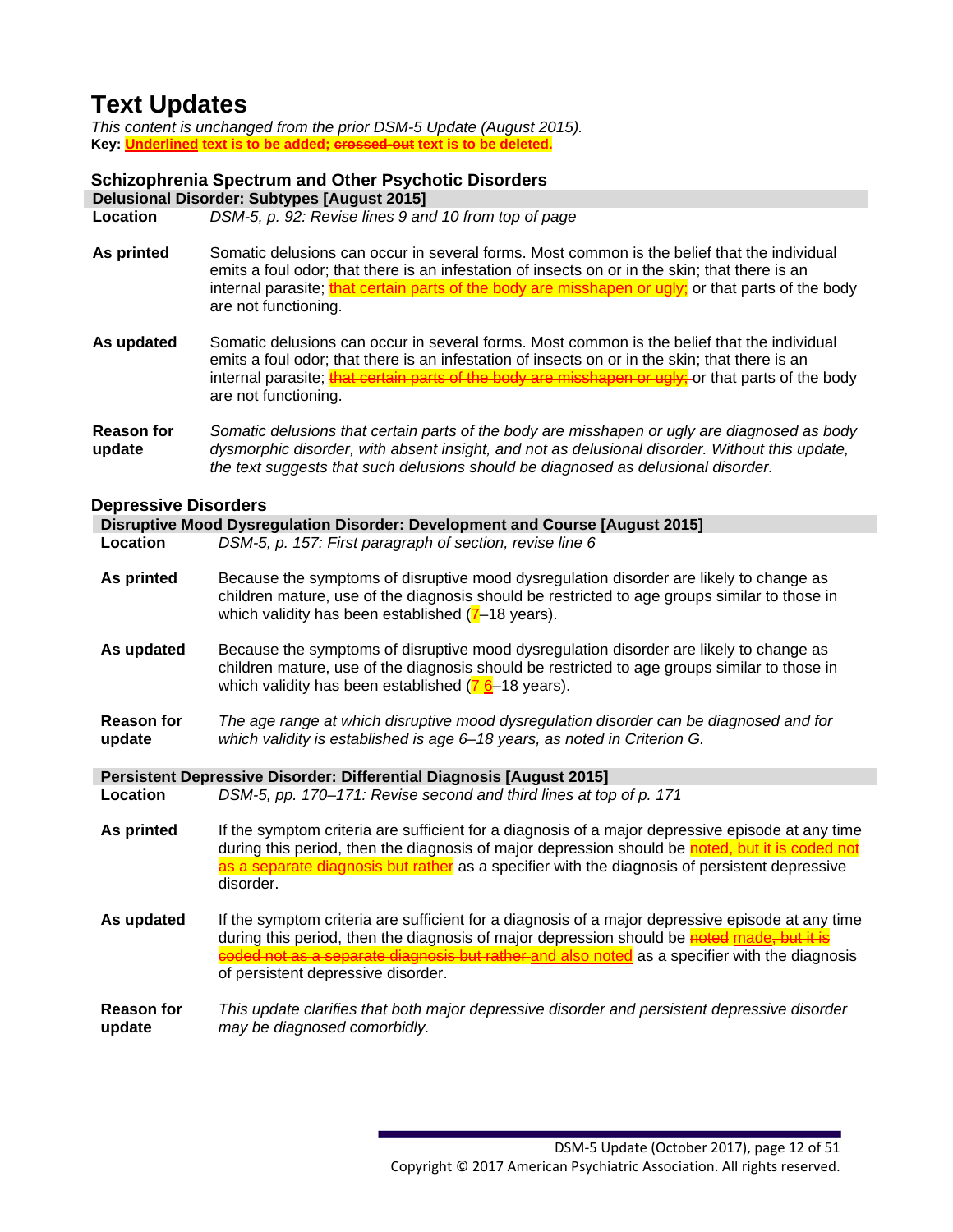#### **Anxiety Disorders**

| Generalized Anxiety Disorder: Differential Diagnosis [August 2015] |                                                                                     |  |
|--------------------------------------------------------------------|-------------------------------------------------------------------------------------|--|
| Location                                                           | DSM-5, pp. 225–226: Revise last two lines of p. 225 through top two lines of p. 226 |  |

- **As printed Depressive, bipolar, and psychotic disorders.** Generalized anxiety/worry is a common associated feature of depressive, bipolar, and psychotic disorders and should not be diagnosed separately if the excessive worry has occurred only during the course of these conditions.
- **As updated Depressive, bipolar, and psychotic disorders.** Although Ggeneralized anxiety/worry is a common associated feature of depressive, bipolar, and psychotic disorders, generalized anxiety disorder may be diagnosed comorbidly if the anxiety/worry is sufficiently severe to warrant clinical attention. <del>and should not be diagnosed separately if the excessive worry has</del> occurred only during the course of these conditions.
- **Reason for update** *This update resolves a discrepancy between the diagnostic criteria and the text. In certain cases, generalized anxiety disorder may be diagnosed with depressive, bipolar, and psychotic disorders as noted above, consistent with the diagnostic criteria.*

#### **Trauma- and Stressor-Related Disorders**

|                      | Acute Stress Disorder: Differential Diagnosis [August 2015]                                                                                                                                              |
|----------------------|----------------------------------------------------------------------------------------------------------------------------------------------------------------------------------------------------------|
| Location             | DSM-5, p. 285: First paragraph, first line of "Adjustment disorders" section                                                                                                                             |
| As printed           | Adjustment disorders. In acute stress disorder, the stressor can be of any severity rather<br>than of the severity and type required by Criterion A of acute stress disorder.                            |
| As updated           | Adjustment disorders. In acute stress disorder In adjustment disorders, the stressor can be<br>of any severity rather than of the severity and type required by Criterion A of acute stress<br>disorder. |
| Reason for<br>update | The first sentence refers to adjustment disorders rather than acute stress disorder.                                                                                                                     |

#### **Somatic Symptom and Related Disorders**

**Somatic Symptom Disorder: Differential Diagnosis [August 2015]**

**Location** *DSM-5, p. 314: First paragraph, delete second sentence*

- **As printed** If the somatic symptoms are consistent with another mental disorder (e.g., panic disorder), and the diagnostic criteria for that disorder are fulfilled, then that mental disorder should be considered as an alternative or additional diagnosis. A separate diagnosis of somatic symptom disorder is not made if the somatic symptoms and related thoughts, feelings, or behaviors occur only during major depressive episodes. If, as commonly occurs, the criteria for both somatic symptom disorder and another mental disorder diagnosis are fulfilled, then both should be coded, as both may require treatment.
- **As updated** If the somatic symptoms are consistent with another mental disorder (e.g., panic disorder), and the diagnostic criteria for that disorder are fulfilled, then that mental disorder should be considered as an alternative or additional diagnosis. A separate diagnosis of somatic symptom disorder is not made if the somatic symptoms and related thoughts, feelings, or behaviors occur only during major depressive episodes. If, as commonly occurs, the criteria for both somatic symptom disorder and another mental disorder diagnosis are fulfilled, then both should be coded, as both may require treatment.
- **Reason for update** *This update resolves a discrepancy between the diagnostic criteria and the text, making the text consistent with the criteria which do not exclude symptoms occurring during major depressive episodes.*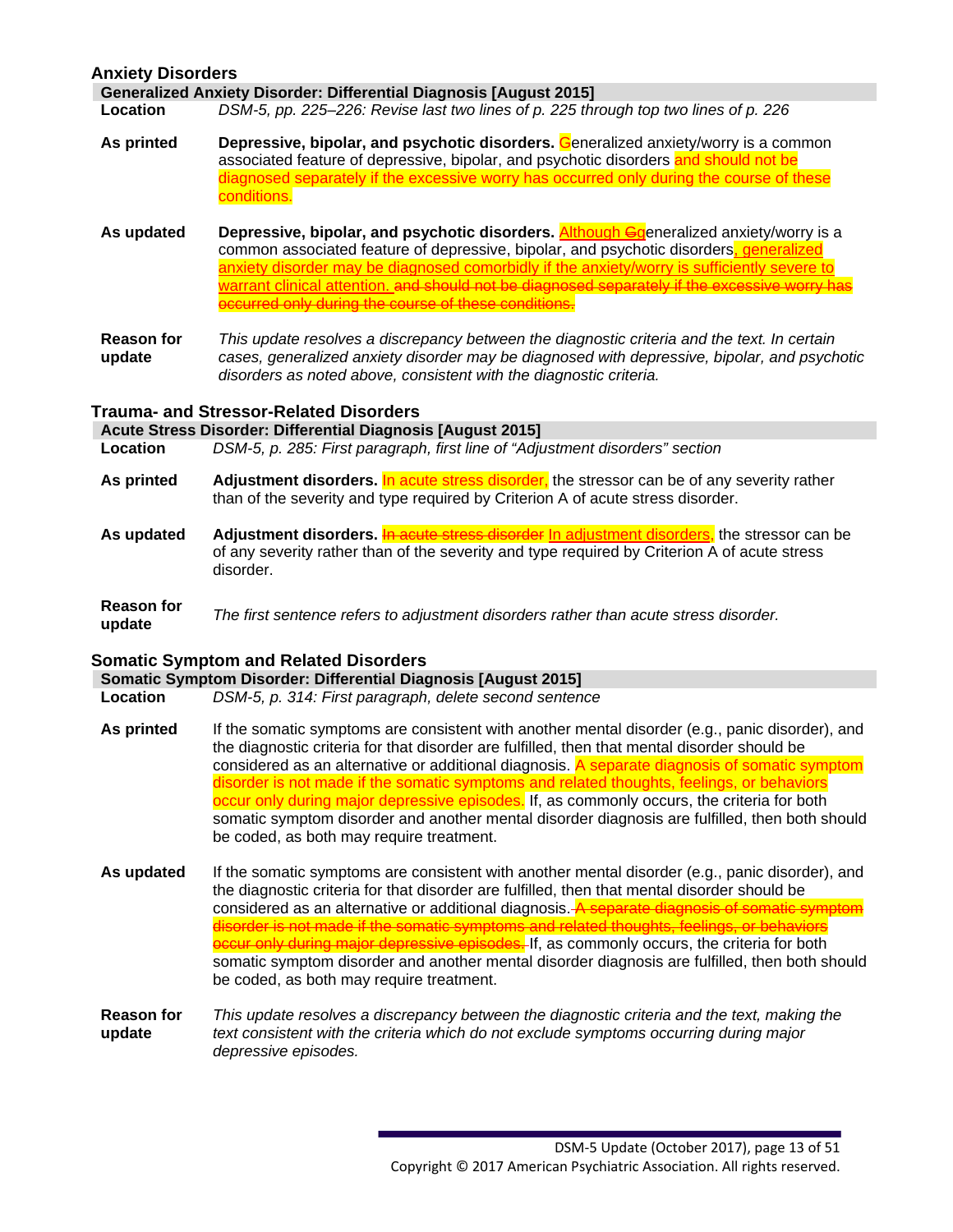### **Feeding and Eating Disorders**

#### **October 2017 ICD-10-CM coding changes for Avoidant/Restrictive Food Intake Disorder**

Codes are found on the following pages: DSM-5: pp. xxi, 334, 842, 889*;*  Desk Reference: pp. xxi, 170

**DSM-5 Classification,** Feeding and Eating Disorders, Avoidant/Restrictive Food Intake Disorder, p.

- xxi (Desk Reference, p. xxi):
- Change F50.89 to **F50.82**

## **DSM-5 criteria, ICD-10-CM code** for **Avoidant/Restrictive Food Intake Disorder** should be revised

- as follows, p. 334 (Desk Reference, p. 170):
- Change F50.89 to **F50.82**

**Alphabetical Listing**, p. 842 *(not applicable to Desk Reference)*

Change the codes for **Avoidant/Restrictive Food Intake Disorder** as follows:

Change F50.89 to **F50.82**

#### **Numerical Listing (ICD-10-CM)**, p. 889 *(not applicable to Desk Reference)*

Change the code for **Avoidant/Restrictive Food Intake Disorder** as follows:

Change F50.89 to **F50.82**

#### **Substance-Related and Addictive Disorders**

#### **October 2017 ICD-10-CM codes for Alcohol Use Disorder Course Specifiers**

Codes are found on the following pages: DSM-5: pp. xxv, 491, 841, 878*;*  Desk Reference: pp. xxvi, 234

**DSM-5 Classification,** Substance-Related and Addictive Disorders, Substance Use Disorders, Alcohol-Related Disorders, Alcohol Use Disorder, p. xxv (Desk Reference, p. xxvi):

 $\ldots$  ( $\ldots$ ) Alcohol Use Disorder, a,b (490)

 *Specify* current severity/remission: F10.10 Mild

F10.11 Mild, In early remission F10.11 Mild, In sustained remission

F10.20 Moderate F10.21 Moderate, In early remission F10.21 Moderate, In sustained remission

F10.20 Severe

F10.21 Severe, In early remission

F10.21 Severe, In sustained remission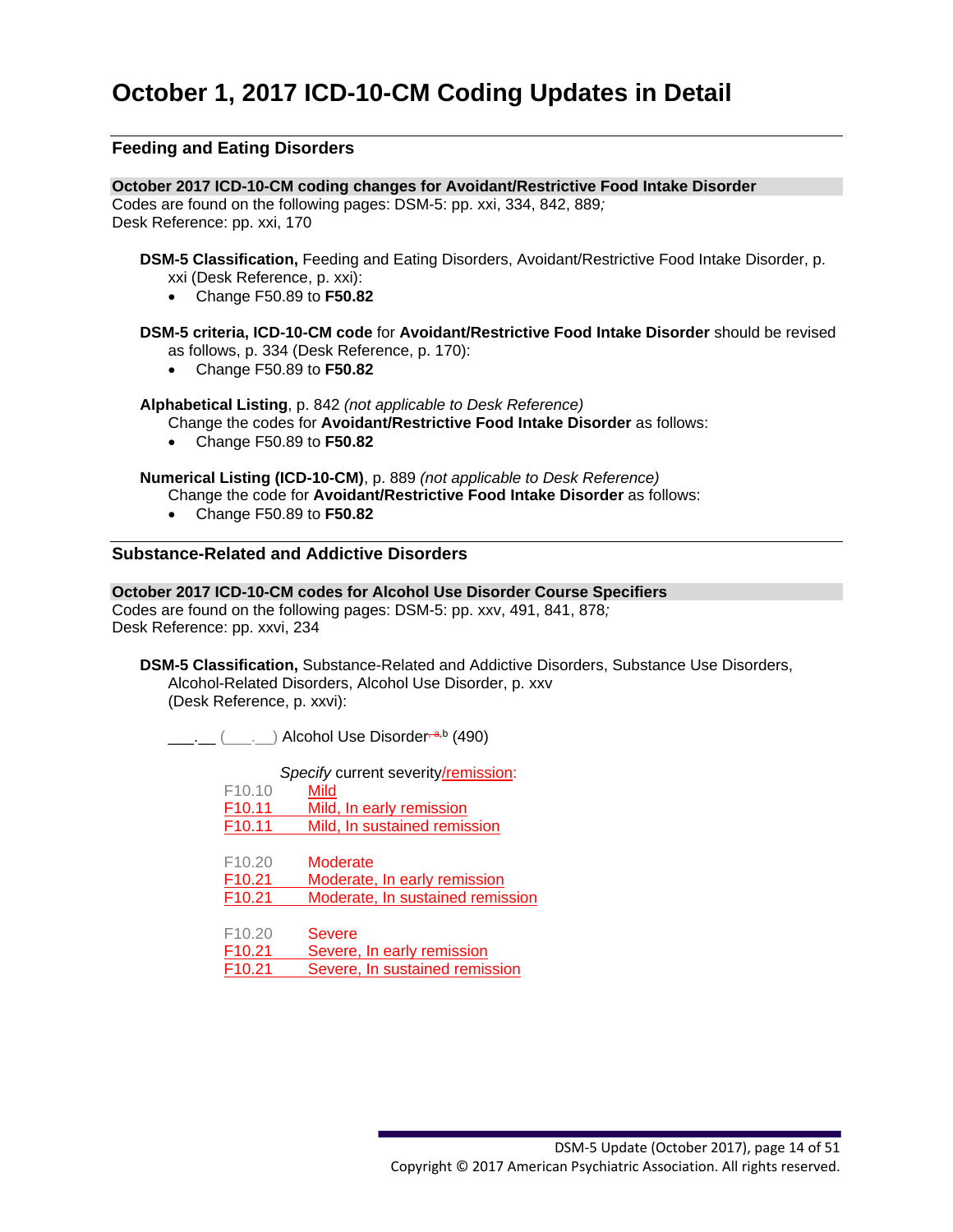**DSM-5 criteria, ICD-10-CM codes** for **Alcohol Use Disorder** should be added as follows, p. 491 (Desk Reference, p. 234):

**Code based on current severity/remission:** Note for ICD-10-CM codes: If an alcohol intoxication, alcohol withdrawal, or another alcohol-induced mental disorder is also present, do not use the codes below for alcohol use disorder. Instead, the comorbid alcohol use disorder is indicated in the 4th character of the alcohol-induced disorder code (see the coding note for alcohol intoxication, alcohol withdrawal, or a specific alcohol-induced mental disorder). For example, if there is comorbid alcohol intoxication and alcohol use disorder, only the alcohol intoxication code is given, with the 4th character indicating whether the comorbid alcohol use disorder is mild, moderate, or severe: F10.129 for mild alcohol use disorder with alcohol intoxication or F10.229 for a moderate or severe alcohol use disorder with alcohol intoxication.

*Specify* current severity/remission:

**F10.10 Mild:** Presence of 2–3 symptoms. **F10.11 Mild, In early remission F10.11 Mild, In sustained remission** 

**F10.20 Moderate:** Presence of 4–5 symptoms. **F10.21 Moderate, In early remission F10.21 Moderate, In sustained remission** 

**F10.20 Severe:** Presence of 6 or more symptoms. **F10.21 Severe, In early remission F10.21 Severe, In sustained remission** 

**Alphabetical Listing**, p. 841 *(not applicable to Desk Reference)* Add the codes for **Alcohol use disorder** as follows:

Alcohol use disorder

| F <sub>10.10</sub> | Mild                             |
|--------------------|----------------------------------|
| F10.11             | Mild, In early remission         |
| F10.11             | Mild, In sustained remission     |
| F10.20             | Moderate                         |
| F10.21             | Moderate, In early remission     |
| F10.21             | Moderate, In sustained remission |
| F <sub>10.20</sub> | Severe                           |
| F10.21             | Severe, In early remission       |
| F <sub>10.21</sub> | Severe, In sustained remission   |
|                    |                                  |

**Numerical Listing (ICD-10-CM)**, p. 878 *(not applicable to Desk Reference)*

Add the codes for **Alcohol use disorder** as follows:

- Following "F10.10 Alcohol use disorder, Mild," add **"F10.11 Alcohol use disorder, Mild, In early remission"** followed by **"F10.11 Alcohol use disorder, Mild, In sustained remission."**
- Following "F10.20 Alcohol use disorder, Severe," Add **"F10.21 Alcohol use disorder, Moderate, In early remission"** followed by **"F10.21 Alcohol use disorder, Moderate, In sustained remission"** followed by **"F10.21 Alcohol use disorder, Severe, In early remission,"** followed by **"F10.21 Alcohol use disorder, Severe, In sustained remission."**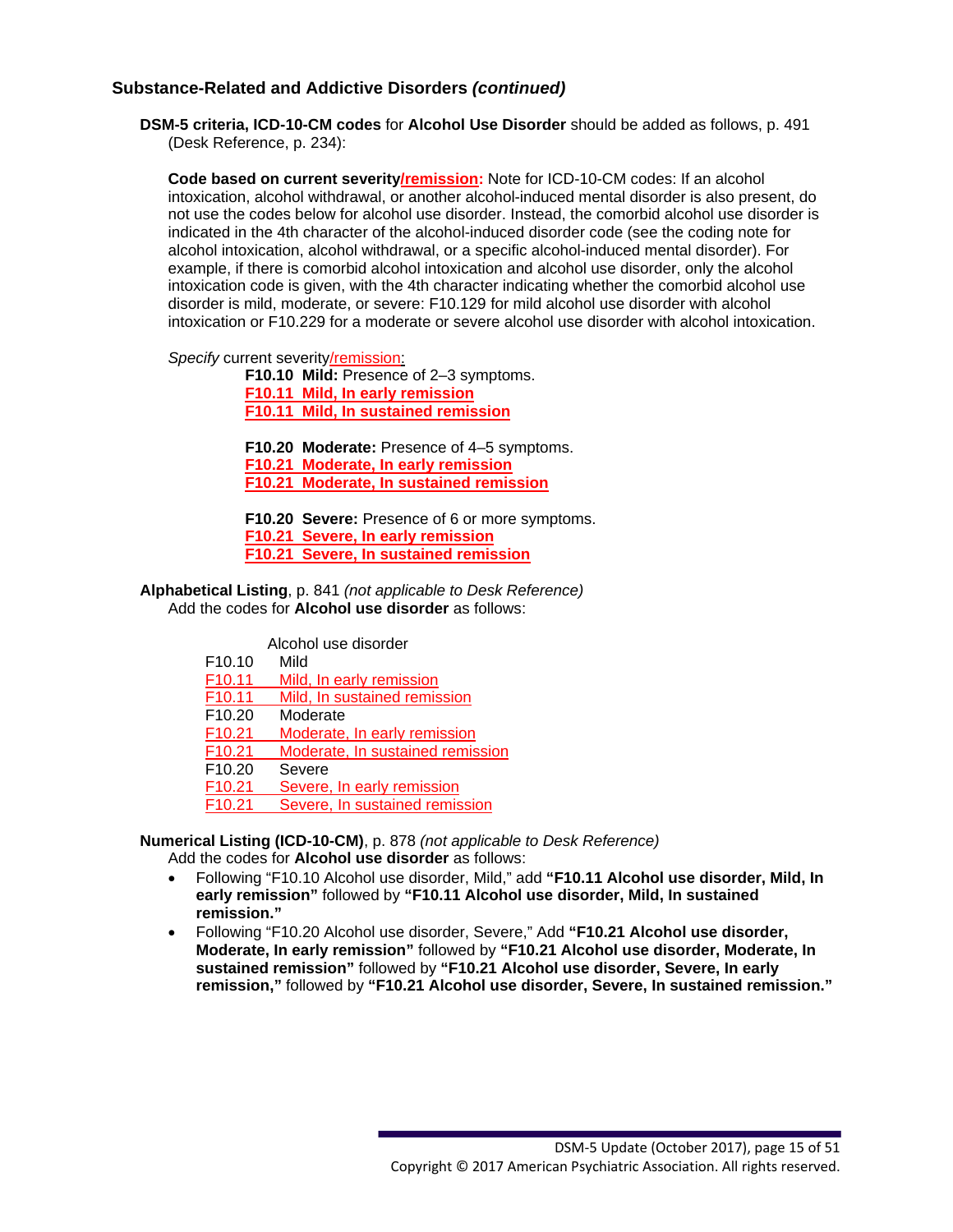#### **October 2017 ICD-10-CM codes for Cannabis Use Disorder Course Specifiers**

Codes are found on the following pages: DSM-5: pp. xxv, 510, 844, 880*;*  Desk Reference: pp. xxvii, 241

**DSM-5 Classification,** Substance-Related and Addictive Disorders, Substance Use Disorders, Cannabis-Related Disorders, Cannabis Use Disorder, p. xxv (Desk Reference, p. xxvii):

 $\ldots$  ( $\ldots$ ) Cannabis Use Disorder, a,b (509)

|                    | Specify current severity/remission: |
|--------------------|-------------------------------------|
| F <sub>12.10</sub> | Mild                                |
| F <sub>12.11</sub> | Mild, In early remission            |
| F12.11             | Mild, In sustained remission        |
|                    |                                     |
| F <sub>12.20</sub> | Moderate                            |
| F12.21             | Moderate, In early remission        |
| F12.21             | Moderate, In sustained remission    |
|                    |                                     |
| F <sub>12.20</sub> | <b>Severe</b>                       |
| F <sub>12.21</sub> | Severe, In early remission          |
| F12.21             | Severe, In sustained remission      |
|                    |                                     |

**DSM-5 criteria, ICD-10-CM codes** for **Cannabis Use Disorder** should be added as follows, p. 510 (Desk Reference, p. 241):

**Code based on current severity/remission:** Note for ICD-10-CM codes: If a cannabis intoxication, cannabis withdrawal, or another cannabis-induced mental disorder is also present, do not use the codes below for cannabis use disorder. Instead, the comorbid cannabis use disorder is indicated in the 4th character of the cannabis-induced disorder code (see the coding note for cannabis intoxication, cannabis withdrawal, or a specific cannabis-induced mental disorder). For example, if there is comorbid cannabis-induced anxiety disorder and cannabis use disorder, only the cannabis-induced anxiety disorder code is given, with the 4th character indicating whether the comorbid cannabis use disorder is mild, moderate, or severe: F12.180 for mild cannabis use disorder with cannabis-induced anxiety disorder or F12.280 for a moderate or severe cannabis use disorder with cannabis-induced anxiety disorder.

**Specify current severity/remission:** 

**F12.10 Mild:** Presence of 2–3 symptoms. **F12.11 Mild, In early remission F12.11 Mild, In sustained remission** 

**F12.20 Moderate:** Presence of 4–5 symptoms. **F12.21 Moderate, In early remission F12.21 Moderate, In sustained remission** 

**F12.20 Severe:** Presence of 6 or more symptoms.

**F12.21 Severe, In early remission** 

**F12.21 Severe, In sustained remission**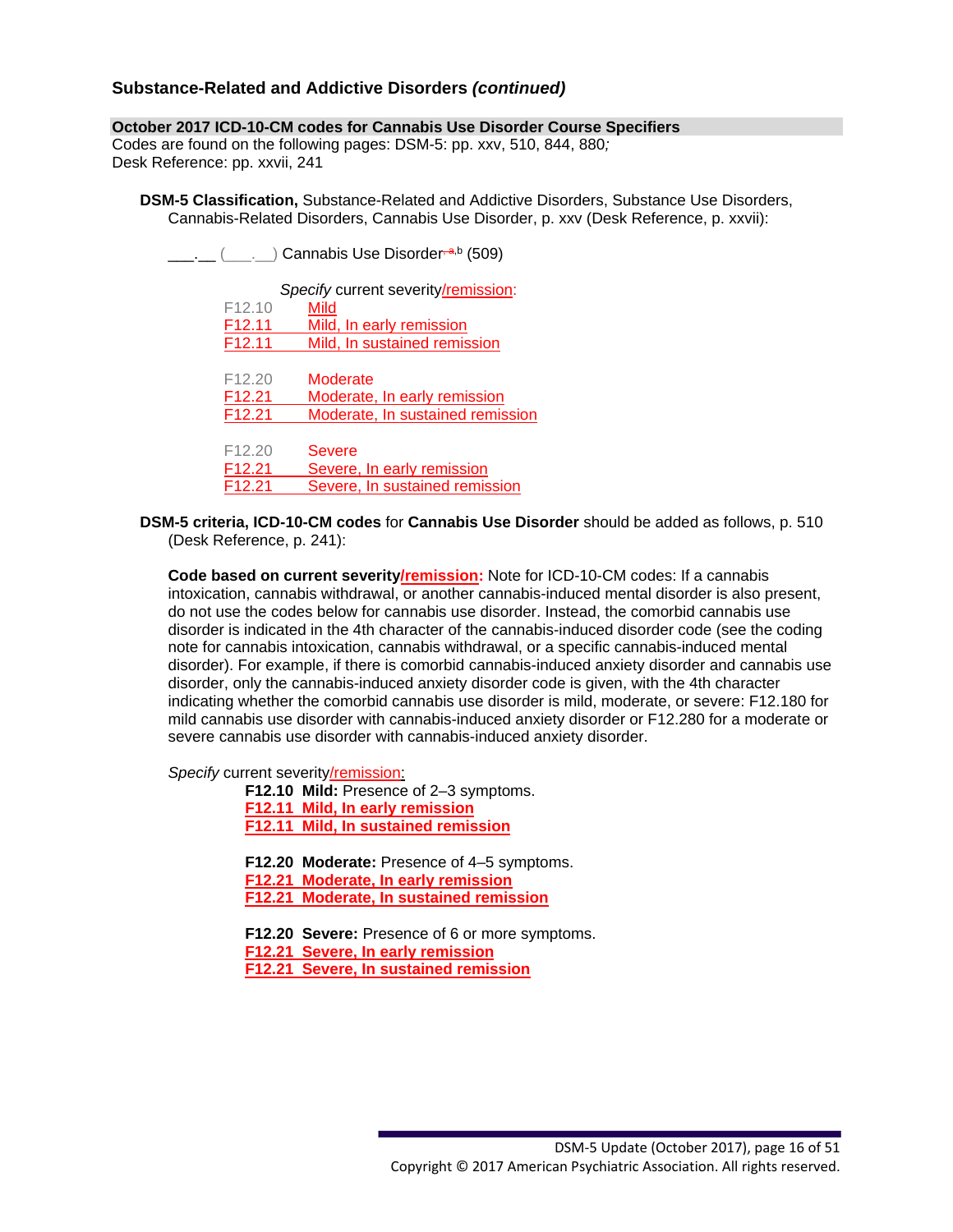**Alphabetical Listing**, p. 844 *(not applicable to Desk Reference)* Add the codes for **Cannabis use disorder** as follows:

|                    | Cannabis use disorder            |
|--------------------|----------------------------------|
| F <sub>12.10</sub> | Mild                             |
| F <sub>12.11</sub> | Mild, In early remission         |
| F <sub>12.11</sub> | Mild, In sustained remission     |
| F <sub>12.20</sub> | Moderate                         |
| F12.21             | Moderate, In early remission     |
| F12.21             | Moderate, In sustained remission |
| F <sub>12.20</sub> | Severe                           |
| F12.21             | Severe, In early remission       |
| F12.21             | Severe, In sustained remission   |

**Numerical Listing (ICD-10-CM)**, p. 880 *(not applicable to Desk Reference)*

Add the codes for **Cannabis use disorder** as follows:

- Following "F12.10 Cannabis use disorder, Mild," add **"F12.11 Cannabis use disorder, Mild, In early remission"** followed by **"F12.11 Cannabis use disorder, Mild, In sustained remission."**
- Following "F12.20 Cannabis use disorder, Severe," Add **"F12.21 Cannabis use disorder, Moderate, In early remission"** followed by **"F12.21 Cannabis use disorder, Moderate, In sustained remission"** followed by **"F12.21 Cannabis use disorder, Severe, In early remission,"** followed by **"F12.21 Cannabis use disorder, Severe, In sustained remission."**

#### **NEW ICD-10-CM codes for Phencyclidine Use Disorder Course Specifiers**

Codes are found on the following pages: DSM-5: pp. xxvi, 521, 857, 884*;*  Desk Reference: pp. xxvii–xxviii, 246

**DSM-5 Classification,** Substance-Related and Addictive Disorders, Substance Use Disorders, Hallucinogen-Related Disorders, Phencyclidine Use Disorder, p. xxvi (Desk Reference, pp. xxvii–xxviii):

 $\ldots$  ( $\ldots$ ) Phencyclidine Use Disorder<sup>a,b</sup> (520)

 *Specify* current severity/remission: F16.10 Mild F16.11 Mild, In early remission F16.11 Mild, In sustained remission

F16.20 Moderate F16.21 Moderate, In early remission F16.21 Moderate, In sustained remission

F16.20 Severe

F16.21 Severe, In early remission

F16.21 Severe, In sustained remission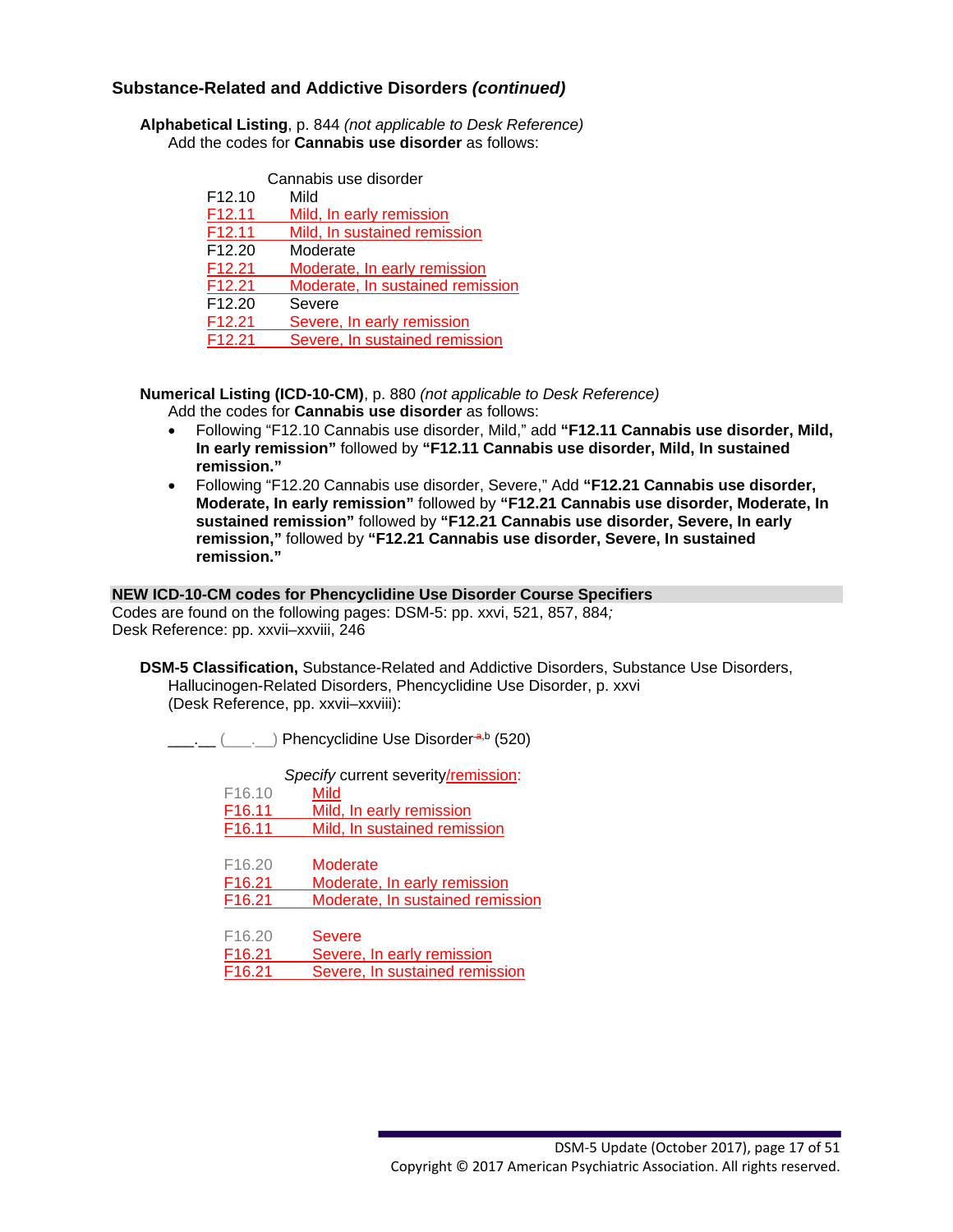**DSM-5 criteria, ICD-10-CM codes** for **Phencyclidine Use Disorder** should be added as follows, p. 521 (Desk Reference, p. 246):

**Code based on current severity/remission:** Note for ICD-10-CM codes: If a phencyclidine intoxication or another phencyclidine-induced mental disorder is also present, do not use the codes below for phencyclidine use disorder. Instead, the comorbid phencyclidine use disorder is indicated in the 4th character of the phencyclidine-induced disorder code (see the coding note for phencyclidine intoxication or a specific phencyclidine-induced mental disorder). For example, if there is comorbid phencyclidine-induced psychotic disorder, only the phencyclidine-induced psychotic disorder code is given, with the 4th character indicating whether the comorbid phencyclidine use disorder is mild, moderate, or severe: F16.159 for mild phencyclidine use disorder with phencyclidine-induced psychotic disorder or F16.259 for a moderate or severe phencyclidine use disorder with phencyclidine-induced psychotic disorder.

*Specify* current severity/remission:

**F16.10 Mild:** Presence of 2–3 symptoms. **F16.11 Mild, In early remission F16.11 Mild, In sustained remission** 

**F16.20 Moderate:** Presence of 4–5 symptoms. **F16.21 Moderate, In early remission F16.21 Moderate, In sustained remission** 

**F16.20 Severe:** Presence of 6 or more symptoms. **F16.21 Severe, In early remission F16.21 Severe, In sustained remission**

**Alphabetical Listing**, p. 857 *(not applicable to Desk Reference)* Add the codes for **Phencyclidine use disorder** as follows:

Phencyclidine use disorder

| F <sub>16.10</sub>  | Mild                             |
|---------------------|----------------------------------|
| F <sub>16</sub> .11 | Mild, In early remission         |
| F <sub>16.11</sub>  | Mild, In sustained remission     |
| F <sub>16.20</sub>  | Moderate                         |
| F <sub>16.21</sub>  | Moderate, In early remission     |
| F <sub>16.21</sub>  | Moderate, In sustained remission |
| F <sub>16.20</sub>  | Severe                           |
| F16.21              | Severe, In early remission       |
| F <sub>16.21</sub>  | Severe, In sustained remission   |

**Numerical Listing (ICD-10-CM)**, p. 884 *(not applicable to Desk Reference)*

Add the codes for **Phencyclidine use disorder** as follows:

- Following "F16.10 Phencyclidine use disorder, Mild," add **"F16.11 Phencyclidine use disorder, Mild, In early remission"** followed by **"F16.11 Phencyclidine use disorder, Mild, In sustained remission."**
- Following "F16.20 Phencyclidine use disorder, Severe," Add **"F16.21 Phencyclidine use disorder, Moderate, In early remission"** followed by **"F16.21 Phencyclidine use disorder, Moderate, In sustained remission"** followed by **"F16.21 Phencyclidine use disorder, Severe, In early remission,"** followed by **"F16.21 Phencyclidine use disorder, Severe, In sustained remission."**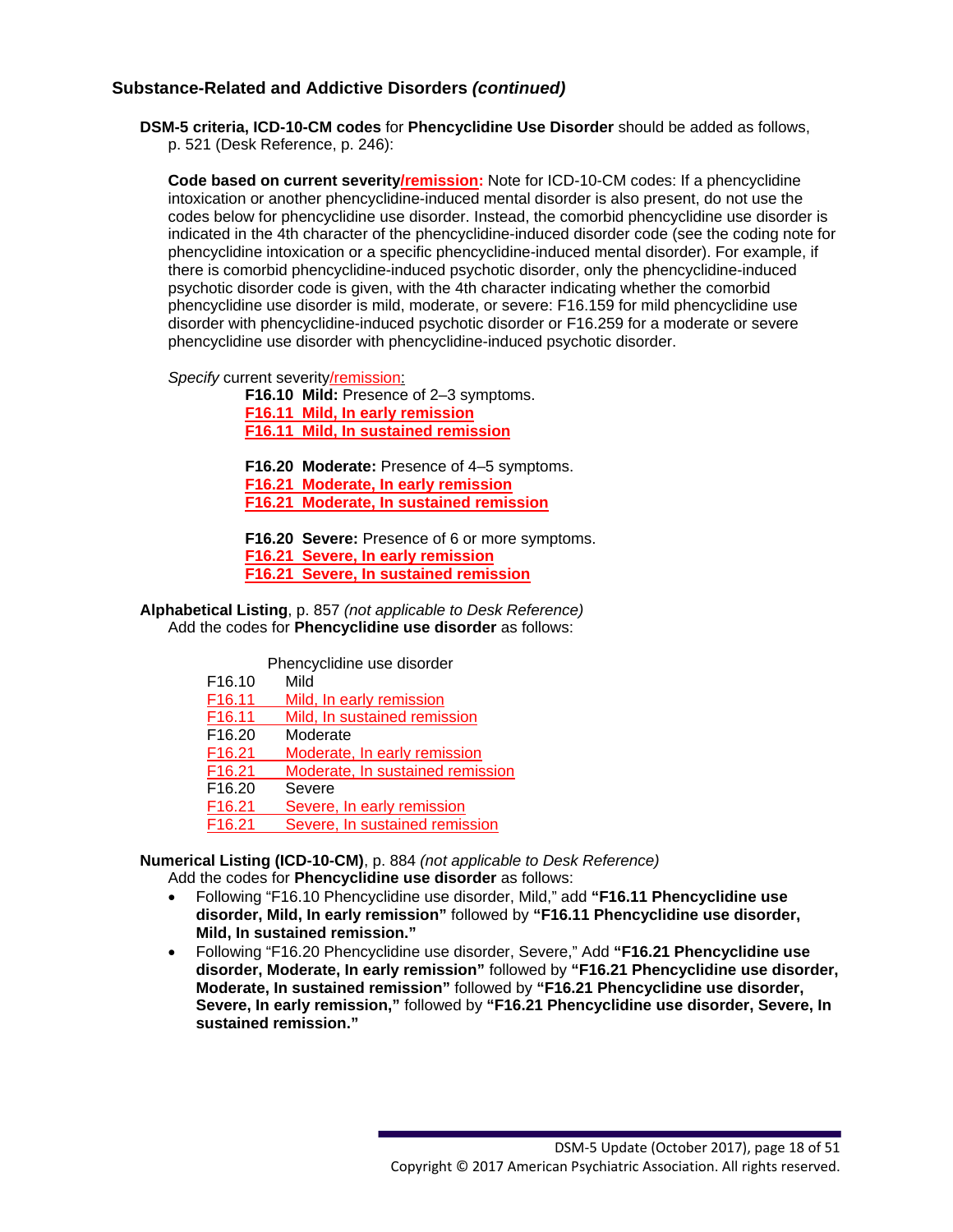#### **NEW ICD-10-CM codes for Other Hallucinogen Use Disorder Course Specifiers**

Codes are found on the following pages: DSM-5: pp. xxvi, 524, 854, 884*;*  Desk Reference: pp. xxviii, 248

**DSM-5 Classification,** Substance-Related and Addictive Disorders, Substance Use Disorders, Hallucinogen-Related Disorders, Other Hallucinogen Use Disorder, p. xxvi (Desk Reference, p. xxviii):

|                    | Other Hallucinogen Use Disorder <sup>a,b</sup> (523) |
|--------------------|------------------------------------------------------|
|                    | Specify the particular hallucinogen                  |
|                    | Specify current severity/remission:                  |
| F <sub>16.10</sub> | Mild                                                 |
| F <sub>16.11</sub> | Mild, In early remission                             |
| F <sub>16.11</sub> | Mild, In sustained remission                         |
|                    |                                                      |
| F <sub>16.20</sub> | Moderate                                             |
| F <sub>16.21</sub> | Moderate, In early remission                         |
| F <sub>16.21</sub> | Moderate, In sustained remission                     |
|                    |                                                      |
| F <sub>16.20</sub> | <b>Severe</b>                                        |
| F <sub>16.21</sub> | Severe, In early remission                           |
| F16.21             | Severe, In sustained remission                       |
|                    |                                                      |

#### **DSM-5 criteria, ICD-10-CM codes** for **Other Hallucinogen Use Disorder** should be added as follows, p. 524 (Desk Reference, p. 248):

**Code based on current severity/remission:** Note for ICD-10-CM codes: If a hallucinogen intoxication or another hallucinogen-induced mental disorder is also present, do not use the codes below for hallucinogen use disorder. Instead, the comorbid hallucinogen use disorder is indicated in the 4th character of the hallucinogen-induced disorder code (see the coding note for hallucinogen intoxication or specific hallucinogen-induced mental disorder). For example, if there is comorbid hallucinogen-induced psychotic disorder and hallucinogen use disorder, only the hallucinogen-induced psychotic disorder is given, with the 4th character indicating whether the comorbid hallucinogen use disorder is mild, moderate, or severe: F16.159 for mild hallucinogen use disorder with hallucinogen-induced psychotic disorder or F16.259 for a moderate or severe hallucinogen use disorder with hallucinogen-induced psychotic disorder.

**Specify current severity/remission:** 

**F16.10 Mild:** Presence of 2–3 symptoms. **F16.11 Mild, In early remission F16.11 Mild, In sustained remission** 

**F16.20 Moderate:** Presence of 4–5 symptoms. **F16.21 Moderate, In early remission F16.21 Moderate, In sustained remission** 

**F16.20 Severe:** Presence of 6 or more symptoms. **F16.21 Severe, In early remission F16.21 Severe, In sustained remission**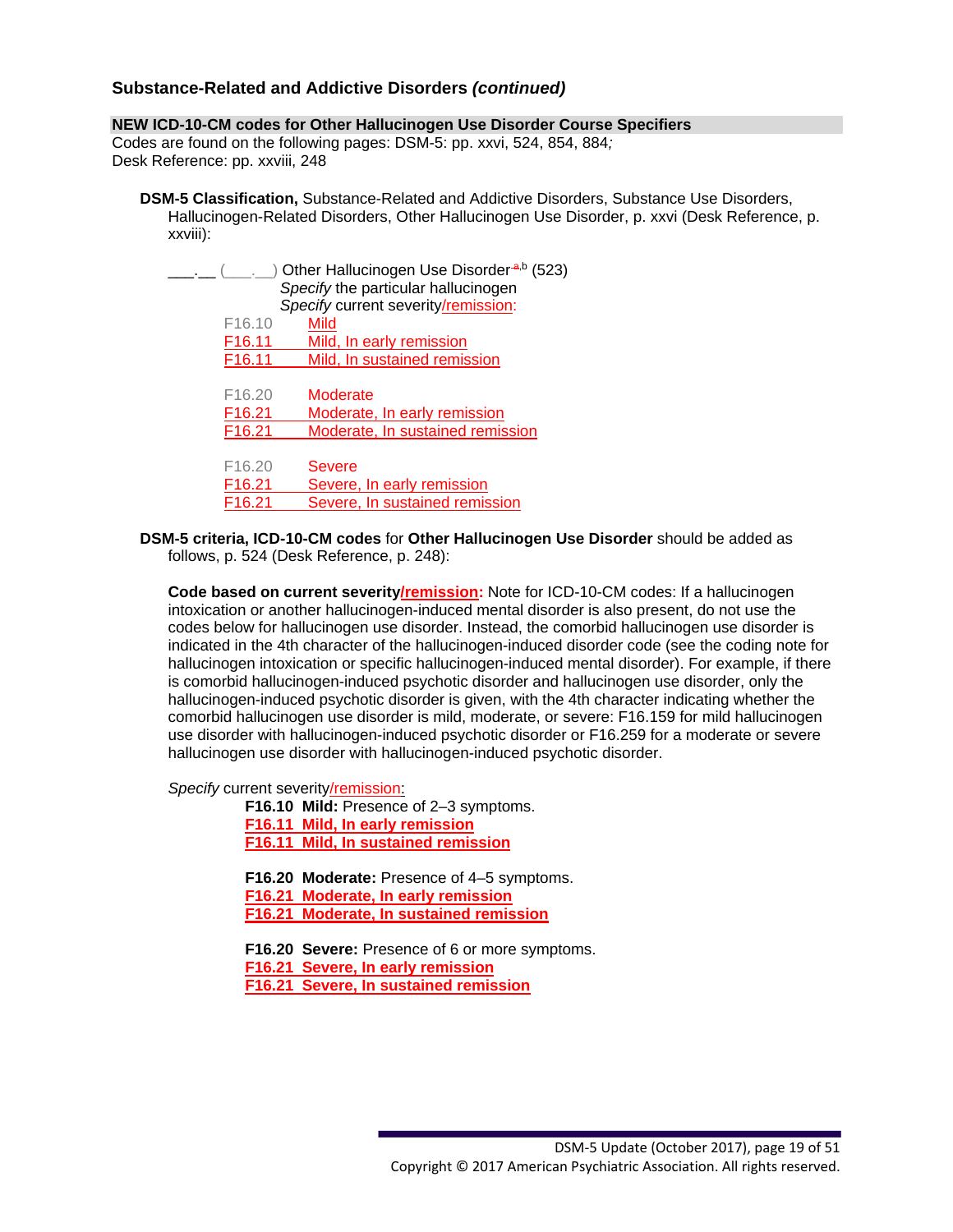**Alphabetical Listing**, p. 854 *(not applicable to Desk Reference)* Add the codes for **Other hallucinogen use disorder** as follows:

> Other hallucinogen use disorder F16.10 Mild F16.11 Mild, In early remission F16.11 Mild, In sustained remission F16.20 Moderate F16.21 Moderate, In early remission<br>F16.21 Moderate, In sustained remis Moderate, In sustained remission F16.20 Severe F16.21 Severe, In early remission F16.21 Severe, In sustained remission

**Numerical Listing (ICD-10-CM)**, p. 884 *(not applicable to Desk Reference)*

Add the codes for **Other hallucinogen use disorder** as follows:

- Following "F16.10 Other hallucinogen use disorder, Mild," add **"F16.11 Other hallucinogen use disorder, Mild, In early remission"** followed by **"F16.11 Other hallucinogen use disorder, Mild, In sustained remission."**
- Following "F16.20 Other hallucinogen use disorder, Severe," Add **"F16.21 Other hallucinogen use disorder, Moderate, In early remission"** followed by **"F16.21 Other hallucinogen use disorder, Moderate, In sustained remission"** followed by **"F16.21 Other hallucinogen use disorder, Severe, In early remission,"** followed by **"F16.21 Other hallucinogen use disorder, Severe, In sustained remission."**

#### **NEW ICD-10-CM codes for Inhalant Use Disorder Course Specifiers**

Codes are found on the following pages: DSM-5: pp. xxvi, 534, 848, 885*;*  Desk Reference: pp. xxviii, 254

**DSM-5 Classification,** Substance-Related and Addictive Disorders, Substance Use Disorders, Inhalant-Related Disorders, Inhalant Use Disorder, p. xxvi (Desk Reference, p. xxviii):

 $\underline{\hspace{1cm}}$  ( $\underline{\hspace{1cm}}$ ) Inhalant Use Disorder,  $a,b$  (533)

 *Specify* the particular inhalant  *Specify* current severity/remission: F18.10 Mild F18.11 Mild, In early remission F18.11 Mild, In sustained remission

- F18.20 Moderate F18.21 Moderate, In early remission
- F18.21 Moderate, In sustained remission

F18.20 Severe

F18.21 Severe, In early remission

F18.21 Severe, In sustained remission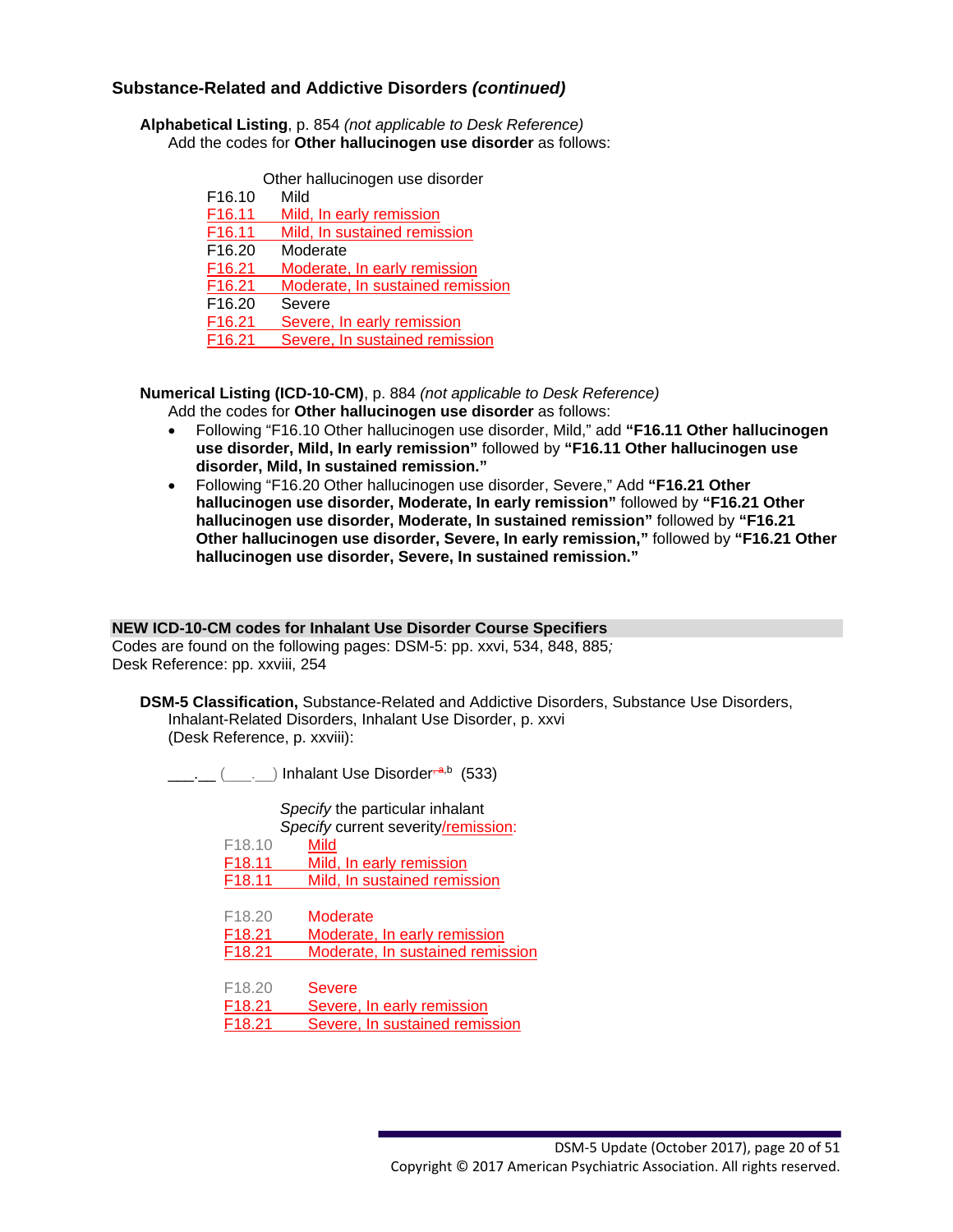**DSM-5 criteria, ICD-10-CM codes** for **Inhalant Use Disorder** should be added as follows,

p. 534 (Desk Reference, p. 254):

**Code based on current severity/remission:** Note for ICD-10-CM codes: If an inhalant intoxication or another inhalant-induced mental disorder is also present, do not use the codes below for inhalant use disorder. Instead, the comorbid inhalant use disorder is indicated in the 4th character of the inhalant-induced disorder code (see the coding note for inhalant intoxication or a specific inhalant-induced mental disorder). For example, if there is comorbid inhalant-induced depressive disorder and inhalant use disorder, only the inhalant-induced depressive disorder code is given, with the 4th character indicating whether the comorbid inhalant use disorder is mild, moderate, or severe: F18.14 for mild inhalant use disorder with inhalant-induced depressive disorder or F18.24 for a moderate or severe inhalant use disorder with inhalant-induced depressive disorder.

*Specify* current severity/remission:

**F18.10 Mild:** Presence of 2–3 symptoms. **F18.11 Mild, In early remission F18.11 Mild, In sustained remission** 

**F18.20 Moderate:** Presence of 4–5 symptoms. **F18.21 Moderate, In early remission F18.21 Moderate, In sustained remission** 

**F18.20 Severe:** Presence of 6 or more symptoms. **F18.21 Severe, In early remission F18.21 Severe, In sustained remission**

#### **Alphabetical Listing**, p. 848 *(not applicable to Desk Reference)* Add the codes for **Inhalant use disorder** as follows:

Inhalant use disorder

 F18.10 Mild F18.11 Mild, In early remission F18.11 Mild, In sustained remission F18.20 Moderate F18.21 Moderate, In early remission<br>F18.21 Moderate, In sustained remis Moderate, In sustained remission F18.20 Severe F18.21 Severe, In early remission F18.21 Severe, In sustained remission

**Numerical Listing (ICD-10-CM)**, p. 885 *(not applicable to Desk Reference)*

Add the codes for **Inhalant use disorder** as follows:

- Following "F18.10 Inhalant use disorder, Mild," add **"F18.11 Inhalant use disorder, Mild, In early remission"** followed by **"F18.11 Inhalant use disorder, Mild, In sustained remission."**
- Following "F18.20 Inhalant use disorder, Severe," Add **"F18.21 Inhalant use disorder, Moderate, In early remission"** followed by **"F18.21 Inhalant use disorder, Moderate, In sustained remission"** followed by **"F18.21 Inhalant use disorder, Severe, In early remission,"** followed by **"F18.21 Inhalant use disorder, Severe, In sustained remission."**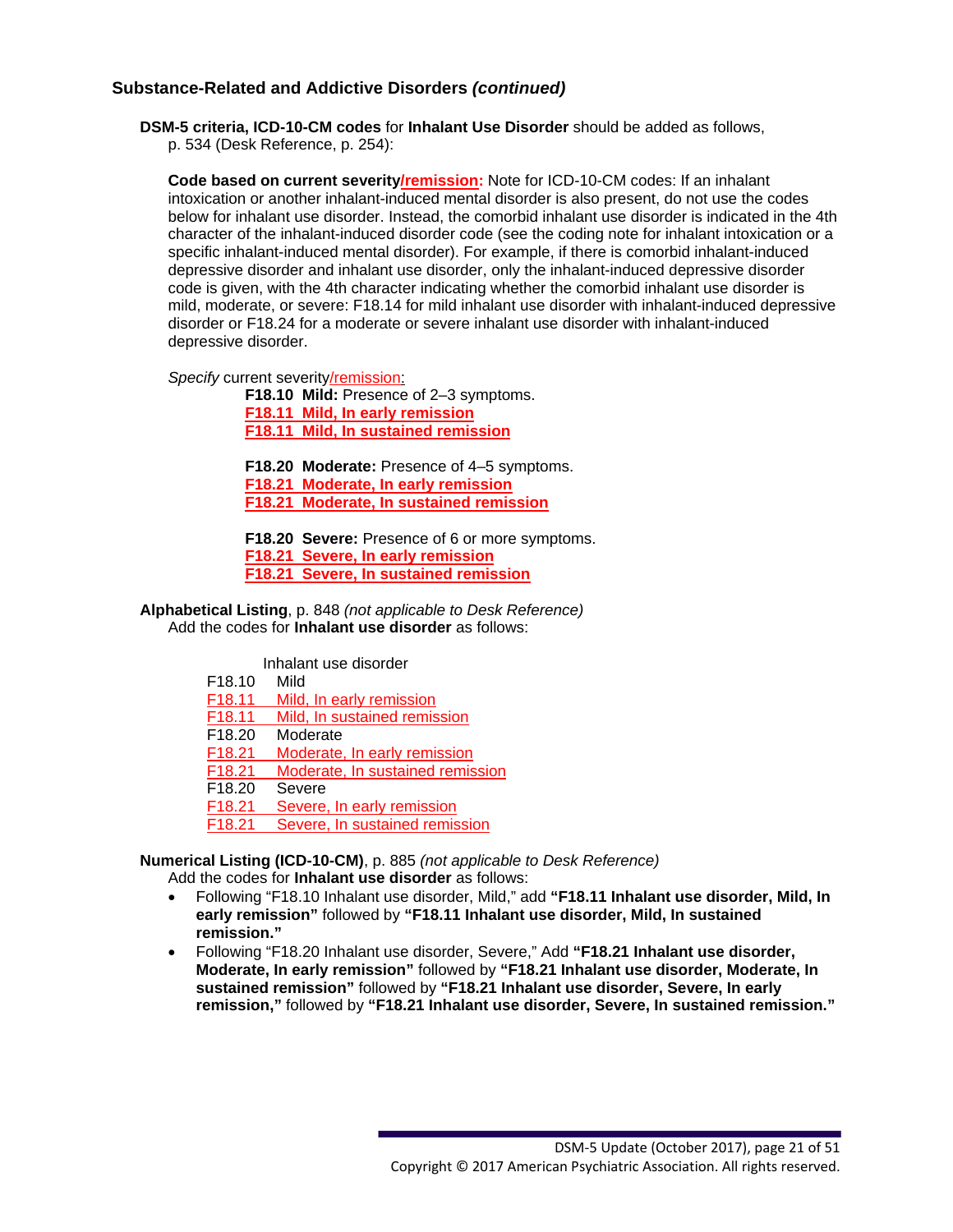#### **NEW ICD-10-CM codes for Opioid Use Disorder Course Specifiers**

Codes are found on the following pages: DSM-5: pp. xxvii, 542, 851, 879*;*  Desk Reference: pp. xxix, 258

**DSM-5 Classification,** Substance-Related and Addictive Disorders, Substance Use Disorders, Opioid-Related Disorders, Opioid Use Disorder, p. xxvii (Desk Reference, p. xxix):

 $\ldots$  ( $\ldots$ ) Opioid Use Disorder<sup>-a</sup> (541)

*Specify if:* On maintenance therapy, In a controlled environment *Specify* current severity/remission:

F11.10 Mild F11.11 Mild, In early remission

F11.11 Mild, In sustained remission

F11.20 Moderate F11.21 Moderate, In early remission F11.21 Moderate, In sustained remission F11.20 Severe

F11.21 Severe, In early remission F11.21 Severe, In sustained remission

**DSM-5 criteria, ICD-10-CM codes** for **Opioid Use Disorder** should be added as follows,

p. 542 (Desk Reference, p. 258):

**Code based on current severity/remission:** Note for ICD-10-CM codes: If an opioid intoxication, opioid withdrawal, or another opioid-induced mental disorder is also present, do not use the codes below for opioid use disorder. Instead, the comorbid opioid use disorder is indicated in the 4th character of the opioid-induced disorder code (see the coding note for opioid intoxication, opioid withdrawal, or a specific opioid-induced mental disorder). For example, if there is comorbid opioid-induced depressive disorder and opioid use disorder, only the opioid-induced depressive disorder code is given, with the 4th character indicating whether the comorbid opioid use disorder is mild, moderate, or severe: F11.14 for mild opioid use disorder with opioid-induced depressive disorder or F11.24 for a moderate or severe opioid use disorder with opioid-induced depressive disorder.

*Specify* current severity/remission:

**F11.10 Mild:** Presence of 2–3 symptoms. **F11.11 Mild, In early remission F11.11 Mild, In sustained remission** 

**F11.20 Moderate:** Presence of 4–5 symptoms. **F11.21 Moderate, In early remission F11.21 Moderate, In sustained remission** 

**F11.20 Severe:** Presence of 6 or more symptoms. **F11.21 Severe, In early remission F11.21 Severe, In sustained remission**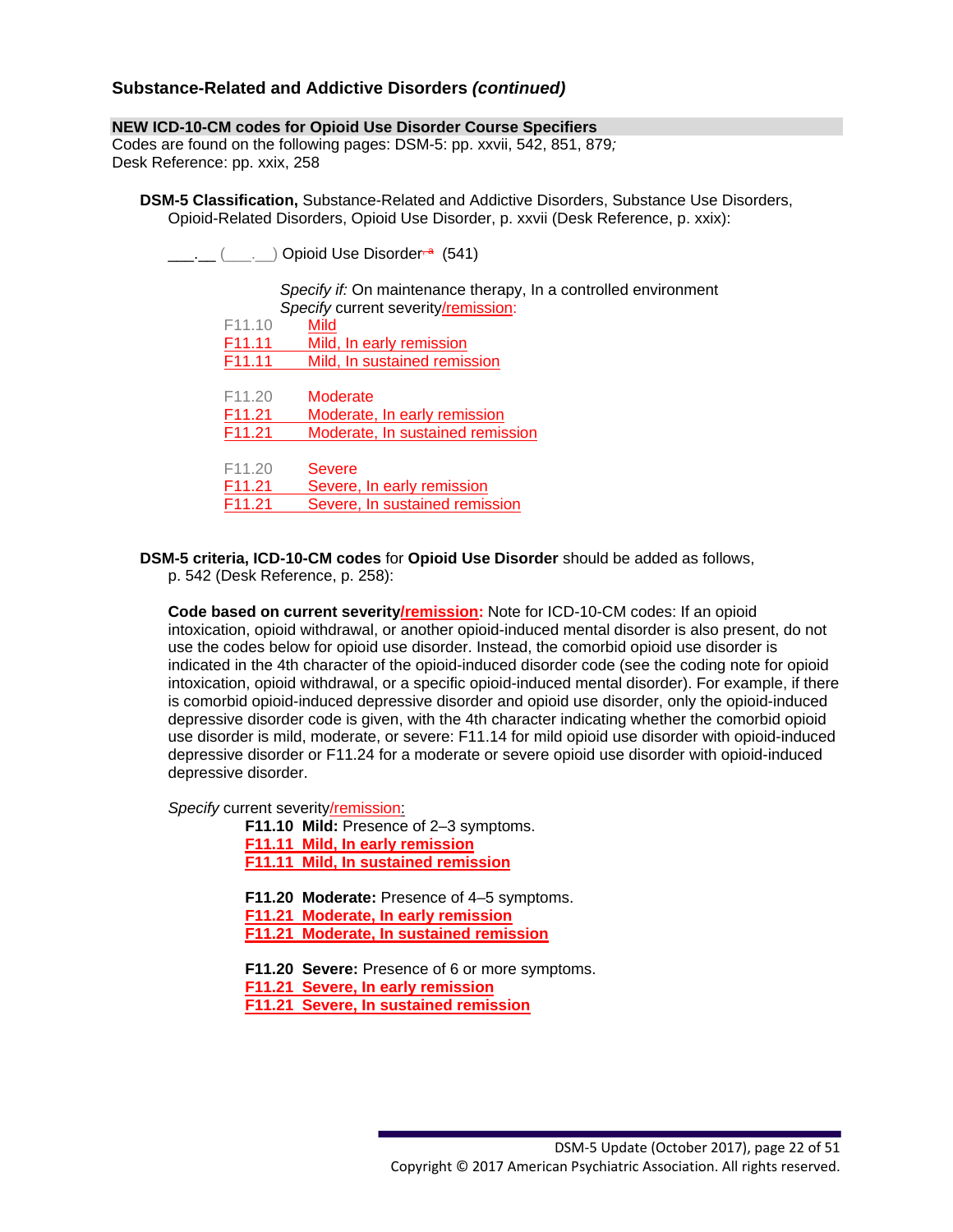**Alphabetical Listing**, p. 851 *(not applicable to Desk Reference)* Add the codes for **Opioid use disorder** as follows:

Opioid use disorder

- F11.10 Mild F11.11 Mild, In early remission
- F11.11 Mild, In sustained remission
- F11.20 Moderate
- 
- F11.21 Moderate, In early remission<br>F11.21 Moderate, In sustained remis Moderate, In sustained remission
- F11.20 Severe
- F11.21 Severe, In early remission
- F11.21 Severe, In sustained remission

**Numerical Listing (ICD-10-CM)**, p. 879 *(not applicable to Desk Reference)*

- Add the codes for **Opioid use disorder** as follows:
- Following "F11.10 Opioid use disorder, Mild," add **"F11.11 Opioid use disorder, Mild, In early remission"** followed by **"F11.11 Opioid use disorder, Mild, In sustained remission."**
- Following "F11.20 Opioid use disorder, Severe," Add **"F11.21 Opioid use disorder, Moderate, In early remission"** followed by **"F11.21 Opioid use disorder, Moderate, In sustained remission"** followed by **"F11.21 Opioid use disorder, Severe, In early remission,"** followed by **"F11.21 Opioid use disorder, Severe, In sustained remission."**

**NEW ICD-10-CM codes for Sedative, Hypnotic, or Anxiolytic Use Disorder Course Specifiers**  Codes are found on the following pages: DSM-5: pp. xxvii, 552, 859, 880, 881*;*  Desk Reference: pp. xxix, 264

**DSM-5 Classification,** Substance-Related and Addictive Disorders, Substance Use Disorders, Sedative-, Hypnotic-, or Anxiolytic-Related Disorders, Sedative, Hypnotic, or Anxiolytic Use Disorder, p. xxvii (Desk Reference, p. xxix):

 $\ldots$  ( $\ldots$ ) Sedative, Hypnotic, or Anxiolytic Use Disorder $\overline{a}$ ,b (550)

*Specify* current severity/remission: F13.10 Mild F13.11 Mild, In early remission F13.11 Mild, In sustained remission F13.20 Moderate F13.21 Moderate, In early remission F13.21 Moderate, In sustained remission F13.20 Severe F13.21 Severe, In early remission F13.21 Severe, In sustained remission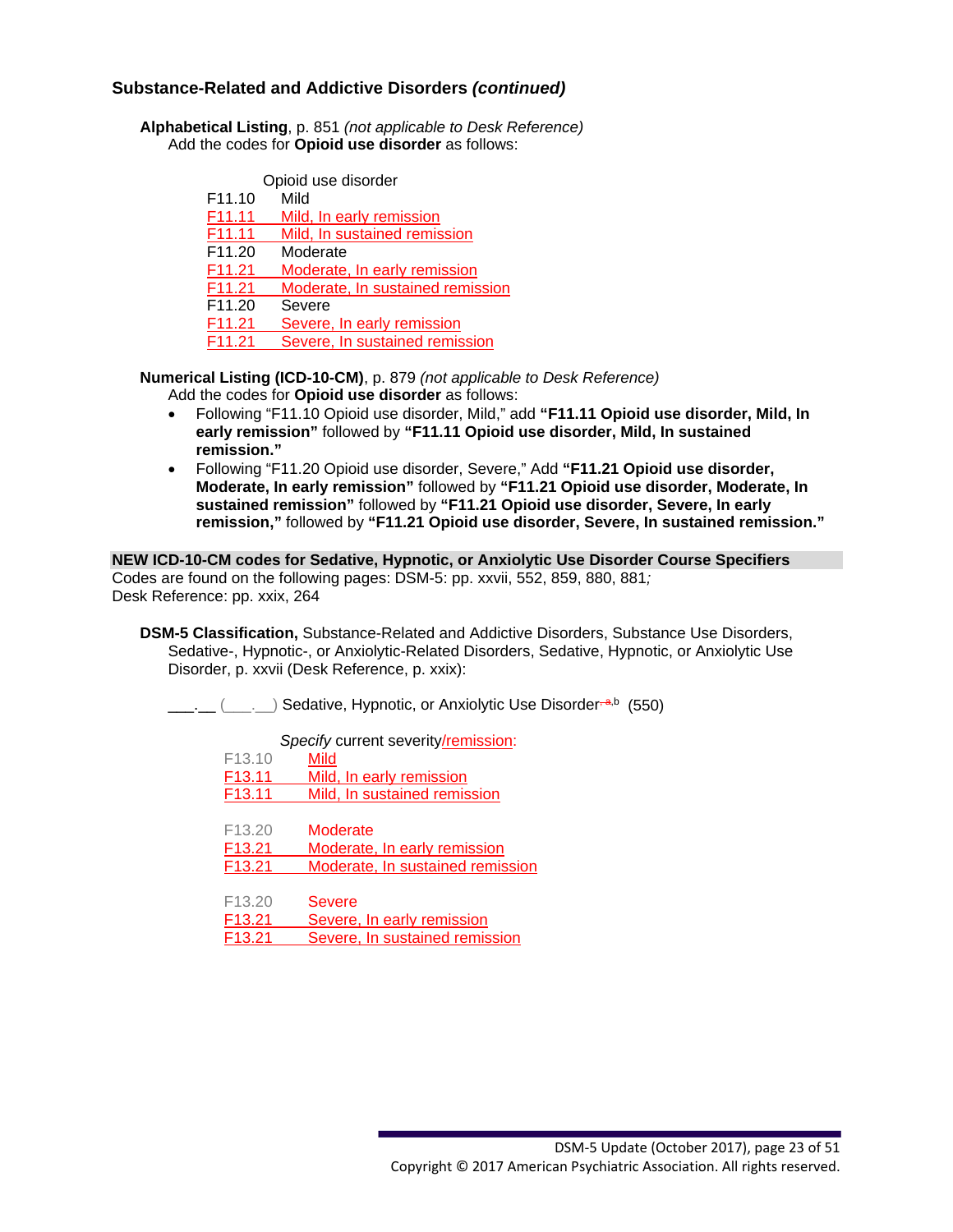**DSM-5 criteria, ICD-10-CM codes** for **Sedative, Hypnotic, or Anxiolytic Use Disorder** should be added as follows, p. 552 (Desk Reference, p. 264):

**Code based on current severity/remission:** Note for ICD-10-CM codes: If a sedative, hypnotic, or anxiolytic intoxication; sedative, hypnotic, or anxiolytic withdrawal; or another sedative-, hypnotic-, or anxiolytic-induced mental disorder is also present, do not use the codes below for sedative, hypnotic, or anxiolytic use disorder. Instead the comorbid sedative, hypnotic, or anxiolytic use disorder is indicated in the 4th character of the sedative-, hypnotic-, or anxiolyticinduced disorder (see the coding note for sedative, hypnotic, or anxiolytic intoxication; sedative, hypnotic, or anxiolytic withdrawal; or specific sedative-, hypnotic-, or anxiolytic-induced mental disorder). For example, if there is comorbid sedative-, hypnotic-, or anxiolytic-induced depressive disorder and sedative, hypnotic, or anxiolytic use disorder, only the sedative-, hypnotic-, or anxiolytic-induced depressive disorder code is given with the 4th character indicating whether the comorbid sedative, hypnotic, or anxiolytic use disorder is mild, moderate, or severe: F13.14 for mild sedative, hypnotic, or anxiolytic use disorder with sedative-, hypnotic-, or anxiolytic-induced depressive disorder or F13.24 for a moderate or severe sedative, hypnotic, or anxiolytic use disorder with sedative-, hypnotic-, or anxiolytic-induced depressive disorder.

**Specify current severity/remission:** 

**F13.10 Mild:** Presence of 2–3 symptoms. **F13.11 Mild, In early remission F13.11 Mild, In sustained remission** 

**F13.20 Moderate:** Presence of 4–5 symptoms. **F13.21 Moderate, In early remission F13.21 Moderate, In sustained remission** 

**F13.20 Severe:** Presence of 6 or more symptoms. **F13.21 Severe, In early remission F13.21 Severe, In sustained remission** 

**Alphabetical Listing**, p. 859 *(not applicable to Desk Reference)* Add the codes for **Sedative, hypnotic, or anxiolytic use disorder** as follows:

Sedative, hypnotic, or anxiolytic use disorder

F13.10 Mild

F13.11 Mild, In early remission<br>F13.11 Mild, In sustained remis

Mild, In sustained remission

F13.20 Moderate

F13.21 Moderate, In early remission

F13.21 Moderate, In sustained remission

F13.20 Severe<br>
F13.21 Severe.

Severe, In early remission

F13.21 Severe, In sustained remission

**Numerical Listing (ICD-10-CM)**, pp. 880, 881 *(not applicable to Desk Reference)*

Add the codes for **Sedative, hypnotic, or anxiolytic use disorder** as follows:

- p. 880: Following "F13.10 Sedative, hypnotic, or anxiolytic use disorder, Mild," add **"F13.11 Sedative, hypnotic, or anxiolytic use disorder, Mild, In early remission"** followed by **"F13.11 Sedative, hypnotic, or anxiolytic use disorder, Mild, In sustained remission."**
- p. 881: Following "F13.20 Sedative, hypnotic, or anxiolytic use disorder, Severe," Add **"F13.21 Sedative, hypnotic, or anxiolytic use disorder, Moderate, In early remission"** followed by **"F13.21 Sedative, hypnotic, or anxiolytic use disorder, Moderate, In sustained remission"** followed by **"F13.21 Sedative, hypnotic, or anxiolytic use disorder, Severe, In early remission,"** followed by **"F13.21 Sedative, hypnotic, or anxiolytic use disorder, Severe, In sustained remission."**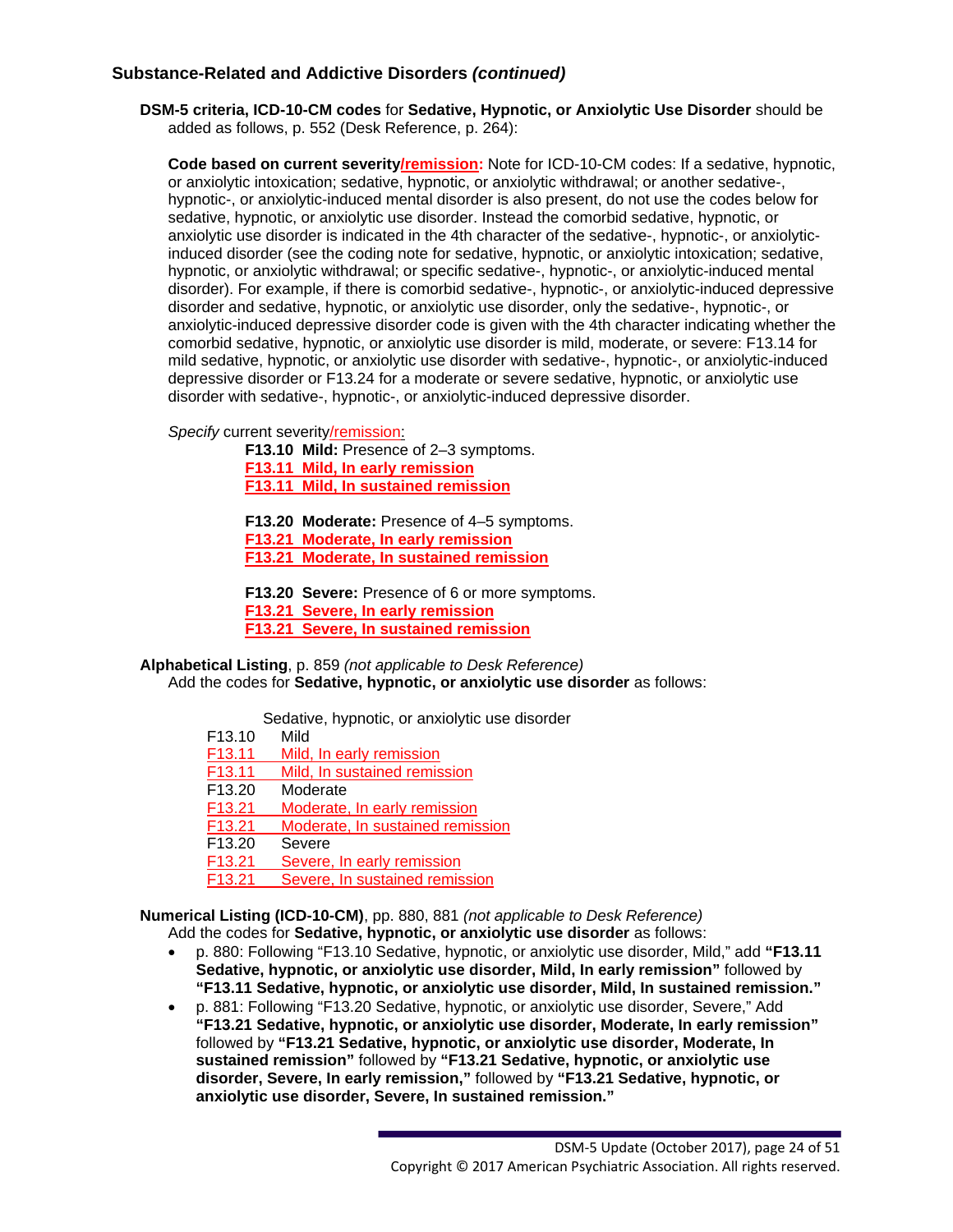## **NEW ICD-10-CM codes for Stimulant Use Disorder Course Specifiers**

Codes are found on the following pages: DSM-5: pp. xxviii, 562, 842, 846, 856, 882, 883*;*  Desk Reference: pp. xxx, 269

**DSM-5 Classification,** Substance-Related and Addictive Disorders, Substance Use Disorders, Stimulant-Related Disorders, Stimulant Use Disorder, p. xxviii (Desk Reference, p. xxx):

|                       | Stimulant Use Disorder <sup>-a,b</sup> (561) |
|-----------------------|----------------------------------------------|
|                       | Specify current severity/remission:          |
|                       | Mild                                         |
| F15.10                | Amphetamine-type substance                   |
| F14.10                | Cocaine                                      |
| F15.10                | Other or unspecified stimulant               |
|                       | Mild, In early remission                     |
| F15.11                | Amphetamine-type substance                   |
| F <sub>14.11</sub>    | Cocaine                                      |
| F <sub>15.11</sub>    | Other or unspecified stimulant               |
|                       | Mild, In sustained remission                 |
| $\overline{F15.11}$   | Amphetamine-type substance                   |
| F14.11                | Cocaine                                      |
| F15.11                | Other or unspecified stimulant               |
|                       |                                              |
| _______)              | Moderate                                     |
| F15.20                | Amphetamine-type substance                   |
| F14.20                | Cocaine                                      |
| F15.20                | Other or unspecified stimulant               |
|                       | Moderate, In early remission                 |
| F15.21                | Amphetamine-type substance                   |
| F14.21                | Cocaine                                      |
| F15.21                | Other or unspecified stimulant               |
|                       | Moderate, In sustained remission             |
| $\overline{F15.21}$   | Amphetamine-type substance                   |
| F14.21                | Cocaine                                      |
| F15.21                | Other or unspecified stimulant               |
|                       |                                              |
| $($ $,$ $)$<br>F15.20 | Severe                                       |
| F14.20                | Amphetamine-type substance<br>Cocaine        |
| F15.20                |                                              |
|                       | Other or unspecified stimulant               |
| $\overline{F15.21}$   | Severe, In early remission                   |
| F14.21                | Amphetamine-type substance<br>Cocaine        |
| F15.21                | Other or unspecified stimulant               |
|                       | Severe, In sustained remission               |
| F15.21                | Amphetamine-type substance                   |
| F <sub>14.21</sub>    | Cocaine                                      |
| F <sub>15.21</sub>    | Other or unspecified stimulant               |
|                       |                                              |

**DSM-5 criteria, ICD-10-CM codes** for **Stimulant Use Disorder** should be added as follows, p. 562 (Desk Reference, p. 269):

**Code based on current severity/remission:** Note for ICD-10-CM codes: If an amphetamine intoxication, amphetamine withdrawal, or another amphetamine-induced mental disorder is also present, do not use the codes below for amphetamine use disorder. Instead, the comorbid *(continued)*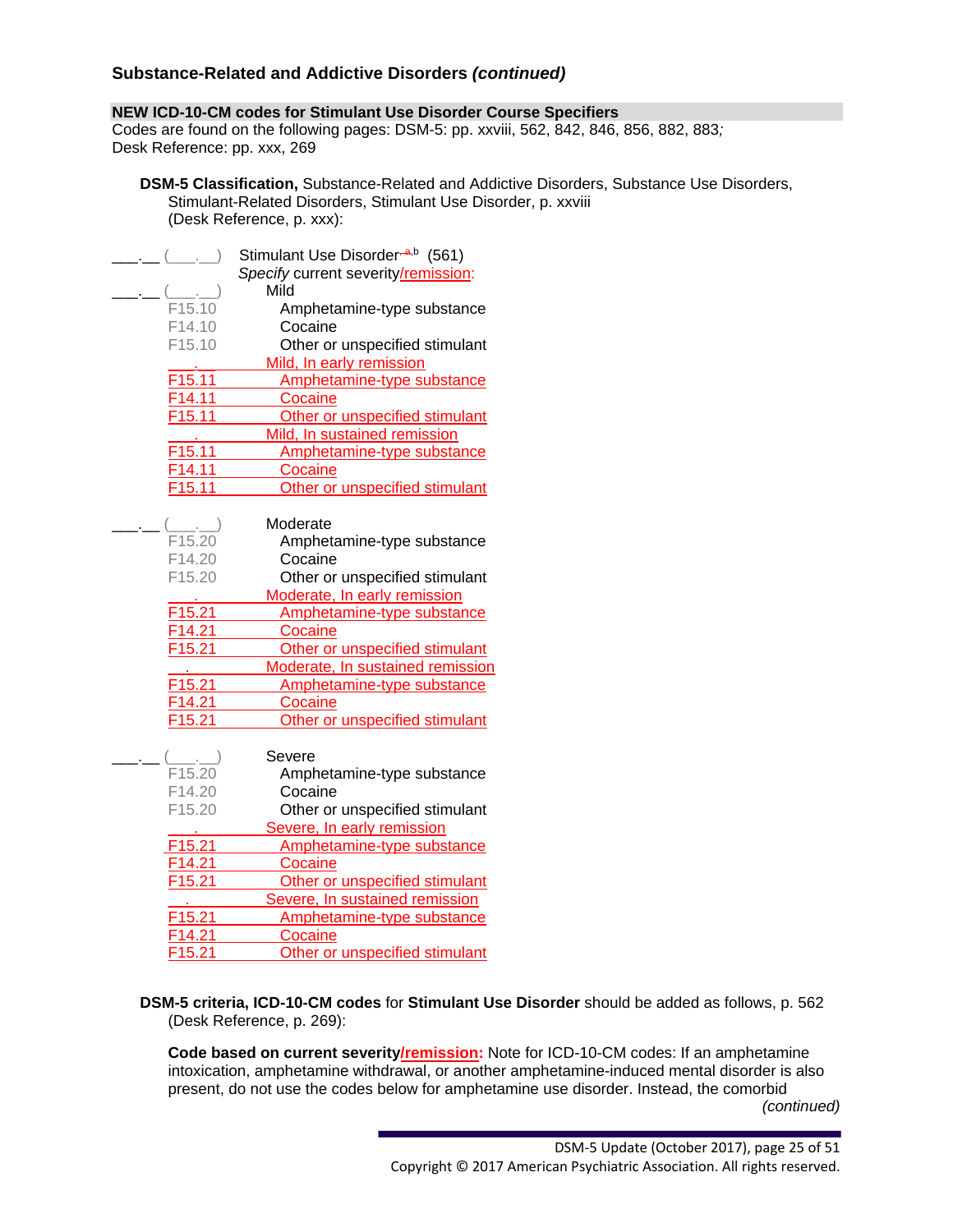amphetamine use disorder is indicated in the 4th character of the amphetamine-induced disorder code (see the coding note for amphetamine intoxication, amphetamine withdrawal, or a specific amphetamine-induced mental disorder). For example, if there is comorbid amphetamine-type or other stimulant-induced depressive disorder and amphetamine-type or other stimulant use disorder, only the amphetamine-type or other stimulant-induced depressive disorder code is given, with the 4th character indicating whether the comorbid amphetamine-type or other stimulant use disorder is mild, moderate, or severe: F15.14 for mild amphetamine-type or other stimulant use disorder with amphetamine-type or other stimulant-induced depressive disorder or F15.24 for a moderate or severe amphetamine-type or other stimulant use disorder with amphetamine-type or other stimulant-induced depressive disorder. Similarly, if there is comorbid cocaine-induced depressive disorder and cocaine use disorder, only the cocaine-induced depressive disorder code is given, with the 4th character indicating whether the comorbid cocaine use disorder is mild, moderate, or severe: F14.14 for mild cocaine use disorder with cocaineinduced depressive disorder or F14.24 for a moderate or severe cocaine use disorder with cocaine-induced depressive disorder.

*Specify* current severity:

 **Mild:** Presence of 2–3 symptoms.

**F15.10** Amphetamine-type substance

**F14.10** Cocaine

**F15.10** Other or unspecified stimulant

**Mild, In early remission** 

**F15.11** Amphetamine-type substance **F14.11** Cocaine

**F15.11** Other or unspecified stimulant **Mild, In sustained remission** 

**F15.11** Amphetamine-type substance **F14.11** Cocaine

**F15.11 Other or unspecified stimulant** 

 **Moderate:** Presence of 4–5 symptoms.

**F15.20** Amphetamine-type substance **F14.20** Cocaine

**F15.20** Other or unspecified stimulant **Moderate, In early remission** 

**F15.21** Amphetamine-type substance **F14.21** Cocaine

**F15.21 Other or unspecified stimulant** 

**Moderate, In sustained remission** 

**F15.21** Amphetamine-type substance **F14.21** Cocaine

**F15.21** Other or unspecified stimulant

 **Severe:** Presence of 6 or more symptoms. **F15.20** Amphetamine-type substance **F14.20** Cocaine

**F15.20** Other or unspecified stimulant

**Severe, In early remission** 

**F15.21** Amphetamine-type substance **F14.21** Cocaine

**F15.21** Other or unspecified stimulant **Severe, In sustained remission** 

**F15.21** Amphetamine-type substance

**F14.21** Cocaine

**F15.21** Other or unspecified stimulant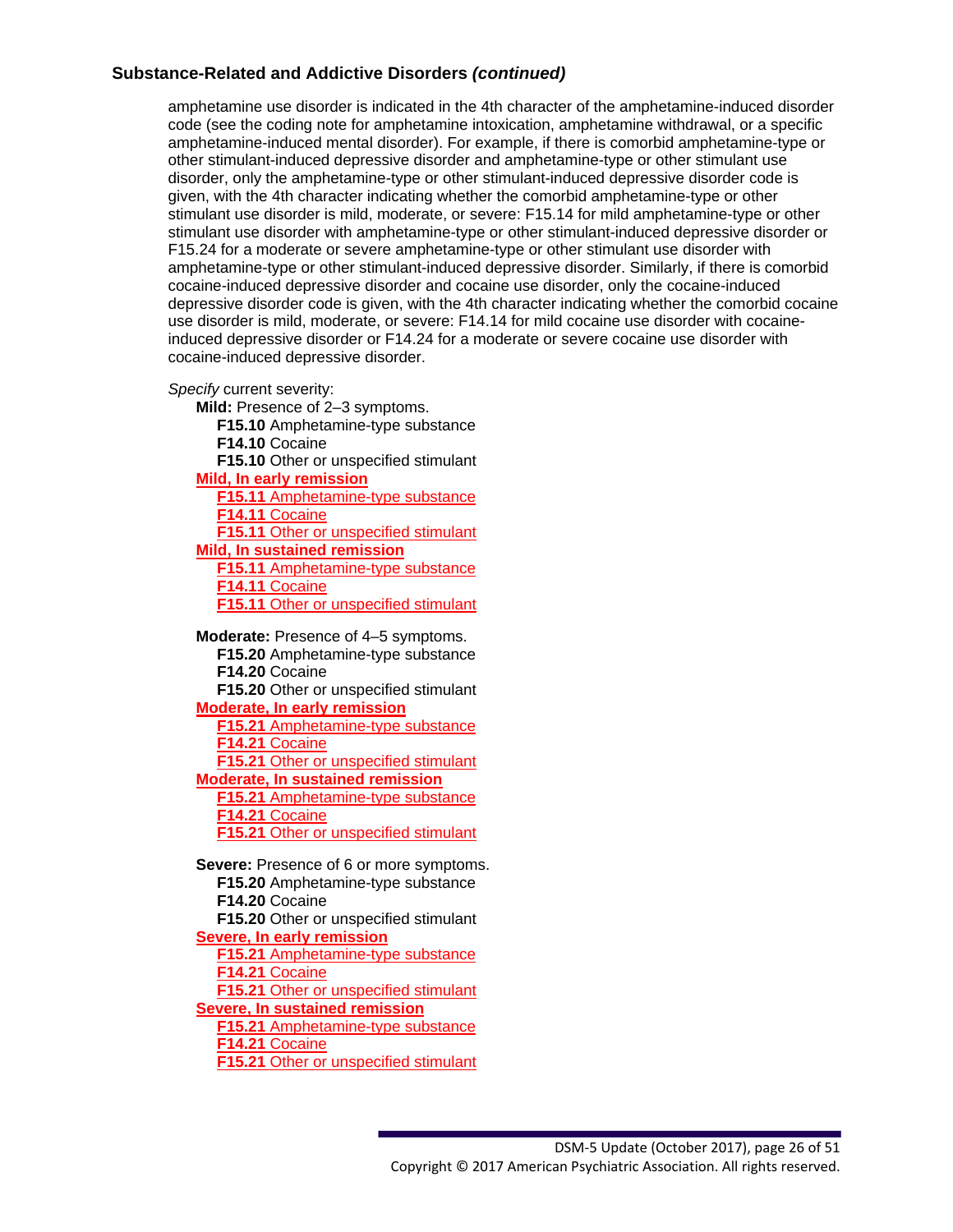**Alphabetical Listing**, p. 842 *(not applicable to Desk Reference)* for **Amphetamine-type substance use disorder**:

 Amphetamine-type substance use disorder F15.10 Mild F15.11 Mild, In early remission F15.11 Mild, In sustained remission F15.20 Moderate F15.21 Moderate, In early remission<br>F15.21 Moderate, In sustained remis Moderate, In sustained remission F15.20 Severe F15.21 Severe, In early remission F15.21 Severe, In sustained remission

**Alphabetical Listing**, p. 846 *(not applicable to Desk Reference)* for **Cocaine use disorder:**

 Cocaine use disorder F14.10 Mild F14.11 Mild, In early remission F14.11 Mild, In sustained remission F14.20 Moderate F14.21 Moderate, In early remission F14.21 Moderate, In sustained remission F14.20 Severe F14.21 Severe, In early remission F14.21 Severe, In sustained remission

**Alphabetical Listing**, p. 856 *(not applicable to Desk Reference)* for **Other or unspecified stimulant use disorder**:

 Other or unspecified stimulant use disorder F15.10 Mild F15.11 Mild, In early remission F15.11 Mild, In sustained remission F15.20 Moderate F15.21 Moderate, In early remission F15.21 Moderate, In sustained remission F15.20 Severe F15.21 Severe, In early remission F15.21 Severe, In sustained remission

#### **Numerical Listing (ICD-10-CM)**, p. 882 *(not applicable to Desk Reference)* Add the codes for **Cocaine use disorder** as follows:

 Following "F14.10 Cocaine use disorder, Mild," add **"F14.11 Cocaine use disorder, Mild, In early remission"** followed by **"F14.11 Cocaine use disorder, Mild, In sustained remission."** 

 Following "F14.20 Cocaine use disorder, Severe" , Add **"F14.21 Cocaine use disorder, Moderate, In early remission"** followed by **"F14.21 Cocaine use disorder, Moderate, In sustained remission,"** followed by **"F14.21 Cocaine use disorder, Severe, In early remission,"** followed by **"F14.21 Cocaine use disorder, Severe, In sustained remission."**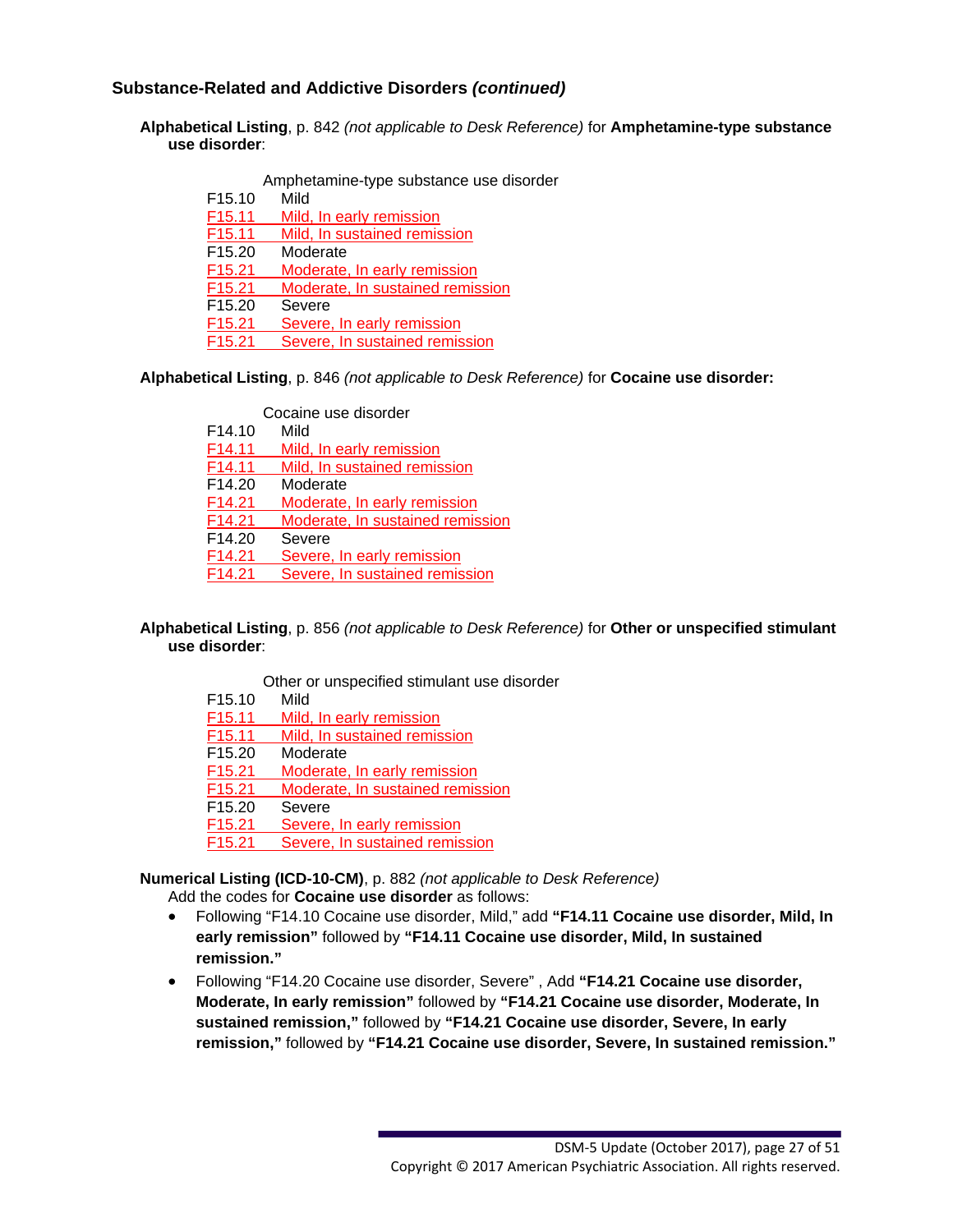**Numerical Listing (ICD-10-CM)**, p. 882 *(not applicable to Desk Reference)*

- Add the codes for **Amphetamine-type substance use disorder/Other or unspecified stimulant use disorder** as follows:
- Following "F15.10 Other or Unspecified Stimulant use disorder, Mild," add **"F15.11 Amphetamine-type substance use disorder, Mild, In early remission"** followed by **"F15.11 Amphetamine-type substance use disorder, Mild, In sustained remission,"**  followed by **"F15.11 Other or unspecified stimulant use disorder, Mild, In early remission,"** followed by **"F15.11 Other or unspecified stimulant use disorder, Mild, In sustained remission."**

#### **Numerical Listing (ICD-10-CM)**, p. 883 *(not applicable to Desk Reference)*

- Add the codes for **Amphetamine-type substance use disorder/Other or unspecified stimulant use disorder** as follows:
- Following "F15.20 Other or unspecified stimulant use disorder, severe," Add **"F15.21 Amphetamine-type substance use disorder, Moderate, In early remission"** followed by **"F15.21 Amphetamine-type substance use disorder, Moderate In sustained remission**, followed by **"F15.21 Amphetamine-type substance use disorder, Severe, In early remission,"** followed by **F15.21 Amphetamine-type substance use disorder, Severe, In sustained remission"** followed by **"F15.21 Amphetamine-type substance use disorder, Severe, In early remission,"** followed by **"F15.21 Amphetamine-type substance use disorder, Severe, In sustained remission,"** followed by **"F15.21 Other or unspecified stimulant use Disorder, Moderate, In early remission"** followed by **"F15.21 Other or unspecified stimulant use disorder, Moderate In sustained remission**, followed by **"F15.21 Other or unspecified stimulant use disorder, Severe, In early remission,"**  followed by **F15.21 Other or unspecified stimulant use disorder, Severe, In sustained remission."**

## **NEW ICD-10-CM codes for Tobacco Use Disorder Course Specifiers**

Codes are found on the following pages: DSM-5: pp. xxix, 572, 861, 885*;*  Desk Reference: pp. xxxi, 276

**DSM-5 Classification,** Substance-Related and Addictive Disorders, Substance Use Disorders, Tobacco-Related Disorders, Tobacco Use Disorder, p. xxix (Desk Reference, p. xxxi):

 $\therefore$  ) Tobacco Use Disorder, a (571)

*Specify if:* On maintenance therapy, In a controlled environment *Specify* current severity/remission: Z72.0 Mild F17.200 Moderate F17.201 Moderate, In early remission F17.201 Moderate, In sustained remission F17.200 Severe F17.201 Severe, In early remission F17.201 Severe, In sustained remission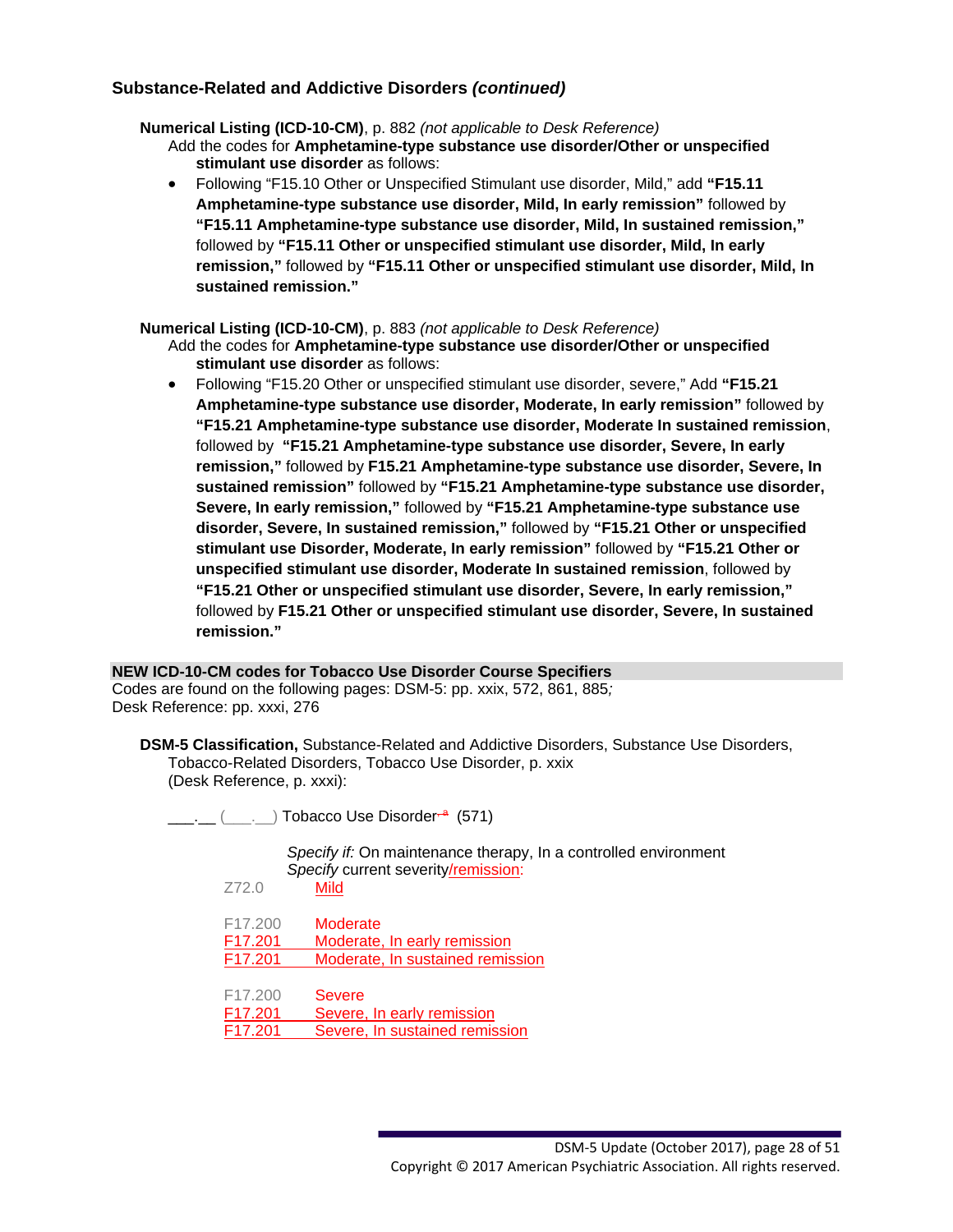**DSM-5 criteria, ICD-10-CM codes** for **Tobacco Use Disorder** should be added as follows, p. 572 (Desk Reference, p. 276):

**Code based on current severity/remission:** Note for ICD-10-CM codes: If a tobacco withdrawal or tobacco-induced sleep disorder is also present, do not use the codes below for tobacco use disorder. Instead, the comorbid tobacco use disorder is indicated in the 4th character of the tobacco-induced disorder code (see the coding note for tobacco withdrawal or tobacco-induced sleep disorder). For example, if there is comorbid tobacco-induced sleep disorder and tobacco use disorder, only the tobacco-induced sleep disorder code is given, with the 4th character indicating whether the comorbid tobacco use disorder is moderate or severe: F17,208 for moderate or severe tobacco use disorder with tobacco-induced sleep disorder. It is not permissible to code a comorbid mild tobacco use disorder with a tobacco-induced sleep disorder.

*Specify* current severity/remission:

**Z72.0 Mild:** Presence of 2–3 symptoms.

**F17.200 Moderate:** Presence of 4–5 symptoms. **F17.201 Moderate, In early remission F17.201 Moderate, In sustained remission** 

**F17.200 Severe:** Presence of 6 or more symptoms. **F17.201 Severe, In early remission F17.201 Severe, In sustained remission**

**Alphabetical Listing**, p. 861 *(not applicable to Desk Reference)* Add the codes for **Tobacco use disorder** as follows:

> Tobacco use disorder Z72.0 Mild F17.201 Moderate F17.201 Moderate, In early remission F17.201 Moderate, In sustained remission F17.201 Severe F17.201 Severe, In early remission F17.201 Severe, In sustained remission

**Numerical Listing (ICD-10-CM)**, p. 885 *(not applicable to Desk Reference)* Add the codes for **Tobacco use disorder** as follows:

 Following "F17.200 Tobacco use disorder, Severe," add **"F17.201 Tobacco use disorder, Moderate, In early remission"** followed by **"F17.201 Tobacco use disorder, Moderate, In sustained remission"** followed by **"F17.201 Tobacco use disorder, Severe, In early remission"** followed by **"F17.201 Tobacco use disorder, Severe, In sustained remission."**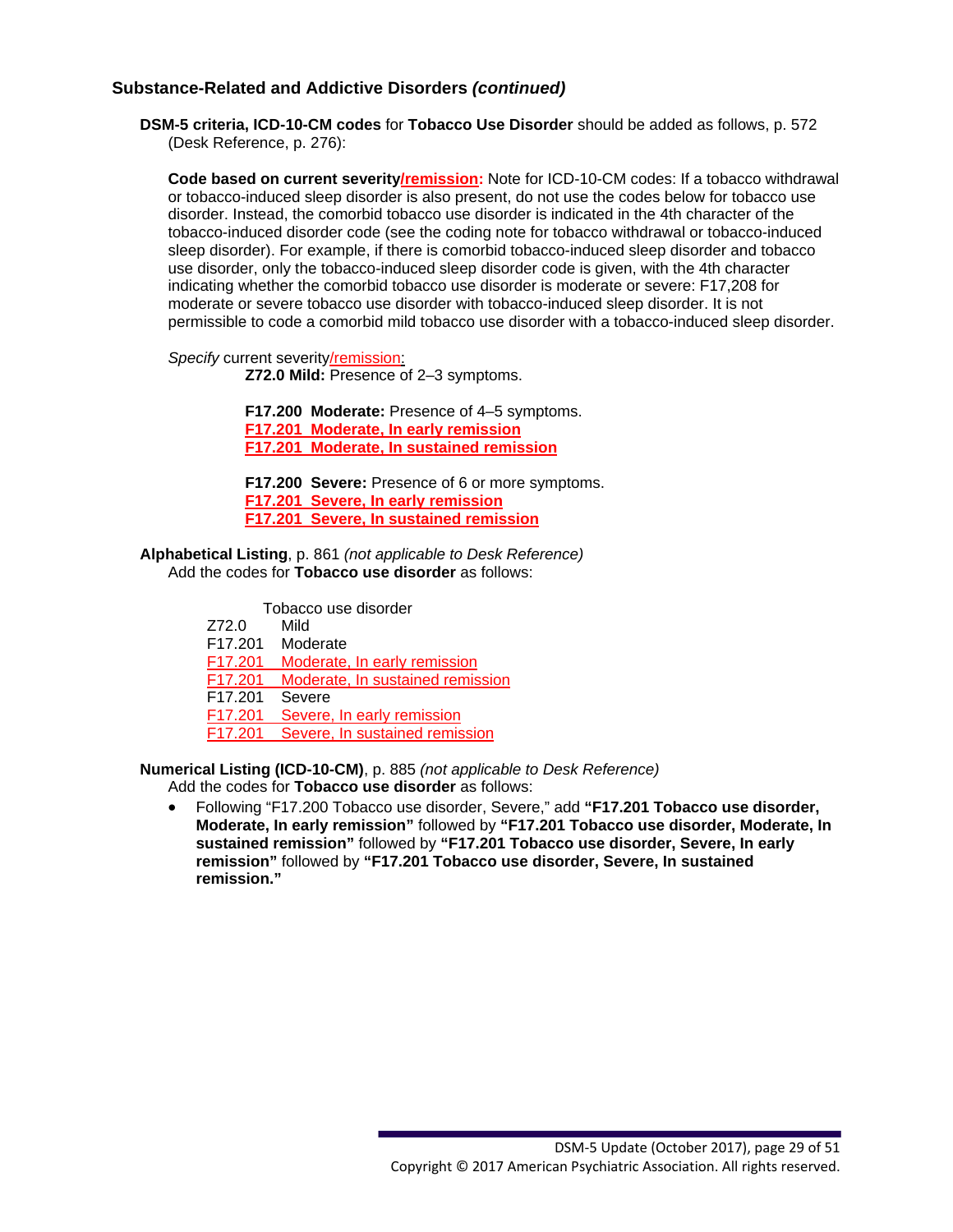**NEW ICD-10-CM codes for Other (or Unknown) Substance Use Disorder Course Specifiers**  Codes are found on the following pages: DSM-5: pp. xxix, 578, 856, 886*;* 

Desk Reference: pp. xxxii, 279

**DSM-5 Classification,** Substance-Related and Addictive Disorders, Substance Use Disorders, Other (or Unknown) Substance-Related Disorders, Other (or Unknown) Substance Use Disorder, p. xxix (Desk Reference, p. xxxii):

 $\frac{1}{1-\frac{1}{1-\frac{1}{1-\frac{1}{1-\frac{1}{1-\frac{1}{1-\frac{1}{1-\frac{1}{1-\frac{1}{1-\frac{1}{1-\frac{1}{1-\frac{1}{1-\frac{1}{1-\frac{1}{1-\frac{1}{1-\frac{1}{1-\frac{1}{1-\frac{1}{1-\frac{1}{1-\frac{1}{1-\frac{1}{1-\frac{1}{1-\frac{1}{1-\frac{1}{1-\frac{1}{1-\frac{1}{1-\frac{1}{1-\frac{1}{1-\frac{1}{1-\frac{1}{1-\frac{1}{1-\frac{1}{1-\frac{1}{1-\frac{1}{1-\frac{1}{1-\frac{1}{1-\frac{1$ 

|                    | Specify current severity/remission: |
|--------------------|-------------------------------------|
| F <sub>19.10</sub> | <b>Mild</b>                         |
| F <sub>19.11</sub> | Mild, In early remission            |
| F <sub>19.11</sub> | Mild, In sustained remission        |
|                    |                                     |
| F <sub>19.20</sub> | Moderate                            |
| F <sub>19.21</sub> | Moderate, In early remission        |
| F19.21             | Moderate, In sustained remission    |
|                    |                                     |
| F <sub>19.20</sub> | Severe                              |
| F19.21             | Severe, In early remission          |
| F <sub>19.21</sub> | Severe, In sustained remission      |
|                    |                                     |

**DSM-5 criteria, ICD-10-CM codes** for **Other (or Unknown) Substance Use Disorder** should be added as follows, p. 578 (Desk Reference, p. 279):

**Code based on current severity/remission:** Note for ICD-10-CM codes: If an other (or unknown) substance intoxication, other (or unknown) substance withdrawal, or another other (or unknown) substance-induced mental disorder is present, do not use the codes below for other (or unknown) substance use disorder. Instead, the comorbid other (or unknown) substance use disorder is indicated in the 4th character of the other (or unknown) substance-induced disorder code (see the coding note for other (or unknown) substance intoxication, other (or unknown) substance withdrawal, or specific other (or unknown) substance-induced mental disorder). For example, if there is comorbid other (or unknown) substance-induced depressive disorder and other (or unknown) substance use disorder, only the other (or unknown) substance-induced depressive disorder code is given, with the 4th character indicating whether the comorbid other (or unknown) substance use disorder is mild, moderate, or severe: F19.14 for other (or unknown) substance use disorder with other (or unknown) substance-induced depressive disorder or F19.24 for a moderate or severe other (or unknown) substance use disorder with other (or unknown) substance-induced depressive disorder.

*Specify* current severity/remission:

**F19.10 Mild:** Presence of 2–3 symptoms. **F19.11 Mild, In early remission F19.11 Mild, In sustained remission** 

**F19.20 Moderate:** Presence of 4–5 symptoms. **F19.21 Moderate, In early remission F19.21 Moderate, In sustained remission** 

**F19.20 Severe:** Presence of 6 or more symptoms. **F19.21 Severe, In early remission F19.21 Severe, In sustained remission**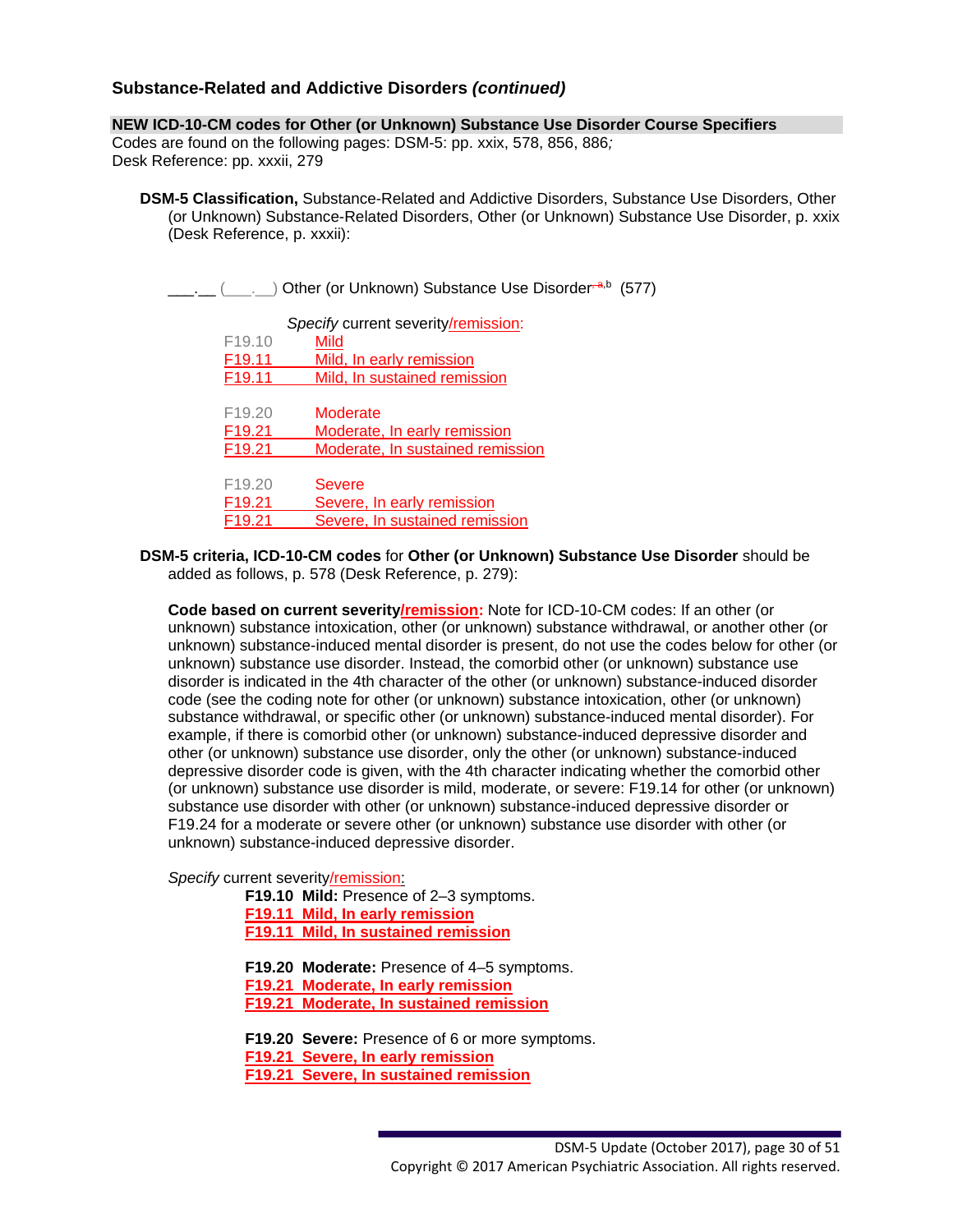#### **Alphabetical Listing**, p. 856 *(not applicable to Desk Reference)* Add the codes for **Other (or unknown) substance use disorder** as follows:

#### Other (or Unknown) substance use disorder

- F19.10 Mild
- F19.11 Mild, In early remission
- F19.11 Mild, In sustained remission
- F19.20 Moderate<br>F19.21 Moderate.
- F19.21 Moderate, In early remission<br>F19.21 Moderate, In sustained remis
- Moderate, In sustained remission
- F19.20 Severe
- F19.21 Severe, In early remission
- F19.21 Severe, In sustained remission

## **Numerical Listing (ICD-10-CM)**, p. 886 *(not applicable to Desk Reference)*

Add the codes for **Other (or unknown) substance use disorder** as follows:

- Following "F19.10 Other (or unknown) substance use disorder, Mild," add **"F19.11 Other (or unknown) substance use disorder, Mild, In early remission"** followed by **"F19.11 Other (or unknown) substance use disorder, Mild, In sustained remission."**
- Following "F19.20 Other (or unknown) substance use disorder, Severe," Add **"F19.21 Other (or unknown) substance use disorder, Moderate, In early remission"** followed by **"F19.21 Other (or unknown) substance use disorder, Moderate, In sustained remission"** followed by **"F19.21 Other (or unknown) substance use disorder, Severe, In early remission,"** followed by **"F19.21 Other (or unknown) substance use disorder, Severe, In sustained remission."**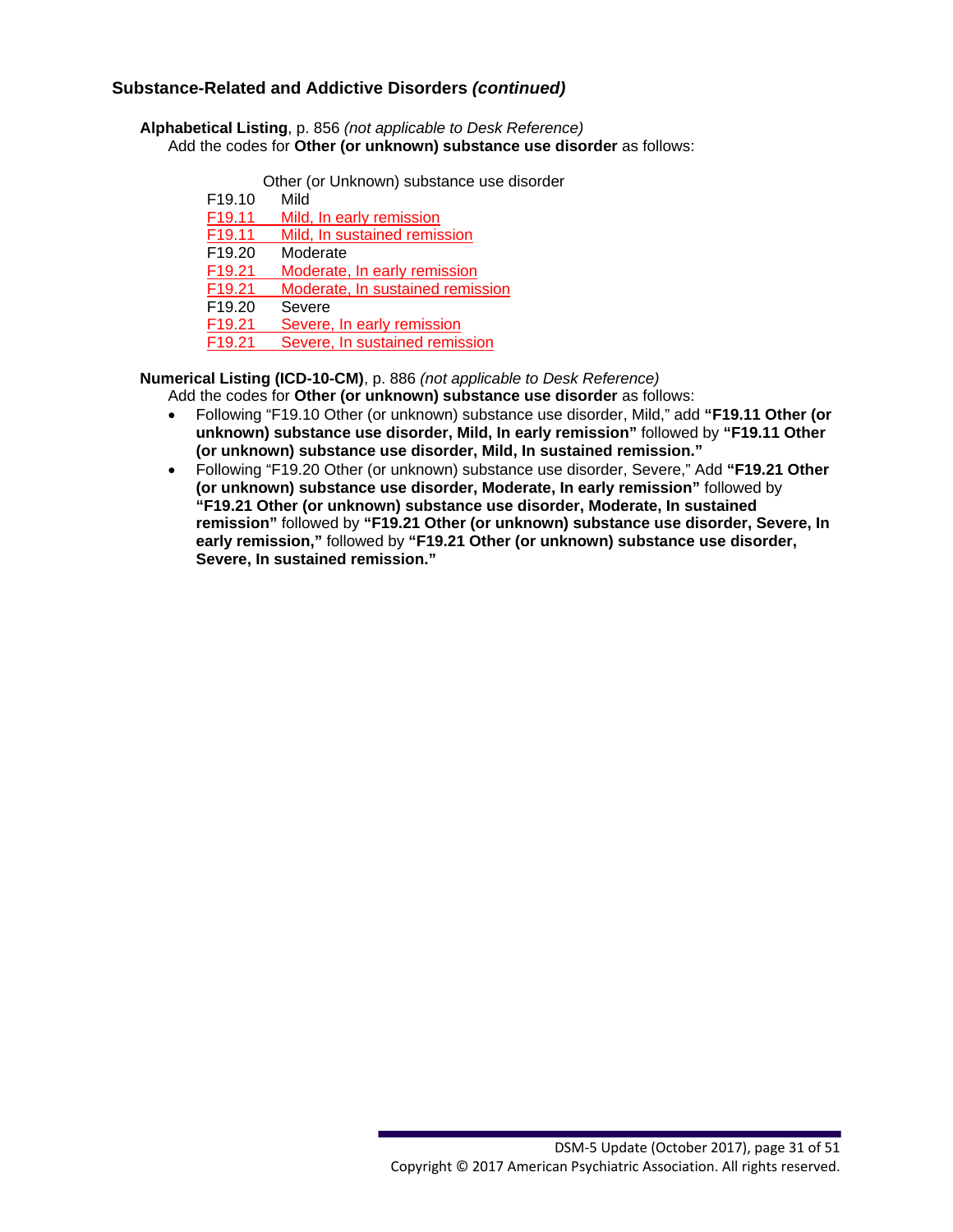# **ICD-10-CM Prior Coding Updates in Detail (2015 & 2016)**

#### **Neurodevelopmental Disorders**

#### **ICD-10-CM coding changes for Language Disorder [effective October 1, 2015]**

Codes are found on the following pages: DSM-5: pp. xiii, 42, 848, 891*;*  Desk Reference: pp. x, 24

**DSM-5 Classification,** Neurodevelopmental Disorders, Communication Disorders,

Language Disorder, p. xiii (Desk Reference, p. x):

- Change F80.9 to **F80.2**
- **DSM-5 criteria, ICD-10-CM code** for **Language Disorder** should be revised as follows, p. 42 (Desk Reference, p. 24):
	- Change F80.9 to **F80.2**

**Alphabetical Listing**, p. 848 *(not applicable to Desk Reference)*

Change the codes for Language disorder as follows:

Change F80.9 to **F80.2**

**Numerical Listing (ICD-10-CM)**, p. 891 *(not applicable to Desk Reference)*

- Change the code for Language disorder as follows:
- Change F80.9 to **F80.2**
- Move **F80.2 Language disorder** to follow "F80.0 Speech sound disorder"

#### **ICD-10-CM coding change for Social (Pragmatic) Communication Disorder [effective October 1, 2016]**

Codes are found on the following pages: DSM-5: pp. xiii, 47, 859, 891; Desk Reference: pp. x, 26

**DSM-5 Classification,** Neurodevelopmental Disorders, Communication Disorders,

Social (Pragmatic) Communication Disorder, p. xiii (Desk Reference, p. x):

Change F80.89 to **F80.82**

## **DSM-5 criteria, ICD-10-CM code** for **Social (Pragmatic) Communication Disorder**

- should be revised as follows, p. 47 (Desk Reference, p. 26):
- Change F80.89 to **F80.82**

#### **Alphabetical Listing**, p. 859 *(not applicable to Desk Reference)*

- Change the **ICD-10-CM** code for Social (pragmatic) communication disorder as follows:
- Change F80.89 to **F80.82**

#### **Numerical Listing (ICD-10-CM)**, p. 891 *(not applicable to Desk Reference)*

Change the **ICD-10-CM** code for Social (pragmatic) communication disorder as follows:

Change F80.89 to **F80.82**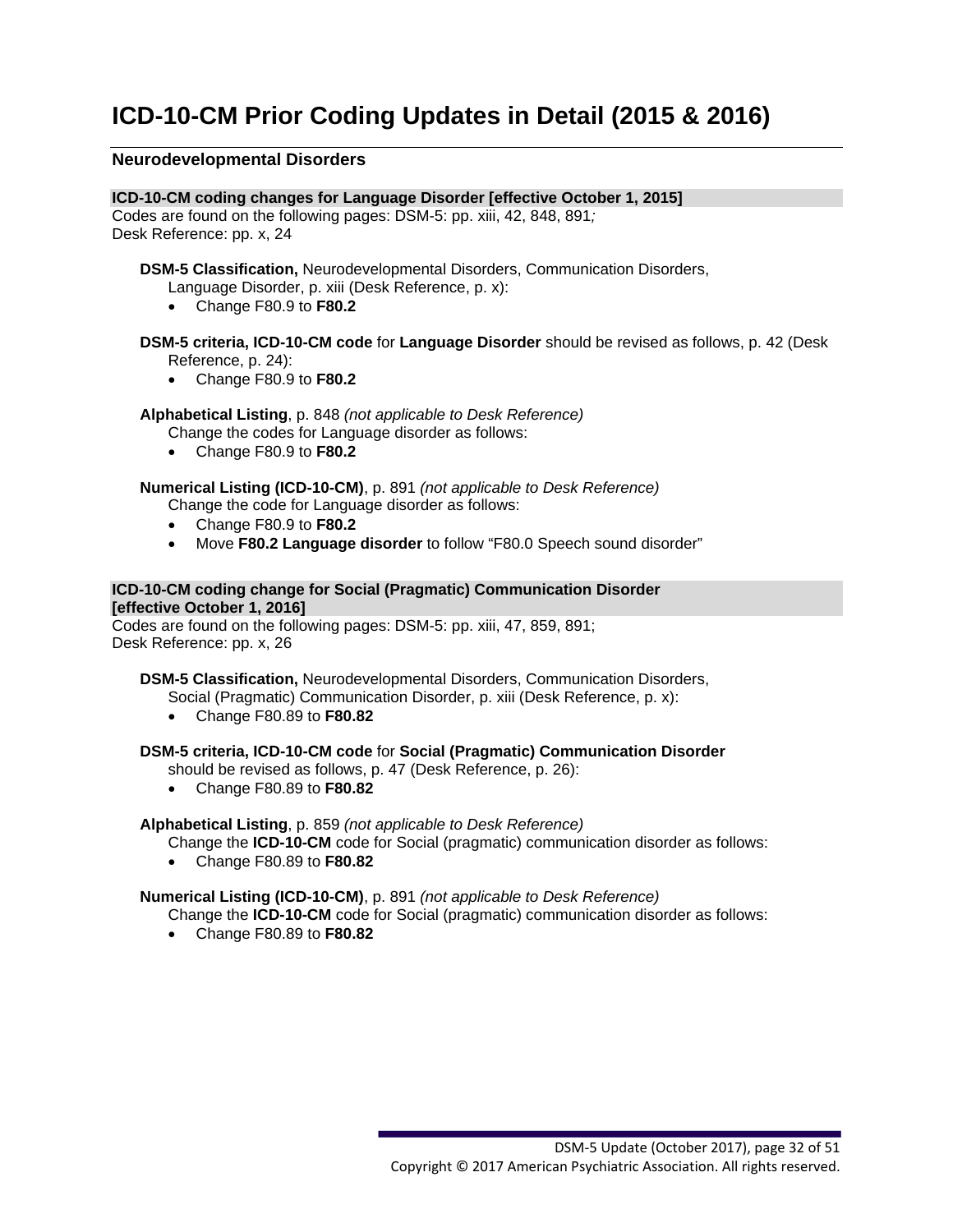## **Bipolar and Related Disorders**

#### **ICD-10-CM coding changes to Bipolar I Disorder, Current or most recent episode hypomanic [effective October 1, 2015]**

Codes are found on the following pages: DSM-5: pp. xvi, 127, 842, 888*;*  Desk Reference: pp. xiv, 70

**DSM-5 Classification,** Bipolar and Related Disorders, Bipolar I Disorder,

Current or most recent episode hypomanic, p. xvi (Desk Reference, p. xiv):

- ICD-10-CM code F31.73 should be changed to **F31.71**, In partial remission
- ICD-10-CM code F31.74 should be changed to **F31.72**, In full remission

## **DSM-5 criteria, coding table** for **Bipolar I Disorder** should be revised as follows,

- p. 127 (Desk Reference, p. 70):
- In partial remission, Current or most recent episode hypomanic: Change F31.73 to **F31.71**
- In full remission, Current or most recent episode hypomanic: Change F31.74 to **F31.72**

#### **Alphabetical Listing**, p. 842 *(not applicable to Desk Reference)*

Replace the ICD-10-CM codes as follows for Bipolar I disorder, Current or most recent episode hypomanic:

- Change F31.74 to **F31.72** In full remission
- Change F31.73 to **F31.71** In partial remission

#### **Numerical Listing (ICD-10-CM)**, p. 888 *(not applicable to Desk Reference)*

Please change codes and reorder listing as follows:

**F31.71** Bipolar I disorder, Current or most recent episode hypomanic, In partial remission

- **F31.72** Bipolar I disorder, Current or most recent episode hypomanic, In full remission
- F31.73 Bipolar I disorder, Current or most recent episode manic, In partial remission
- F31.74 Bipolar I disorder, Current or most recent episode manic, In full remission

## **Depressive Disorders**

## **ICD-10-CM coding change for Disruptive Mood Dysregulation Disorder**

**[effective October 1, 2016]** 

Codes are found on the following pages: DSM-5: pp. xvii, 156, 847, 888; Desk Reference: pp. xv, 93

**DSM-5 Classification,** Depressive Disorders, Disruptive Mood Dysregulation Disorder, p. xvii (Desk

- Reference, p. xv):
- Change F34.8 to **F34.81**

# **DSM-5 criteria, ICD-10-CM code** for **Disruptive Mood Dysregulation Disorder** should be revised

as follows, p. 156 (Desk Reference, p. 93):

Change F34.8 to **F34.81**

#### **Alphabetical Listing**, p. 847 *(not applicable to Desk Reference)*

Change the **ICD-10-CM** code for Disruptive mood dysregulation disorder as follows:

Change F34.8 to **F34.81**

## **Numerical Listing (ICD-10-CM)**, p. 888 *(not applicable to Desk Reference)*

Change the **ICD-10-CM** code for Disruptive mood dysregulation disorder as follows:

Change F34.8 to **F34.81**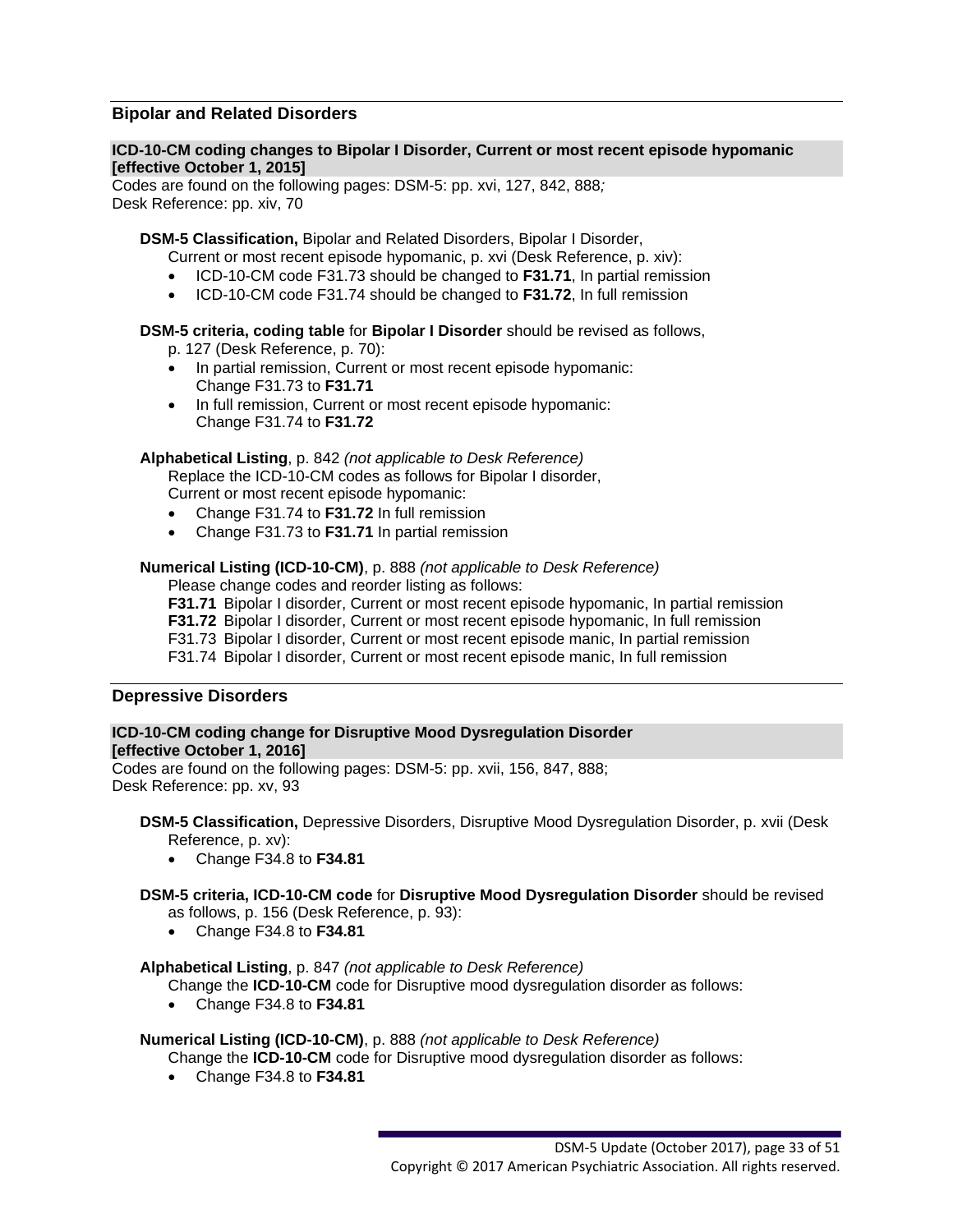## **Depressive Disorders** *(continued)*

#### **ICD-10-CM coding change for Premenstrual Dysphoric Disorder [effective October 1, 2016]**

Codes are found on the following pages: DSM-5: pp. xviii, 171, 857, 893; add to p. 888; Desk Reference: pp. xvi, 100

**DSM-5 Classification,** Depressive Disorders, Premenstrual Dysphoric Disorder, p. xviii (Desk Reference, p. xvi):

Change N94.3 to **F32.81**

#### **DSM-5 criteria, ICD-10-CM code** for **Premenstrual Dysphoric Disorder** should be revised as follows, p. 171 (Desk Reference, p. 100):

Change N94.3 to **F32.81**

#### **Alphabetical Listing**, p. 857 *(not applicable to Desk Reference)*

- Change the **ICD-10-CM** code for Premenstrual dysphoric disorder as follows:
- Change N94.3 to **F32.81**

**Numerical Listing (ICD-10-CM)**, p. 893; p. 888 *(not applicable to Desk Reference)* Change the **ICD-10-CM** code for Premenstrual dysphoric disorder as follows:

- p. 893: Change N94.3 to **F32.81**
- p. 893: Remove **F32.81 Premenstrual dysphoric disorder**
- p. 888: Add **F32.81 Premenstrual dysphoric disorder** to follow "F32.5 Major depressive disorder, Single episode, In full remission"

#### **ICD-10-CM coding change for Other Specified Depressive Disorder [effective October 1, 2016]**

Codes are found on the following pages: DSM-5: xviii, 183, 854, 888; Desk Reference: pp. xvi, 106

**DSM-5 Classification,** Depressive Disorders, Other Specified Depressive Disorder, p. xviii (Desk Reference, p. xvi):

Change F32.8 to **F32.89**

#### **DSM-5 criteria, ICD-10-CM code** for **Other Specified Depressive Disorder** should be revised as follows, p. 183 (Desk Reference, p. 106):

Change F32.8 to **F32.89**

#### **Alphabetical Listing**, p. 854 *(not applicable to Desk Reference)*

- Change the **ICD-10-CM** code for Other specified depressive disorder as follows:
- Change F32.8 to **F32.89**

#### **Numerical Listing (ICD-10-CM)**, p. 888 *(not applicable to Desk Reference)*

Change the **ICD-10-CM** code for Other specified depressive disorder as follows:

Change F32.8 to **F32.89**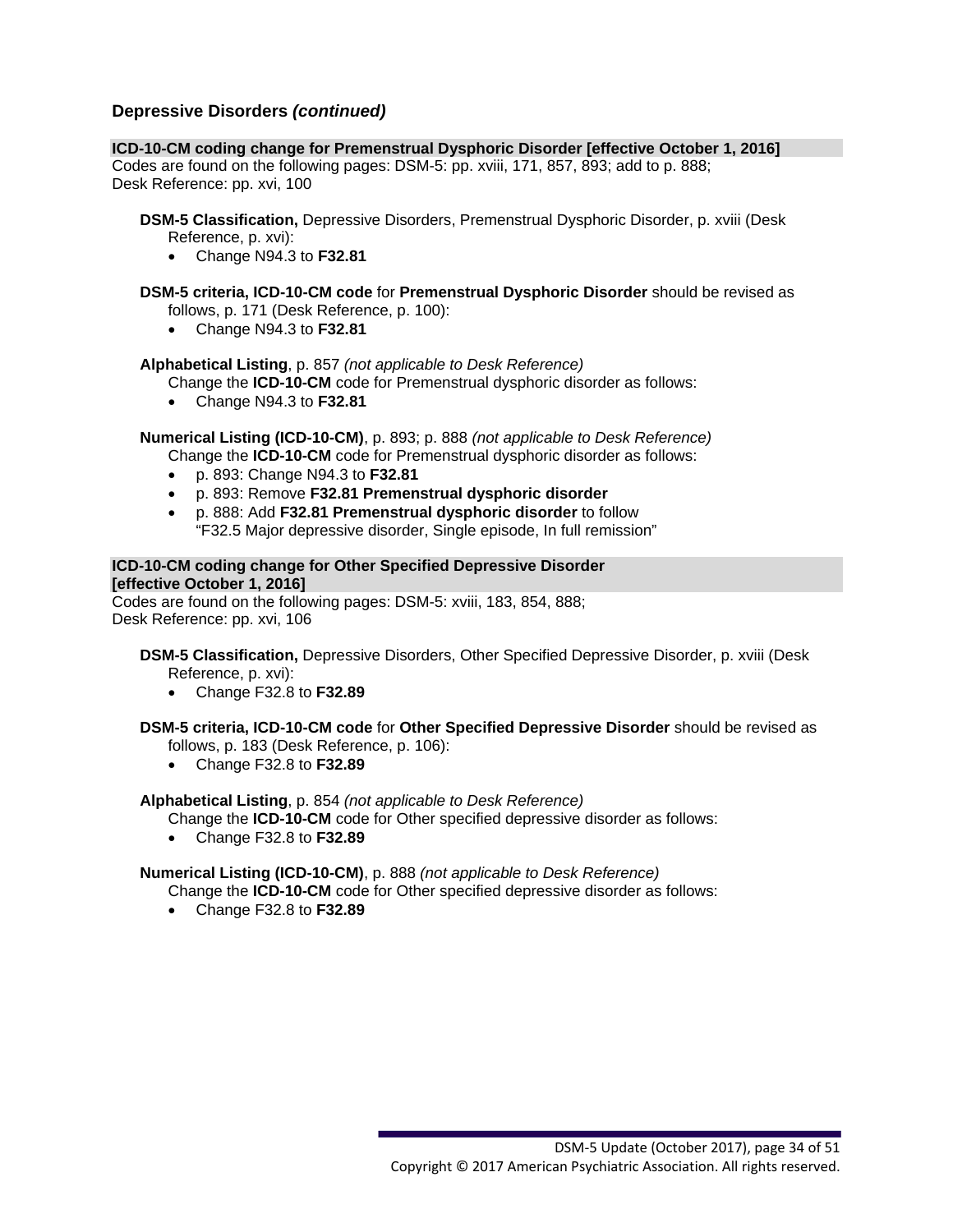## **Obsessive-Compulsive and Related Disorders**

#### **ICD-10-CM coding change for Obsessive-Compulsive Disorder [effective October 1, 2016]**

Codes are found on the following pages: DSM-5: pp. xix, 237, 851, 889; Desk Reference: pp. xviii, 129

**DSM-5 Classification,** Obsessive-Compulsive and Related Disorders,

Obsessive-Compulsive Disorder, p. xix (Desk Reference, p. xviii):

Change F42 to **F42.2**

#### **DSM-5 criteria, ICD-10-CM code** for **Obsessive-Compulsive Disorder** should be revised as follows, p. 237 (Desk Reference, p. 129):

Change F42 to **F42.2**

#### **Alphabetical Listing**, p. 851 *(not applicable to Desk Reference)*

- Change the **ICD-10-CM** code for Obsessive-compulsive disorder as follows:
- Change F42 to **F42.2**

**Numerical Listing (ICD-10-CM)**, p. 889 *(not applicable to Desk Reference)*

- Change the **ICD-10-CM** code for Obsessive-compulsive disorder as follows:
- Change F42 to **F42.2**
- Move **F42.2 Obsessive-compulsive disorder** to precede **F42.3 Hoarding disorder**

#### **ICD-10-CM coding change for Hoarding Disorder [effective October 1, 2016]**

Codes are found on the following pages: DSM-5: pp. xix, 247, 847, 889; Desk Reference: pp. xviii, 132

**DSM-5 Classification,** Obsessive-Compulsive and Related Disorders, Hoarding Disorder,

p. xix (Desk Reference, p. xviii):

Change F42 to **F42.3**

#### **DSM-5 criteria, ICD-10-CM code** for **Hoarding Disorder** should be revised as follows, p. 247 (Desk Reference, p. 132):

Change F42 to **F42.3**

#### **Alphabetical Listing**, p. 847 *(not applicable to Desk Reference)*

Change the **ICD-10-CM** code for Hoarding disorder as follows:

Change F42 to **F42.3**

#### **Numerical Listing (ICD-10-CM)**, p. 889 *(not applicable to Desk Reference)*

Change the **ICD-10-CM** code for Hoarding disorder as follows:

- Change F42 to **F42.3**
- Move **F42.3 Hoarding disorder** to follow **F42.2 Obsessive-compulsive disorder**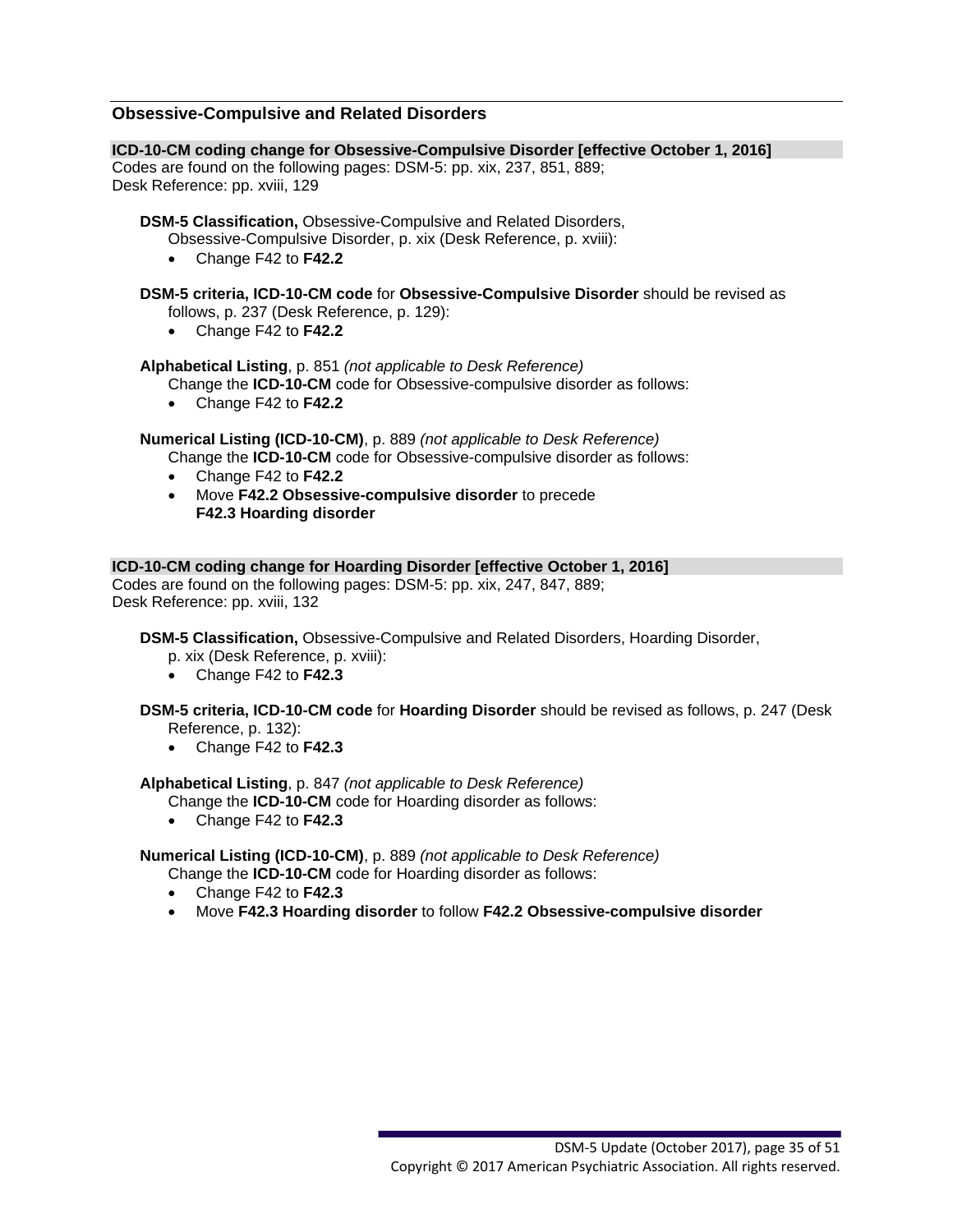## **Obsessive-Compulsive and Related Disorders** *(continued)*

#### **ICD-10-CM coding change for Trichotillomania (Hair-Pulling Disorder) [effective October 1, 2015]**

Codes are found on the following pages: DSM-5: pp. xix, 251, 861, 890*;*  Desk Reference: pp. xviii, 133

#### **DSM-5 Classification,** Obsessive-Compulsive and Related Disorders, Trichotillomania

(Hair-Pulling Disorder), p. xix (Desk Reference, p. xviii):

Change F63.2 to **F63.3** 

#### **DSM-5 criteria, ICD-10-CM code** for **Trichotillomania (Hair-Pulling Disorder)** should be revised as follows, p. 251 (Desk Reference, p. 133):

Change F63.2 to **F63.3** 

#### **Alphabetical Listing**, p. 861 *(not applicable to Desk Reference)*

Replace the ICD-10-CM code for Trichotillomania (hair-pulling disorder) as follows:

Change F63.2 to **F63.3** 

#### **Numerical Listing (ICD-10-CM)**, p. 890 *(not applicable to Desk Reference)*

Change the ICD-10-CM code for Trichotillomania (hair-pulling disorder) as follows:

- Change F63.2 to **F63.3**
- Move **F63.3 Trichotillomania (hair-pulling disorder)** to precede "F63.81 Intermittent explosive disorder"

#### **ICD-10-CM coding change for Excoriation (Skin-Picking) Disorder [effective October 1, 2016]**

Codes are found on the following pages: DSM-5: pp. xix, 254, 847, 893; add to p. 889; Desk Reference: pp. xviii, 133

#### **DSM-5 Classification,** Obsessive-Compulsive and Related Disorders,

Excoriation (Skin-Picking) Disorder, p. xix (Desk Reference, p. xviii):

Change L98.1 to **F42.4**

## **DSM-5 criteria, ICD-10-CM code** for **Excoriation (Skin-Picking) Disorder** should be revised as

follows, p. 254 (Desk Reference, p. 133):

Change L98.1 to **F42.4**

#### **Alphabetical Listing**, p. 847 *(not applicable to Desk Reference)*

Change the **ICD-10-CM** code for Excoriation (skin-picking) disorder as follows:

Change L98.1 to **F42.4**

## **Numerical Listing (ICD-10-CM)**, p. 893; p. 889 *(not applicable to Desk Reference)*

Change the **ICD-10-CM** code for Excoriation (skin-picking) disorder as follows:

- p. 893: Change L98.1 to **F42.4**
- p. 893: Remove **F42.4 Excoriation (skin-picking) disorder**
- p. 889: Add **F42.4 Excoriation (skin-picking) disorder** to follow **F42.3 Hoarding disorder**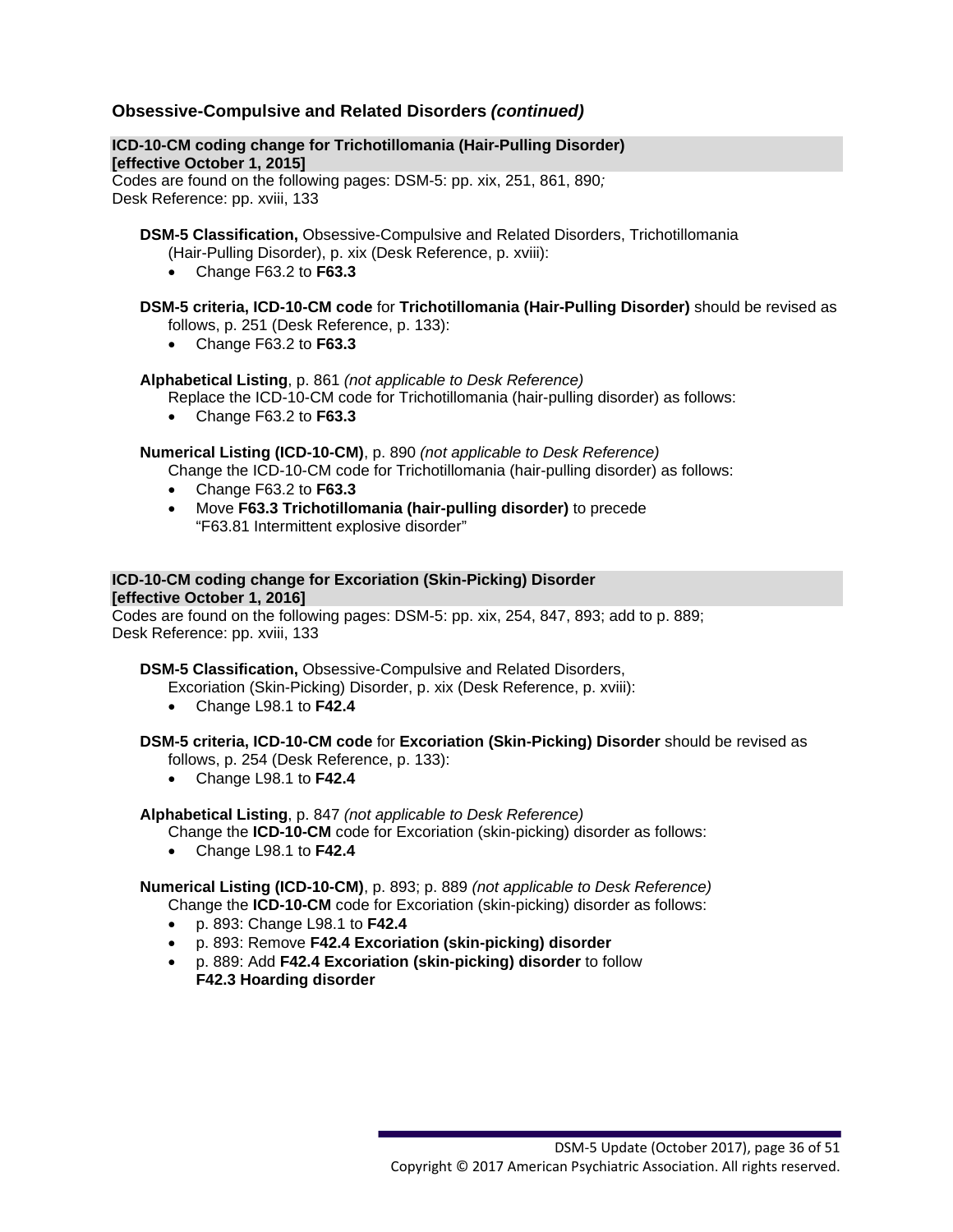## **Obsessive-Compulsive and Related Disorders** *(continued)*

### **ICD-10-CM coding change for Other Specified Obsessive-Compulsive and Related Disorder [effective October 1, 2016]**

Codes are found on the following pages: DSM-5: pp. xix, 263, 854, 889; Desk Reference: pp. xviii, 138

### **DSM-5 Classification,** Obsessive-Compulsive and Related Disorders,

Other Specified Obsessive-Compulsive and Related Disorder, p. xix (Desk Reference, p. xviii):

Change F42 to **F42.8**

## **DSM-5 criteria, ICD-10-CM code** for **Other Specified Obsessive-Compulsive and**

**Related Disorder** should be revised as follows, p. 263 (Desk Reference, p. 138):

Change F42 to **F42.8**

#### **Alphabetical Listing**, p. 854 *(not applicable to Desk Reference)*

Change the **ICD-10-CM** code for Other specified obsessive-compulsive and

- related disorder as follows:
- Change F42 to **F42.8**

#### **Numerical Listing (ICD-10-CM)**, p. 889 *(not applicable to Desk Reference)*

- Change the **ICD-10-CM** code for Other specified obsessive-compulsive and related disorder as follows:
- Change F42 to **F42.8**

#### **ICD-10-CM coding change for Unspecified Obsessive-Compulsive and Related Disorder [effective October 1, 2016]**

Codes are found on the following pages: DSM-5: pp. xix, 264, 862, 889; Desk Reference: pp. xviii, 140

#### **DSM-5 Classification,** Obsessive-Compulsive and Related Disorders,

Unspecified Obsessive-Compulsive and Related Disorder, p. xix (Desk Reference, p. xviii):

Change F42 to **F42.9**

## **DSM-5 criteria, ICD-10-CM code** for **Unspecified Obsessive-Compulsive and**

**Related Disorder** should be revised as follows, p. 264 (Desk Reference, p. 140):

Change F42 to **F42.9**

#### **Alphabetical Listing**, p. 862 *(not applicable to Desk Reference)*

- Change the **ICD-10-CM** code for Unspecified obsessive-compulsive and related disorder as follows:
- Change F42 to **F42.9**

#### **Numerical Listing (ICD-10-CM)**, p. 889 *(not applicable to Desk Reference)*

Change the **ICD-10-CM** code for Unspecified obsessive-compulsive and related disorder as follows:

Change F42 to **F42.9**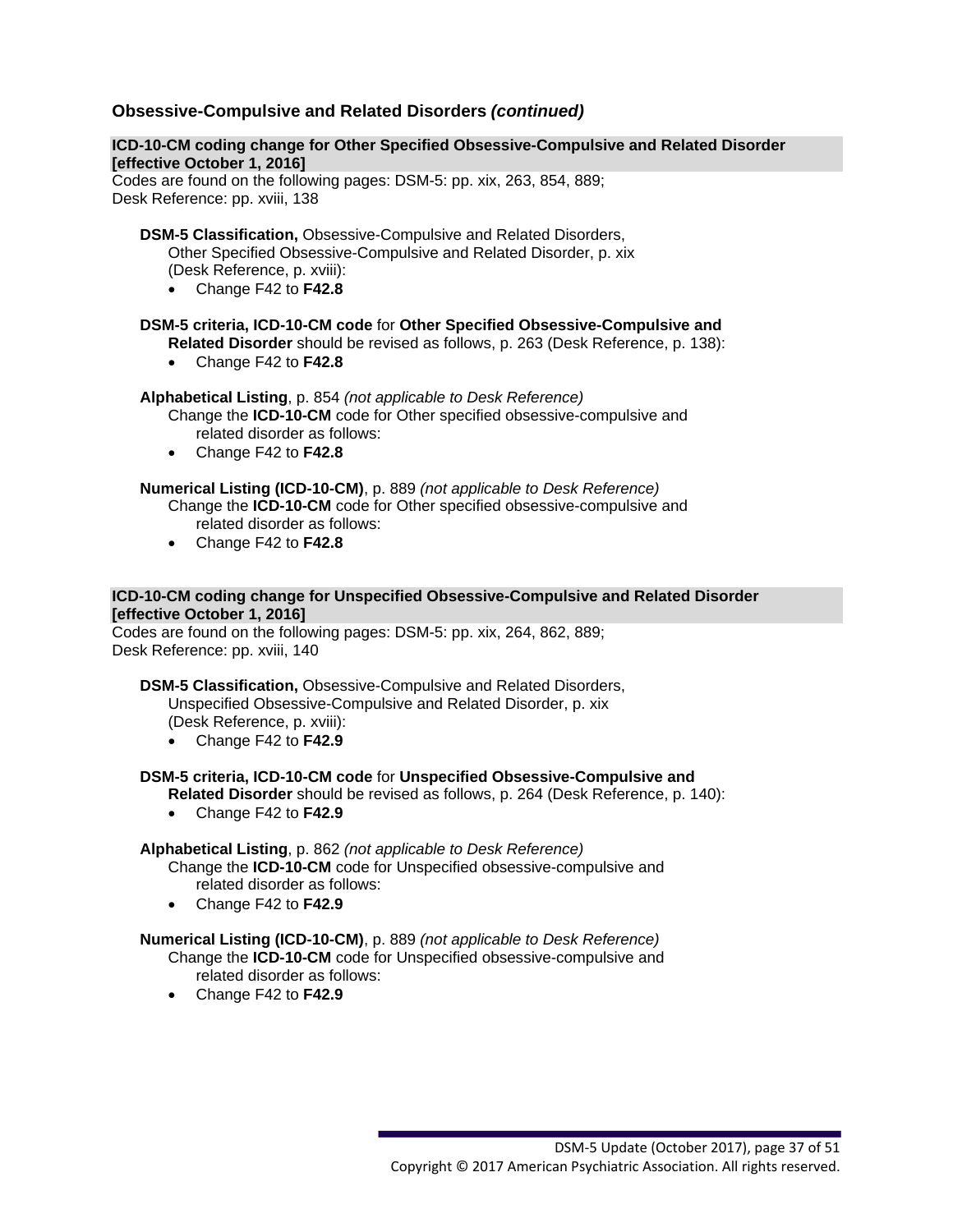## **Feeding and Eating Disorders**

#### **ICD-10-CM coding change for Pica, in adults [effective October 1, 2016]**

Codes are found on the following pages: DSM-5: pp. xxi, 330, 857, 890; Desk Reference: pp. xxi, 169

#### **DSM-5 Classification,** Feeding and Eating Disorders, Pica, in adults, p. xxi

(Desk Reference, p. xxi):

Change F50.8 to **F50.89**

#### **DSM-5 criteria, Coding note, ICD-10-CM code** for **Pica, in adults**, should be revised as follows, p. 330 (Desk Reference, p. 169):

Change F50.8 to **F50.89**

#### **Alphabetical Listing**, p. 857 *(not applicable to Desk Reference)*

- Change the **ICD-10-CM** code for Pica, in adults, as follows:
- Change F50.8 to **F50.89**

#### **Numerical Listing (ICD-10-CM)**, p. 890 *(not applicable to Desk Reference)*

- Change the **ICD-10-CM** code for Pica, in adults, as follows:
- Change F50.8 to **F50.89**

## **ICD-10-CM coding change for Avoidant/Restrictive Food Intake Disorder**

**[effective October 1, 2016; see revised code October 1, 2017\*\*]** 

Codes are found on the following pages: DSM-5: pp. xxi, 334, 842, 889; Desk Reference: pp. xxi, 170

#### **DSM-5 Classification,** Feeding and Eating Disorders,

Avoidant/Restrictive Food Intake Disorder, p. xxi (Desk Reference, p. xxi):

Change F50.8 to **F50.89\*\***

## **DSM-5 criteria, ICD-10-CM code** for **Avoidant/Restrictive Food Intake Disorder** should be revised

as follows, p. 334 (Desk Reference, p. 170):

Change F50.8 to **F50.89\*\***

#### **Alphabetical Listing**, p. 842 *(not applicable to Desk Reference)*

Change the **ICD-10-CM** code for Avoidant/restrictive food intake disorder as follows:

Change F50.8 to **F50.89\*\***

#### **Numerical Listing (ICD-10-CM)**, p. 889 *(not applicable to Desk Reference)*

Change the **ICD-10-CM** code for Avoidant/restrictive food intake disorder as follows:

p. 889: Change F50.8 to **F50.89\*\***

#### **\*\*Note that the ICD-10-CM code for Avoidant/Restrictive Food Intake Disorder changed on October 1, 2017, to F50.82. (The code F50.89 should no longer be used for this disorder.)**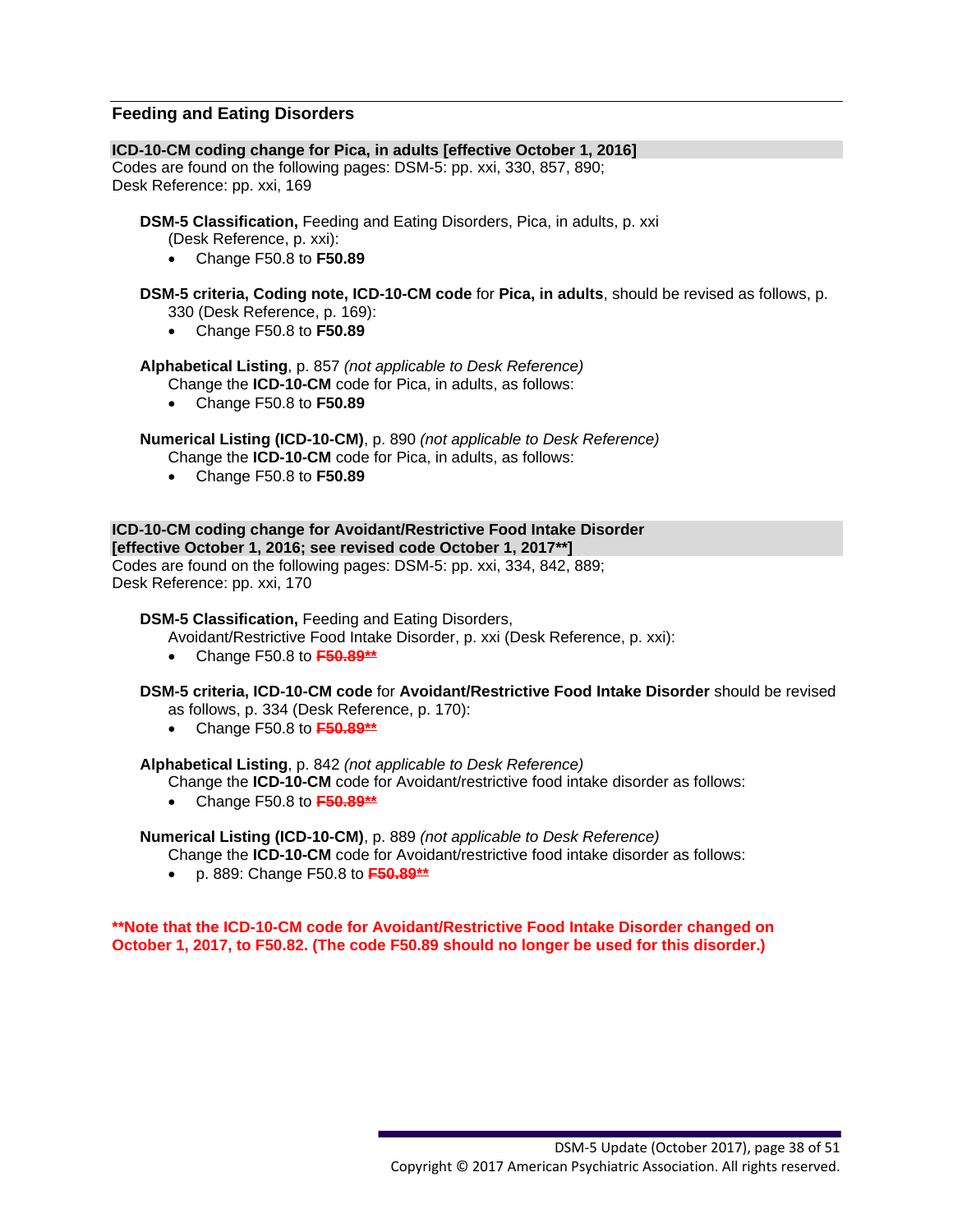## **Feeding and Eating Disorders (***continued***)**

#### **ICD-10-CM coding change for Binge-Eating Disorder [effective October 1, 2016]**

Codes are found on the following pages: DSM-5: pp. xxi, 350, 842, 890; move to p. 889 possible; Desk Reference: pp. xxi, 174

**DSM-5 Classification,** Feeding and Eating Disorders, Binge-Eating Disorder, p. xxi

(Desk Reference, p. xxi):

Change F50.8 to **F50.81**

#### **DSM-5 criteria, ICD-10-CM code** for **Binge-Eating Disorder** should be revised as follows,

- p. 350 (Desk Reference, p. 174):
- Change F50.8 to **F50.81**

#### **Alphabetical Listing**, p. 842 *(not applicable to Desk Reference)*

- Change the **ICD-10-CM** code for Binge-eating disorder as follows:
- Change F50.8 to **F50.81**

**Numerical Listing (ICD-10-CM)**, p. 890; p. 889 *(not applicable to Desk Reference)* Change the **ICD-10-CM** code for Binge-eating disorder as follows:

- p. 890: Change F50.8 to **F50.81**
- p. 890: Remove **F50.81 Binge-eating disorder**
- p. 889: Add **F50.81 Binge-eating disorder** to precede **\*F50.89 Avoidant/restrictive food intake disorder**

#### **\*\*Note that the ICD-10-CM code for Avoidant/Restrictive Food Intake Disorder changed on October 1, 2017, to F50.82. (The code F50.89 should no longer be used for this disorder.)**

## **ICD-10-CM coding change for Other Specified Feeding or Eating Disorder**

**[effective October 1, 2016]** 

Codes are found on the following pages: DSM-5: pp. xxi, 353, 854, 890; Desk Reference: pp. xxi, 175

#### **DSM-5 Classification,** Feeding and Eating Disorders,

- Other Specified Feeding or Eating Disorder, p. xxi (Desk Reference, p. xxi):
- Change F50.8 to **F50.89**

#### **DSM-5 criteria, ICD-10-CM code** for **Other Specified Feeding or Eating Disorder** should be

- revised as follows, p. 353 (Desk Reference, p. 175):
- Change F50.8 to **F50.89**

#### **Alphabetical Listing**, p. 854 *(not applicable to Desk Reference)*

Change the **ICD-10-CM** code for Other specified feeding or eating disorder as follows:

Change F50.8 to **F50.89**

#### **Numerical Listing (ICD-10-CM)**, p. 890 *(not applicable to Desk Reference)*

Change the **ICD-10-CM** code for Other specified feeding or eating disorder as follows:

Change F50.8 to **F50.89**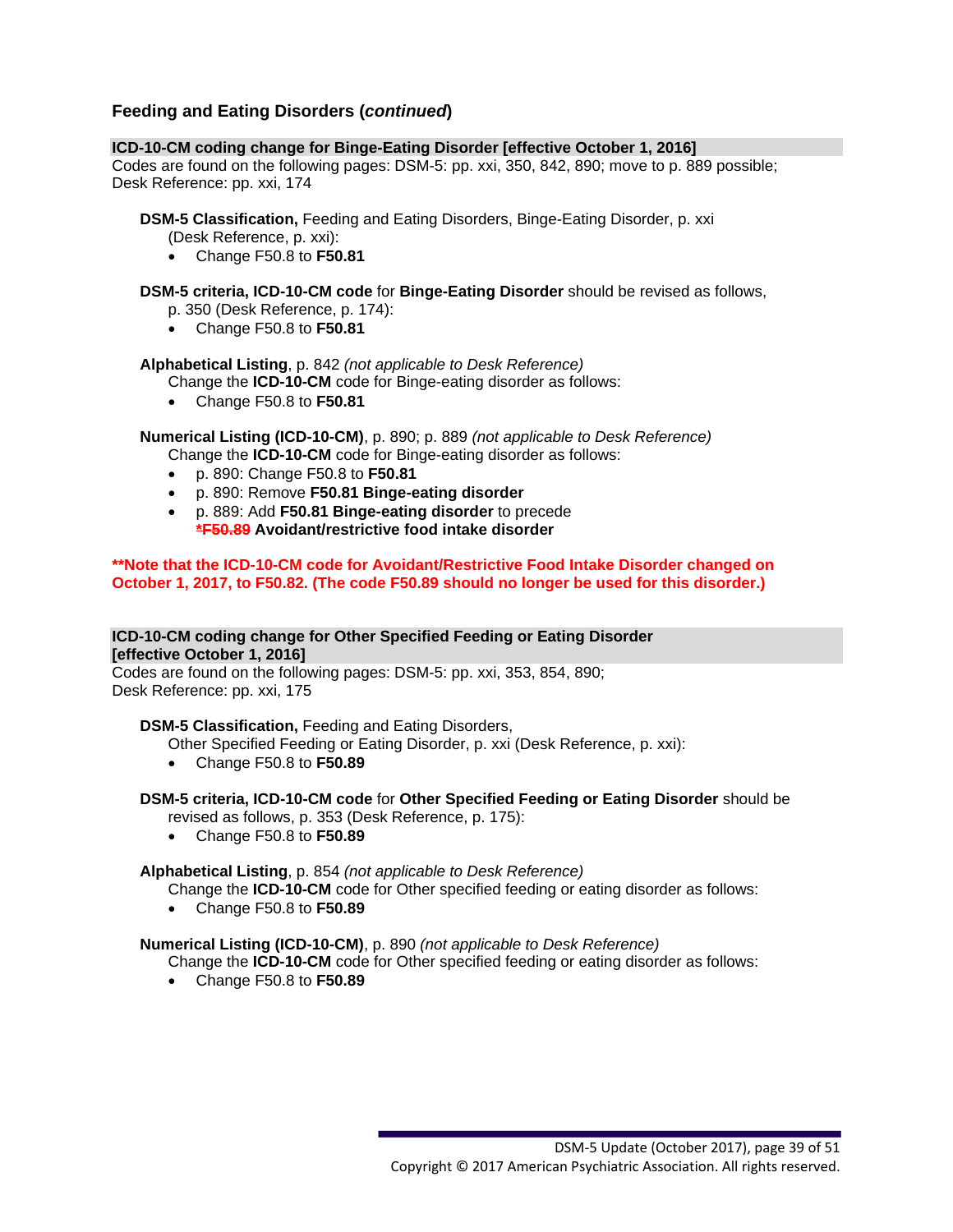## **Sleep-Wake Disorders**

#### **ICD-10-CM coding changes for Insomnia Disorder and Hypersomnolence Disorder [effective October 1, 2015]**

Codes are found on the following pages:

- Insomnia Disorder: DSM-5: pp. xxii, 362 *(also change code in coding note),* 848, 890, 892 Desk Reference: pp. xxii, 181, 182 *(change code in coding note)*
- Hypersomnolence Disorder: DSM-5: pp. xxii, 368, 369 *(change code in coding note)*, 847, 890, 892

Desk Reference: pp. xxii, 182, 183 *(change code in coding note)*

**DSM-5 Classification,** Sleep-Wake Disorders, change ICD-10-CM codes for

Insomnia Disorder and Hypersomnolence Disorder, p. xxii (Desk Reference, p. xxii):

Insomnia Disorder

Change G47.00 to **F51.01**

Hypersomnolence Disorder

Change G47.10 to **F51.11**

#### **DSM-5 criteria, ICD-10-CM codes** should be revised as follows:

**Insomnia Disorder** 

- Codes in "Diagnostic Criteria," p. 362 (Desk Reference, p. 181):
- Change G47.00 to **F51.01** Coding note, p. 362 (Desk Reference, p. 182):
- Change G47.00 to **F51.01**

## **Hypersomnolence Disorder**

Codes in "Diagnostic Criteria," p. 368 (Desk Reference, p. 182):

Change G47.10 to **F51.11**

Coding note, p. 369 (Desk Reference, p. 183):

Change G47.10 to **F51.11**

#### **Alphabetical Listing** *(not applicable to Desk Reference)*

Hypersomnolence disorder, p. 847

Change G47.10 to **F51.11**

Insomnia disorder, p. 848

Change G47.00 to **F51.01**

#### **Numerical Listing (ICD-10-CM),** p. 890 *(not applicable to Desk Reference)*

After "F50.9 Unspecified feeding or eating disorder," **ADD**

- **F51.01 Insomnia disorder**
- **F51.11 Hypersomnolence disorder**

**DELETE** 

- G47.00 Insomnia disorder, p. 892
- G47.10 Hypersomnolence disorder, p. 892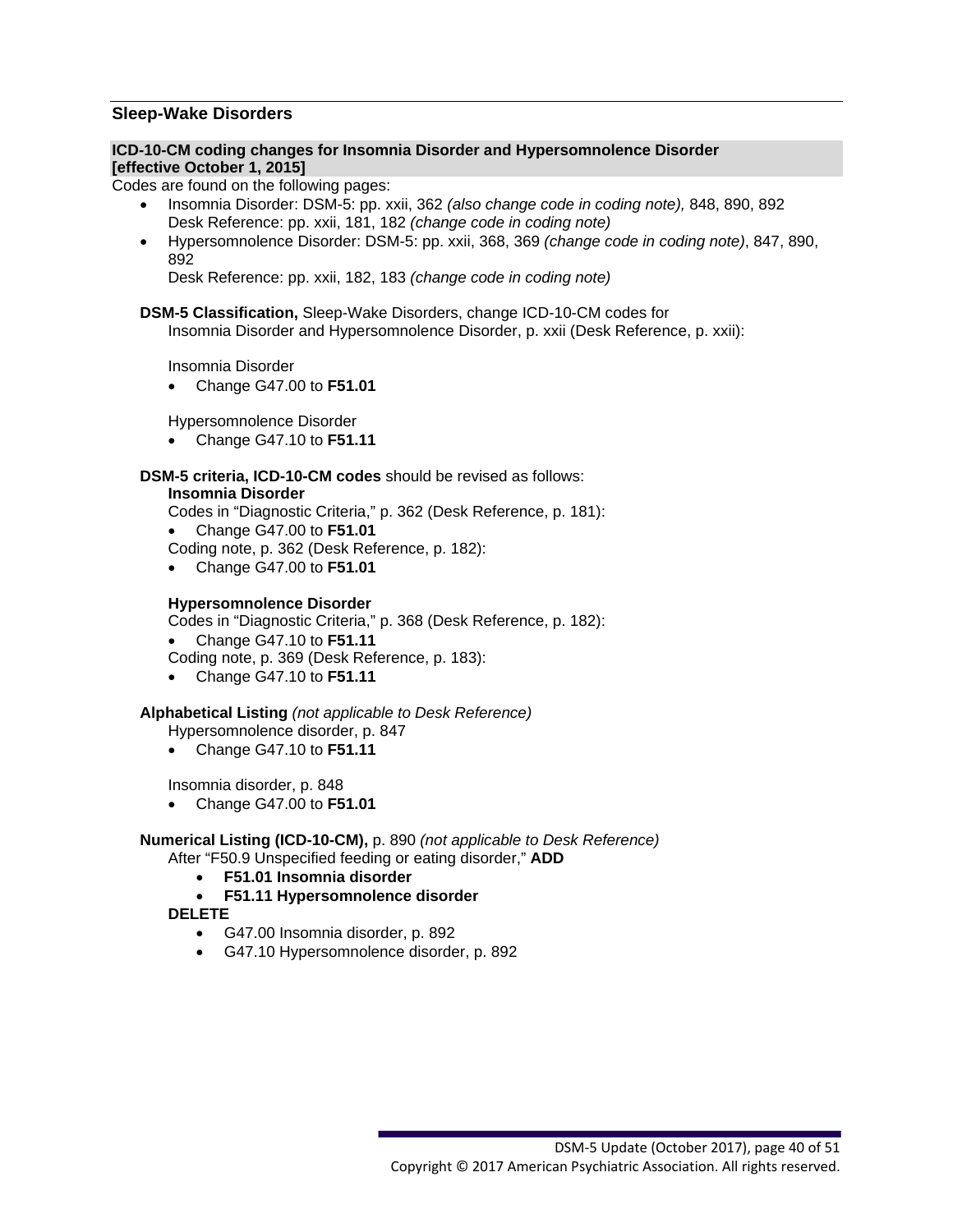## **Gender Dysphoria**

#### **ICD-10-CM coding change for Gender Dysphoria in Adolescents and Adults [effective October 1, 2016]**

Codes are found on the following pages: DSM-5: pp. xxiv, 452, 847, 890; Desk Reference: pp. xxv, 216

#### **DSM-5 Classification,** Gender Dysphoria, Gender Dysphoria in Adolescents and Adults,

- p. xxiv (Desk Reference, p. xxv):
- Change F64.1 to **F64.0**

## **DSM-5 criteria, ICD-10-CM code** for **Gender Dysphoria in Adolescents and Adults** should be

- revised as follows, p. 452 (Desk Reference, p. 216):
- Change F64.1 to **F64.0**

**Alphabetical Listing**, p. 847 *(not applicable to Desk Reference)*

- Change the **ICD-10-CM** code for Gender dysphoria in adolescents and adults as follows:
- Change F64.1 to **F64.0**

#### **Numerical Listing (ICD-10-CM)**, p. 890 *(not applicable to Desk Reference)*

Change the **ICD-10-CM** code for Gender dysphoria in adolescents and adults as follows:

Change F64.1 to **F64.0**

## **Disruptive, Impulse-Control, and Conduct Disorders**

#### **ICD-10-CM coding change for Kleptomania [effective October 1, 2015]**

Codes are found on the following pages: DSM-5: pp. xxiv, 478, 848, 890*;*  Desk Reference: pp. xxvi, 225

> **DSM-5 Classification,** Disruptive, Impulse-Control, and Conduct Disorders: Kleptomania, p. xxiv (Desk Reference, p. xxvi):

- 
- Change F63.3 to **F63.2**

#### **DSM-5 criteria, ICD-10-CM code** for **Kleptomania** should be revised as follows, p. 478 (Desk Reference, p. 225):

Change F63.3 to **F63.2** 

**Alphabetical Listing**, p. 848 *(not applicable to Desk Reference)*

Replace the ICD-10-CM code as follows for Kleptomania:

Change F63.3 to **F63.2** 

#### **Numerical Listing (ICD-10-CM)**, p. 890 *(not applicable to Desk Reference)*:

- Change F63.3 to **F63.2** Kleptomania
- Move **F63.2 Kleptomania** to precede "F63.3 Trichotillomania (hair-pulling disorder)"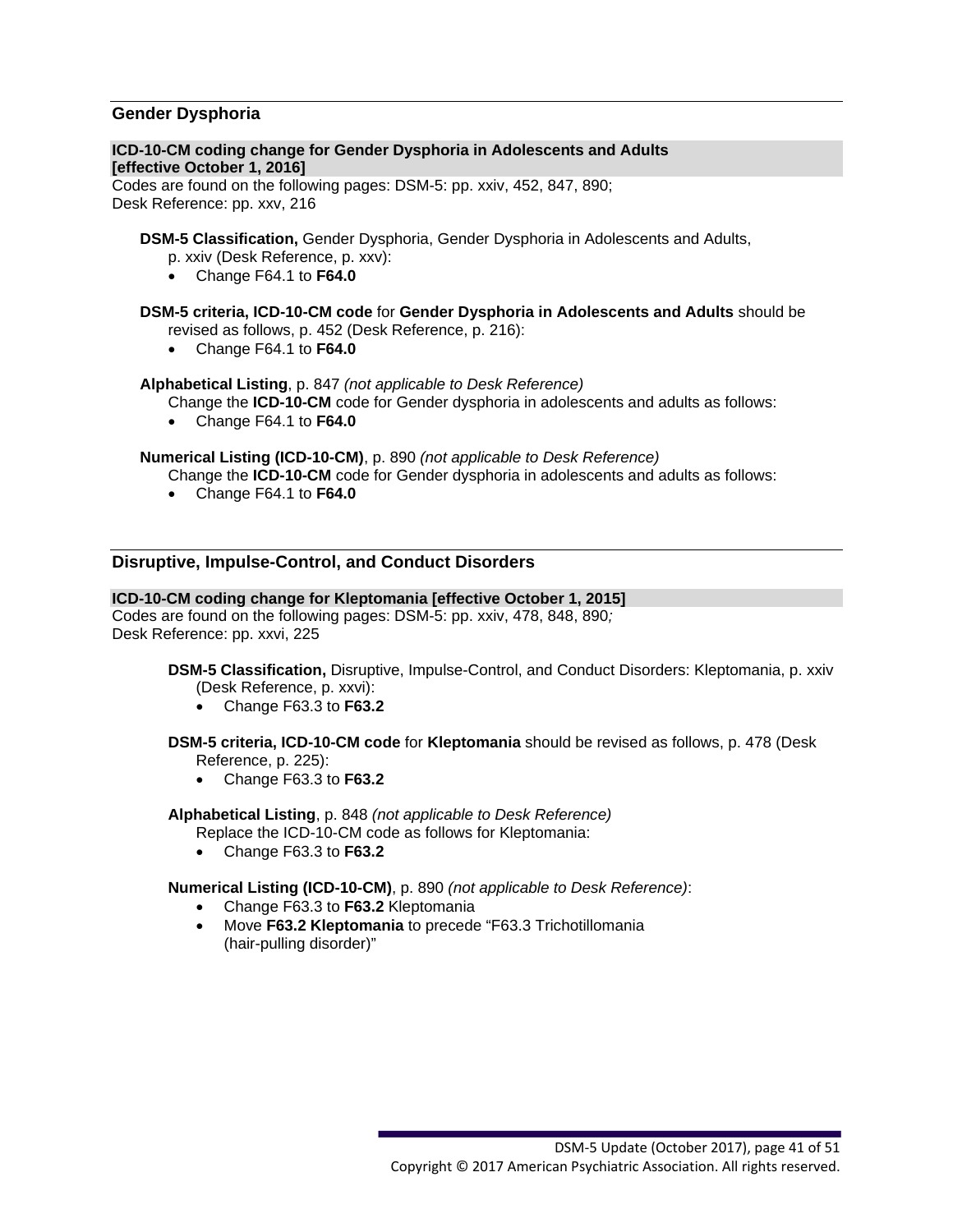**Neurocognitive Disorders [effective October 1, 2015] DSM-5 Classification Excerpt for** 

**Major Neurocognitive Disorders Due to Possible Etiologies** 

DSM-5, pp. xxx–xxxii; Desk Reference, pp. xxxiii–xxxvi

#### **Updates to the DSM-5 Classification contain revised coding and notes for the major neurocognitive disorders due to possible etiologies (neurocognitive disorders without coding changes are not included):**

Major Neurocognitive Disorder Due to Alzheimer's Disease Major Frontotemporal Neurocognitive Disorder Major Neurocognitive Disorder With Lewy Bodies Major Vascular Neurocognitive Disorder Major Neurocognitive Disorder Due to Parkinson's Disease

## **Major and Mild Neurocognitive Disorders (602)** *[\*299 in Desk Reference]*

*Specify* whether due to: Alzheimer's disease, Frontotemporal lobar degeneration, Lewy body disease, Vascular disease, Traumatic brain injury, Substance/medication use, HIV infection, Prion disease, <sup>a</sup>Specify Without behavioral disturbance, With behavioral disturbance. *For mild neurocognitive disorder, behavioral disturbance cannot be coded but should still be indicated in writing.* 

<sup>b</sup>*Specify* current severity: Mild, Moderate, Severe. *This specifier applies only to major neurocognitive disorders (including probable and possible).* 

**Note:** As indicated for each subtype, an additional medical code is needed for major neurocognitive disorders, including those due to probable and possible medical etiologies. The medical etiology should be coded first, before the code for the major neurocognitive disorder. An additional medical code should *not* be used for mild neurocognitive disorder.

#### Major or Mild Neurocognitive Disorder Due to Alzheimer's Disease (611) *[\*305 in Desk Reference]*

| <u>I JUJ III DESKINGIGIDILGI</u> |                                                                                   |
|----------------------------------|-----------------------------------------------------------------------------------|
| $($ $, )$                        | <b>Probable Major Neurocognitive Disorder Due to Probable Alzheimer's Disease</b> |
|                                  | Note: Code first G30.9 Alzheimer's disease.                                       |
| (F02.81)                         | With behavioral disturbance                                                       |
| (F02.80)                         | Without behavioral disturbance                                                    |
| $(G31.9)$                        | Possible Major Neurocognitive Disorder Due to Possible Alzheimer's Diseaseb       |
|                                  | Note: Code first G30.9 Alzheimer's disease.                                       |
| (F02.81)                         | With behavioral disturbance                                                       |
| (F02.80)                         | Without behavioral disturbance                                                    |
| (G31.84)                         | Mild Neurocognitive Disorder Due to Alzheimer's Disease <sup>a</sup>              |

Major or Mild Frontotemporal Neurocognitive Disorder (614) *[\*306 in Desk Reference]*

|          | <b>Probable Major Neurocognitive Disorder Due to Probable Frontotemporal Lobar</b> |
|----------|------------------------------------------------------------------------------------|
|          | Degeneration <sup>b</sup>                                                          |
|          | Note: Code first G31.09 frontotemporal disease.                                    |
| (F02.81) | With behavioral disturbance                                                        |
| (F02.80) | Without behavioral disturbance                                                     |
| (631.9)  | <b>Possible Major Neurocognitive Disorder Due to Possible Frontotemporal Lobar</b> |
|          | Degeneration <sup>b</sup>                                                          |
|          | Note: Code first G31.09 frontotemporal disease.                                    |
| (F02.81) | With behavioral disturbance                                                        |
| (F02.80) | Without behavioral disturbance                                                     |
| (G31.84) | Mild Neurocognitive Disorder Due to Frontotemporal Lobar Degeneration <sup>a</sup> |
|          |                                                                                    |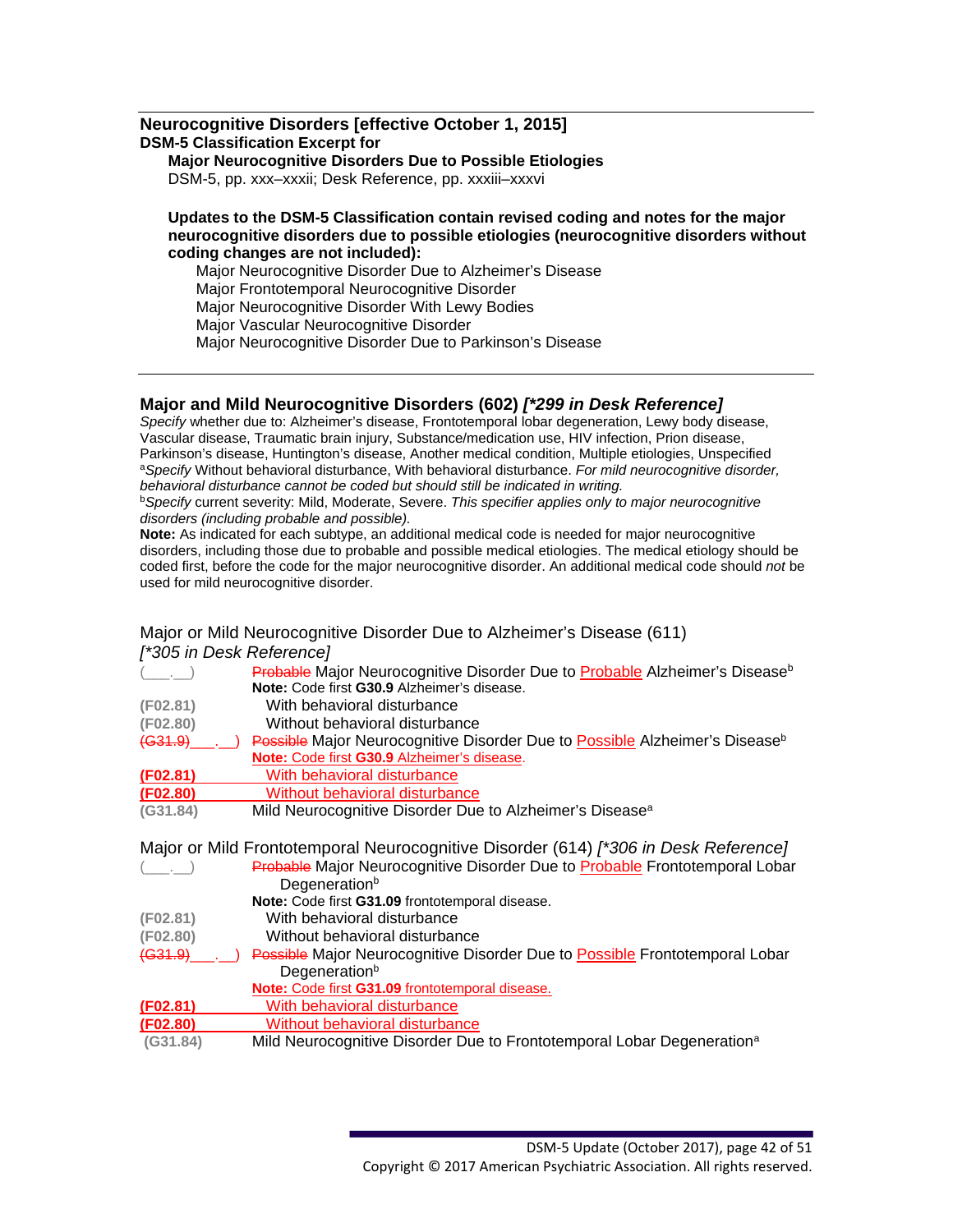### **Neurocognitive Disorders DSM-5 Classification Excerpt for Major Neurocognitive Disorders Due to Possible Etiologies** *(continued)*

Major or Mild Neurocognitive Disorder With Lewy Bodies (618) *[\*308 in Desk Reference]*

| $($ $,$     | Probable Major Neurocognitive Disorder With Probable Lewy Bodies <sup>b</sup> |
|-------------|-------------------------------------------------------------------------------|
|             | Note: Code first G31.83 Lewy body disease.                                    |
| (F02.81)    | With behavioral disturbance                                                   |
| (F02.80)    | Without behavioral disturbance                                                |
| $(G31.9)$ . | Possible Major Neurocognitive Disorder With Possible Lewy Bodies <sup>b</sup> |
|             | Note: Code first G31.83 Lewy body disease.                                    |
| (F02.81)    | With behavioral disturbance                                                   |
| (F02.80)    | Without behavioral disturbance                                                |
| (G31.84)    | Mild Neurocognitive Disorder With Lewy Bodies <sup>a</sup>                    |

## Major or Mild Vascular Neurocognitive Disorder (621) *[\*309 in Desk Reference]*

|          | $1000$ of this vacuum requestion of $2000$ and $1000$ and $1000$ in Doon requests |
|----------|-----------------------------------------------------------------------------------|
|          | Probable Major Vascular Neurocognitive Disorder Major Neurocognitive Disorder     |
|          | Probably Due to Vascular Disease <sup>b</sup>                                     |
|          | Note: No additional medical code for vascular disease.                            |
| (F01.51) | With behavioral disturbance                                                       |
| (F01.50) | Without behavioral disturbance                                                    |
| (631.9)  | Possible Major Vascular Neurocognitive Disorder Major Neurocognitive Disorder     |
|          | Possibly Due to Vascular Disease <sup>b</sup>                                     |
|          | <b>Note:</b> No additional medical code for vascular disease.                     |
| (F01.51) | With behavioral disturbance                                                       |
| (F01.50) | Without behavioral disturbance                                                    |
| (G31.84) | Mild Vascular Neurocognitive Disorder Mild Neurocognitive Disorder Due To         |
|          | Vascular Disease <sup>a</sup>                                                     |

Major or Mild Neurocognitive Disorder Due to Parkinson's Disease (636) *[\*316 in Desk Reference]*

|           | Major Neurocognitive Disorder Probably Due to Parkinson's Disease <sup>b</sup><br>Note: Code first G20 Parkinson's disease. |
|-----------|-----------------------------------------------------------------------------------------------------------------------------|
| (F02.81)  | With behavioral disturbance                                                                                                 |
| (F02.80)  | Without behavioral disturbance                                                                                              |
| $(G31.9)$ | Major Neurocognitive Disorder Possibly Due to Parkinson's Disease <sup>b</sup>                                              |
|           | Note: Code first G20 Parkinson's disease.                                                                                   |
| (F02.81)  | <b>With behavioral disturbance</b>                                                                                          |
| (F02.80)  | Without behavioral disturbance                                                                                              |
| (G31.84)  | Mild Neurocognitive Disorder Due to Parkinson's Disease <sup>a</sup>                                                        |
|           |                                                                                                                             |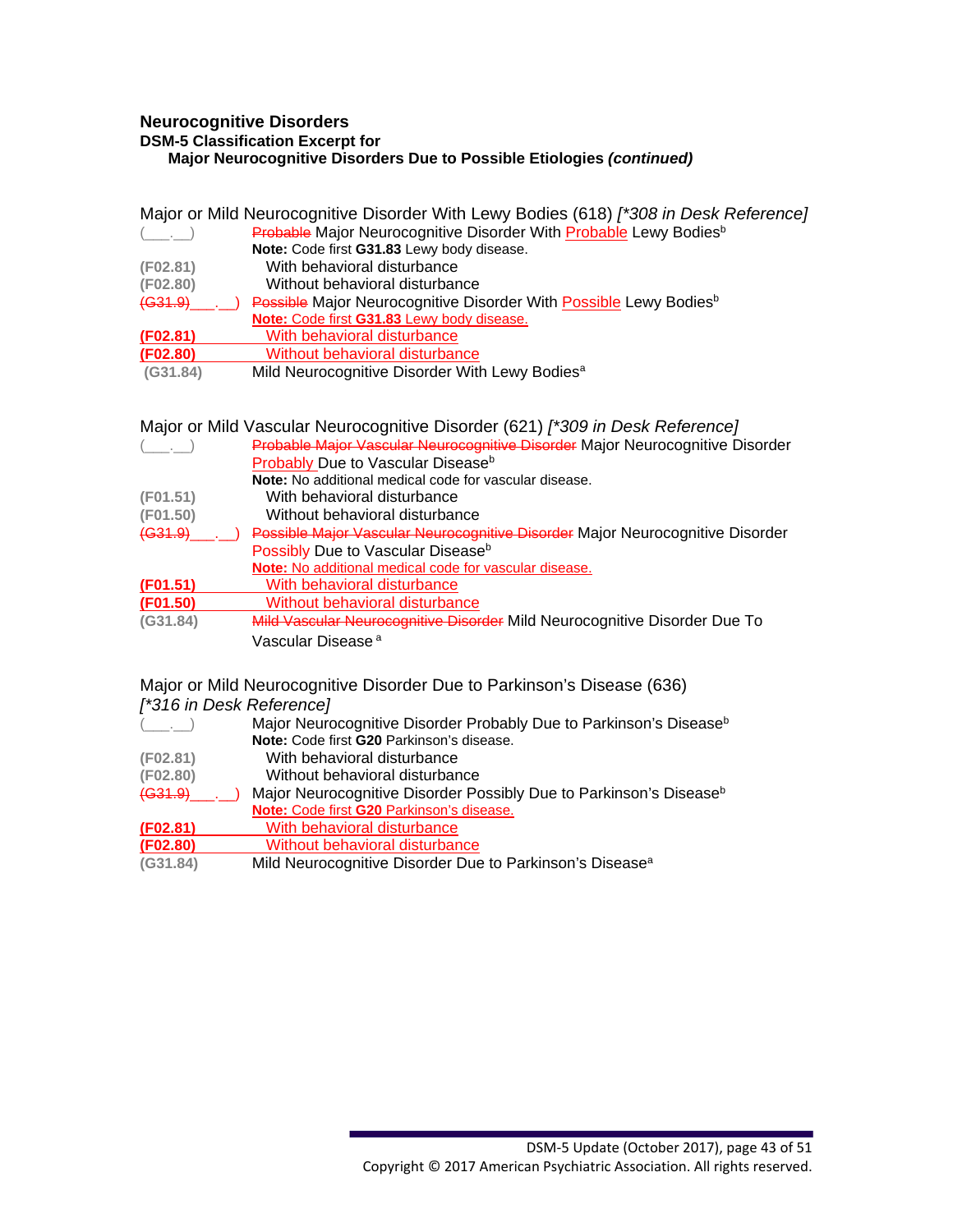## **Neurocognitive Disorders Updated Coding Table Incorporates revisions for major neurocognitive disorders due to possible etiologies**

DSM-5, pp. 603–604; Desk Reference, pp. 302–304

**Coding note:** Code based on medical or substance etiology. In some cases, there is need for an additional code for the etiological medical condition, which must immediately precede the diagnostic code for major neurocognitive disorder, as follows:

| <b>Etiological subtype</b>           | <b>Associated etiological</b><br>medical code for major<br>neurocognitive disorder <sup>a</sup> | <b>Major neurocognitive</b><br>disorder code <sup>b</sup>                                              | Mild neurocognitive disorder code <sup>c</sup>                                               |
|--------------------------------------|-------------------------------------------------------------------------------------------------|--------------------------------------------------------------------------------------------------------|----------------------------------------------------------------------------------------------|
| Alzheimer's disease                  | Probable: G30.9<br>Possible: no additional<br>medical code                                      | Probable: F02.8x<br>Possible: G31.9                                                                    | G31.84<br>(Do not use additional code for Alzheimer's<br>disease.)                           |
| Frontotemporal lobar<br>degeneration | Probable: G31.09<br>Possible: no additional<br>medical code                                     | Probable: F02.8x<br>Possible: G31.9                                                                    | G31.84<br>(Do not use additional code for frontotemporal<br>disease.)                        |
| Lewy body disease                    | Probable: G31.83<br>Possible: no additional<br>medical code                                     | Probable: F02.8x<br>Possible: G31.9                                                                    | G31.84<br>(Do not use additional code for Lewy body<br>disease.)                             |
| Vascular disease                     | No additional medical code                                                                      | Probable: F01.5x<br>Possible: G31.9                                                                    | G31.84<br>(Do not use additional code for the vascular<br>disease.)                          |
| Traumatic brain injury               | S06.2X9S                                                                                        | F02.8x                                                                                                 | G31.84<br>(Do not use additional code for the traumatic<br>brain injury.)                    |
| Substance/medication-<br>induced     | No additional medical code                                                                      | Code based on the type of<br>substance causing the<br>major neurocognitive<br>disorder <sup>c, d</sup> | Code based on the type of substance causing<br>the mild neurocognitive disorder <sup>d</sup> |
| <b>HIV</b> infection                 | <b>B20</b>                                                                                      | F02.8x                                                                                                 | G31.84<br>(Do not use additional code for HIV infection.)                                    |
| Prion disease                        | A81.9                                                                                           | F02.8x                                                                                                 | G31.84<br>(Do not use additional code for prion disease.)                                    |
| Parkinson's disease                  | Probable: G20<br>Possible: no additional<br>medical code                                        | Probable: F02.8x<br>Possible: no additional<br>medical code                                            | G31.84<br>(Do not use additional code for Parkinson's<br>disease.)                           |
| Huntington's disease                 | G10                                                                                             | F02.8x                                                                                                 | G31.84<br>(Do not use additional code for Huntington's<br>disease.)                          |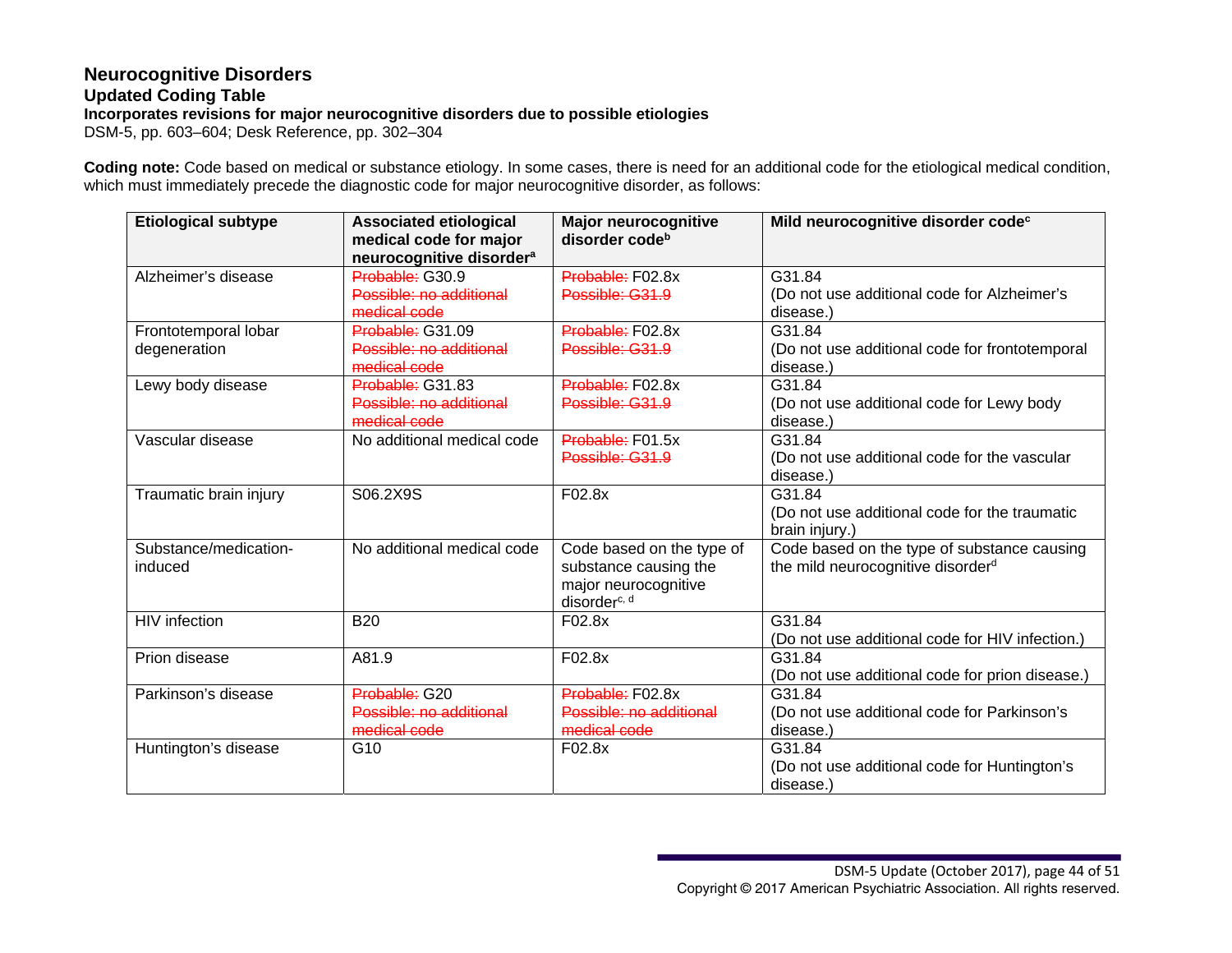## **Neurocognitive Disorders Updated Coding Table** *(continued)*

| <b>Etiological subtype</b>             | <b>Associated etiological</b><br>medical code for major<br>neurocognitive disorder <sup>a</sup>        | <b>Major neurocognitive</b><br>disorder code <sup>b</sup>                                                                                                                        | Mild neurocognitive disorder code <sup>c</sup>                                                                                                                                                                                                              |
|----------------------------------------|--------------------------------------------------------------------------------------------------------|----------------------------------------------------------------------------------------------------------------------------------------------------------------------------------|-------------------------------------------------------------------------------------------------------------------------------------------------------------------------------------------------------------------------------------------------------------|
| Due to another medical<br>condition    | Code the other medical<br>condition first (e.g., G35<br>multiple sclerosis)                            | F02.8x                                                                                                                                                                           | G31.84<br>(Do not use additional codes for the presumed<br>etiological medical conditions.)                                                                                                                                                                 |
| Due to multiple etiologies             | Code all of the etiological<br>medical conditions first (with<br>the exception of vascular<br>disease) | F02.8x (Plus the code for<br>the relevant<br>substance/medication-<br>induced major<br>neurocognitive disorders if<br>substances or medications<br>play a role in the etiology.) | G31.84<br>(Plus the code for the relevant<br>substance/medication-induced mild<br>neurocognitive disorders if substances or<br>medications play a role in the etiology.<br>Do not use additional codes for the presumed<br>etiological medical conditions.) |
| Unspecified neurocognitive<br>disorder | No additional medical code                                                                             | R41.9                                                                                                                                                                            | R41.9                                                                                                                                                                                                                                                       |

a Code first, before code for major neurocognitive disorder.

<sup>b</sup> Code fifth character based on symptom specifier: .x0 without behavioral disturbance; .x1 with behavioral disturbance (e.g., psychotic symptoms, mood disturbance, agitation, apathy, or other behavioral symptoms).

c **Note:** Behavioral disturbance specifier cannot be coded but should still be indicated in writing.

d See "Substance/Medication-Induced Major or Mild Neurocognitive Disorder."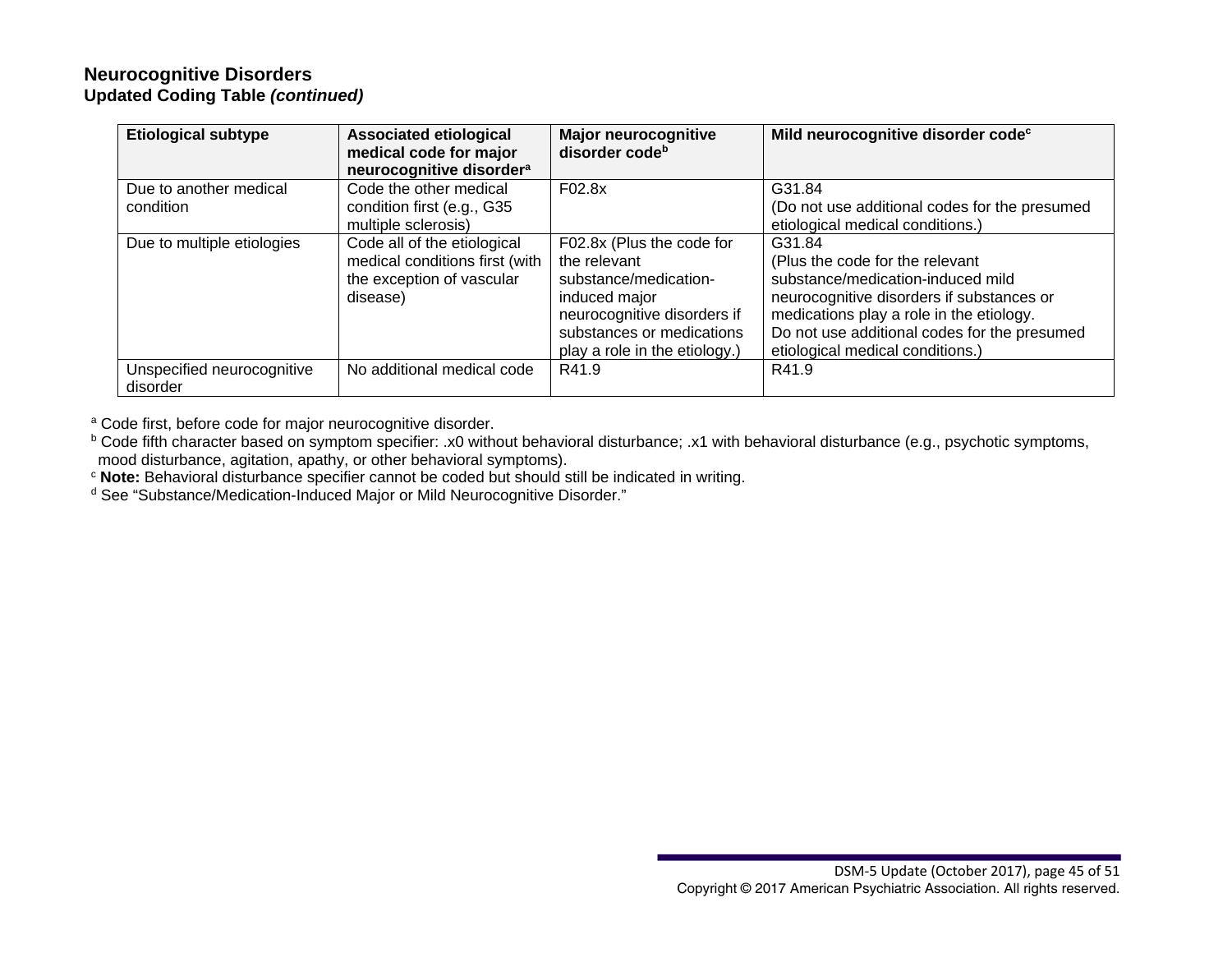## **Neurocognitive Disorders**

## **Updated Coding Notes in DSM-5 Criteria Sets**

See table for specific pages containing updates in DSM-5 and Desk Reference.

| <b>Disorder</b>                                                                                   | <b>Updated coding note</b>                                                                                                                                                                                                                                                                                                                                                                                                                                                                                                                                                                                                                                        |
|---------------------------------------------------------------------------------------------------|-------------------------------------------------------------------------------------------------------------------------------------------------------------------------------------------------------------------------------------------------------------------------------------------------------------------------------------------------------------------------------------------------------------------------------------------------------------------------------------------------------------------------------------------------------------------------------------------------------------------------------------------------------------------|
| <b>Major or Mild</b><br>Neurocognitive<br><b>Disorder Due to</b><br>Alzheimer's<br><b>Disease</b> | Coding note: For probable major neurocognitive disorder due to probable Alzheimer's<br>disease, with behavioral disturbance, code first G30.9 Alzheimer's disease, followed by<br>F02.81 major neurocognitive disorder due to Alzheimer's disease. For probable major<br>neurocognitive disorder due to probable Alzheimer's disease, without behavioral<br>disturbance, code first G30.9 Alzheimer's disease, followed by F02.80 major<br>neurocognitive disorder due to Alzheimer's disease, without behavioral disturbance.                                                                                                                                    |
|                                                                                                   | For possible major neurocognitive disorder due to possible Alzheimer's disease, with<br>behavioral disturbance, code first G31.9 G30.9 possible major neurocognitive disorder<br>due to Alzheimer's disease, followed by F02.81. For major neurocognitive disorder due<br>to possible Alzheimer's disease, without behavioral disturbance, code first G30.9<br>Alzheimer's disease, followed by F02.80. (Note: Do not use the additional code for<br>Alzheimer's disease. Behavioral disturbance cannot be coded but should still be<br>indicated in writing.)                                                                                                    |
|                                                                                                   | For mild neurocognitive disorder due to Alzheimer's disease, code G31.84. (Note: Do not<br>use the additional code for Alzheimer's disease. Behavioral disturbance cannot be coded<br>but should still be indicated in writing.)                                                                                                                                                                                                                                                                                                                                                                                                                                  |
|                                                                                                   | This coding note appears in DSM-5, pp. 611–612; in Desk Reference, p. 306.                                                                                                                                                                                                                                                                                                                                                                                                                                                                                                                                                                                        |
| <b>Major or Mild</b><br>Frontotemporal<br>Neurocognitive<br><b>Disorder</b>                       | Coding note: For <b>probable</b> major neurocognitive disorder due to <i>probable</i><br>frontotemporal lobar degeneration, with behavioral disturbance, code first G31.09<br>frontotemporal disease, followed by F02.81 probable major neurocognitive disorder due<br>to frontotemporal lobar degeneration, with behavioral disturbance. For probable major<br>neurocognitive disorder due to probable frontotemporal lobar degeneration, without<br>behavioral disturbance, code first G31.09 frontotemporal disease, followed by F02.80<br>probable major neurocognitive disorder due to frontotemporal lobar degeneration,<br>without behavioral disturbance. |
|                                                                                                   | For possible major neurocognitive disorder due to possible frontotemporal lobar<br>degeneration, with behavioral disturbance, code first G31.9-G31.09 possible major<br>neurocognitive disorder due to frontotemporal disease, followed by F02.81. For major<br>neurocognitive disorder due to possible frontotemporal lobar degeneration, without<br>behavioral disturbance, code first G31.09 frontotemporal disease, followed by F02.80.<br>(Note: Do not use the additional code for frontotemporal disease. Behavioral disturbance<br>cannot be coded but should still be indicated in writing.)                                                             |
|                                                                                                   | For mild neurocognitive disorder due to frontotemporal lobar degeneration, code G31.84.<br>(Note: Do not use the additional code for frontotemporal disease. Behavioral disturbance<br>cannot be coded but should still be indicated in writing.)                                                                                                                                                                                                                                                                                                                                                                                                                 |
|                                                                                                   | This coding note appears in DSM-5, p. 615; in Desk Reference, pp. 307-308.                                                                                                                                                                                                                                                                                                                                                                                                                                                                                                                                                                                        |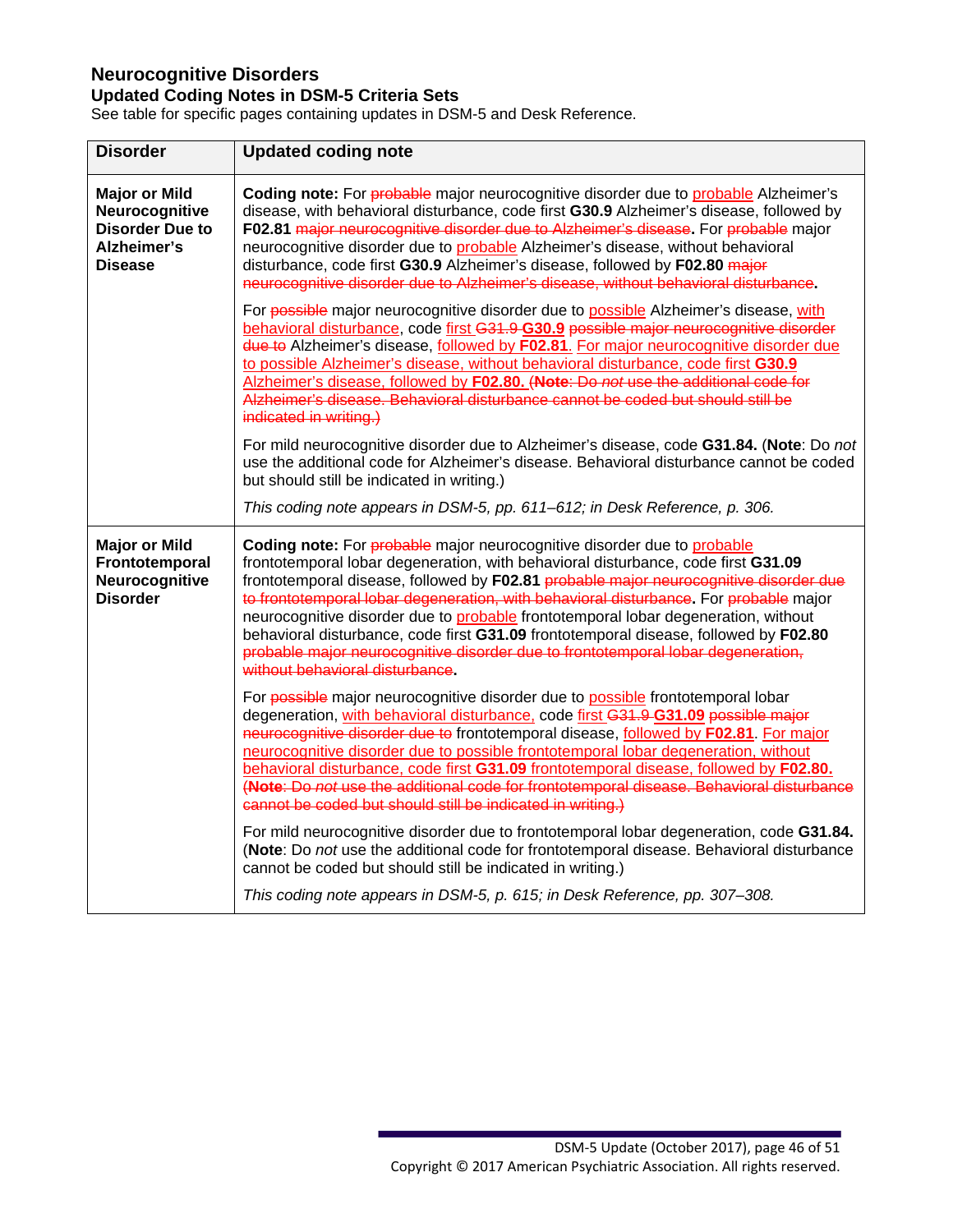## **Neurocognitive Disorders Updated Coding Notes in DSM-5 Criteria Sets** *(continued)*

| <b>Disorder</b>                                                                                   | <b>Updated coding note</b>                                                                                                                                                                                                                                                                                                                                                                                                                                                                                                                                                                         |
|---------------------------------------------------------------------------------------------------|----------------------------------------------------------------------------------------------------------------------------------------------------------------------------------------------------------------------------------------------------------------------------------------------------------------------------------------------------------------------------------------------------------------------------------------------------------------------------------------------------------------------------------------------------------------------------------------------------|
| <b>Major or Mild</b><br>Neurocognitive<br><b>Disorder With</b><br><b>Lewy Bodies</b>              | Coding note: For probable major neurocognitive disorder with probable Lewy bodies, with<br>behavioral disturbance, code first G31.83 Lewy body disease, followed by F02.81 probable<br>major neurocognitive disorder with Lewy bodies, with behavioral disturbance. For probable<br>major neurocognitive disorder with probable Lewy bodies, without behavioral disturbance,<br>code first G31.83 Lewy body disease, followed by F02.80 probable major neurocognitive<br>disorder with Lewy bodies, without behavioral disturbance.                                                                |
|                                                                                                   | For possible major neurocognitive disorder with possible Lewy bodies, with behavioral<br>disturbance, code first G31.9 G31.83 possible major neurocognitive disorder with Lewy<br>bodies Lewy body disease, followed by F02.81. For possible major neurocognitive disorder<br>with possible Lewy bodies, without behavioral disturbance, code first G31.83 Lewy body<br>disease, followed by F02.80. (Note: Do not use the additional code for Lewy body disease.<br>Behavioral disturbance cannot be coded but should still be indicated in writing.)                                             |
|                                                                                                   | For mild neurocognitive disorder with Lewy bodies, code G31.84. (Note: Do not use the<br>additional code for Lewy body disease. Behavioral disturbance cannot be coded but should<br>still be indicated in writing.)                                                                                                                                                                                                                                                                                                                                                                               |
|                                                                                                   | This coding note appears in DSM-5, pp. 618–619; in Desk Reference, p. 309.                                                                                                                                                                                                                                                                                                                                                                                                                                                                                                                         |
| <b>Major or Mild</b><br><b>Vascular</b><br>Neurocognitive<br><b>Disorder</b>                      | Coding note: For probable major vascular neurocognitive disorder probably due to<br>vascular disease, with behavioral disturbance, code F01.51. For probable major vascular<br>neurocognitive disorder probably due to vascular disease, without behavioral disturbance,<br>code F01.50. An additional medical code for the vascular disease is not needed.                                                                                                                                                                                                                                        |
|                                                                                                   | For possible major vascular neurocognitive disorder possibly due to vascular disease, with<br>or without behavioral disturbance, code G31.9 F01.51. For major neurocognitive disorder<br>possibly due to vascular disease, without behavioral disturbance, code F01.50. An<br>additional medical code for the <b>cerebrovascular</b> disease is not needed.                                                                                                                                                                                                                                        |
|                                                                                                   | For mild vascular neurocognitive disorder due to vascular disease, code G31.84. (Note:<br>Do not use an additional code for the vascular disease. Behavioral disturbance cannot be<br>coded but should still be indicated in writing.)                                                                                                                                                                                                                                                                                                                                                             |
|                                                                                                   | This coding note appears in DSM-5, p. 621; in Desk Reference, p. 310.                                                                                                                                                                                                                                                                                                                                                                                                                                                                                                                              |
| <b>Major or Mild</b><br>Neurocognitive<br><b>Disorder Due to</b><br>Parkinson's<br><b>Disease</b> | Coding note: For major neurocognitive disorder probably due to Parkinson's disease, with<br>behavioral disturbance, code first G20 Parkinson's disease, followed by F02.81 major<br>neurocognitive disorder probably due to Parkinson's disease, with behavioral disturbance.<br>For major neurocognitive disorder probably due to Parkinson's disease, without behavioral<br>disturbance, code first G20 Parkinson's disease, followed by F02.80 major neurocognitive<br>disorder probably due to Parkinson's disease, without behavioral disturbance.                                            |
|                                                                                                   | For major neurocognitive disorder possibly due to Parkinson's disease, with behavioral<br>disturbance, code first G31.9 major neurocognitive disorder possibly due to Parkinson's<br>disease, with behavioral disturbance G20 Parkinson's disease, followed by F02.81. For<br>major neurocognitive disorder possibly due to Parkinson's disease, without behavioral<br>disturbance, code first G20 Parkinson's disease, followed by F02.80. (Note: Do not use the<br>additional code for Parkinson's disease. Behavioral disturbance cannot be coded but<br>should still be indicated in writing.) |
|                                                                                                   | For mild neurocognitive disorder due to Parkinson's disease, code G31.84. (Note: Do not<br>use the additional code for Parkinson's disease. Behavioral disturbance cannot be coded<br>but should still be indicated in writing.)                                                                                                                                                                                                                                                                                                                                                                   |
|                                                                                                   | This coding note appears in DSM-5, pp. 636–637; in Desk Reference, p. 317.                                                                                                                                                                                                                                                                                                                                                                                                                                                                                                                         |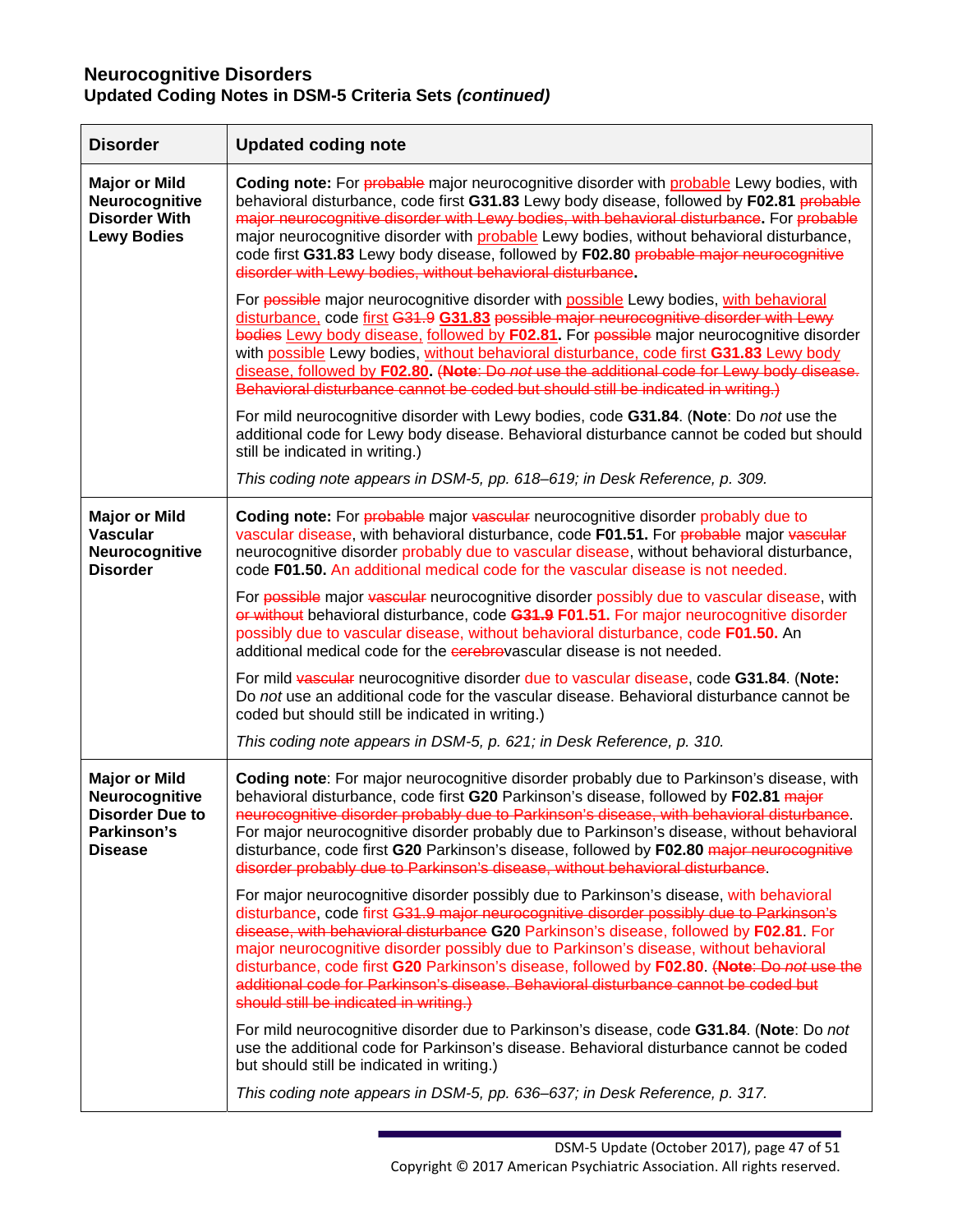## **Neurocognitive Disorders Alphabetical Listing of DSM-5 Diagnoses and Codes (ICD-10-CM)**

This excerpt provides the updated ICD-10-CM codes for major neurocognitive disorders due to possible etiologies and reintegrates their placement within the listing. (DSM-5 only, pp. 849–850; not applicable to Desk Reference)

ICD-10-CM codes are to be used for coding purposes in the United States starting October 1, 2015.

| <b>ICD-10-CM</b> | Disorder, condition, or problem                                                                                               |  |  |
|------------------|-------------------------------------------------------------------------------------------------------------------------------|--|--|
|                  | Major neurocognitive disorder due to another medical condition                                                                |  |  |
| F02.81           | With behavioral disturbance                                                                                                   |  |  |
| F02.80           | Without behavioral disturbance                                                                                                |  |  |
|                  | Major neurocognitive disorder due to HIV infection<br>(code first B20 HIV infection)                                          |  |  |
| F02.81           | With behavioral disturbance                                                                                                   |  |  |
| F02.80           | Without behavioral disturbance                                                                                                |  |  |
|                  | Major neurocognitive disorder due to Huntington's disease<br>(code first G10 Huntington's disease)                            |  |  |
| F02.81           | With behavioral disturbance                                                                                                   |  |  |
| F02.80           | Without behavioral disturbance                                                                                                |  |  |
|                  | Major neurocognitive disorder due to multiple etiologies                                                                      |  |  |
| F02.81           | With behavioral disturbance                                                                                                   |  |  |
| F02.80           | Without behavioral disturbance                                                                                                |  |  |
|                  | Major neurocognitive disorder due to possible Alzheimer's<br>disease (code first G30.9 Alzheimer's disease)                   |  |  |
|                  | Major neurocognitive disorder due to probable Alzheimer's<br>disease (code first G30.9 Alzheimer's disease)                   |  |  |
| F02.81           | With behavioral disturbance                                                                                                   |  |  |
| F02.80           | Without behavioral disturbance                                                                                                |  |  |
|                  | Major neurocognitive disorder due to possible frontotemporal<br>lobar degeneration (code first G31.09 frontotemporal disease) |  |  |
|                  | Major neurocognitive disorder due to probable frontotemporal<br>lobar degeneration (code first G31.09 frontotemporal disease) |  |  |
| F02.81           | With behavioral disturbance                                                                                                   |  |  |
| F02.80           | Without behavioral disturbance                                                                                                |  |  |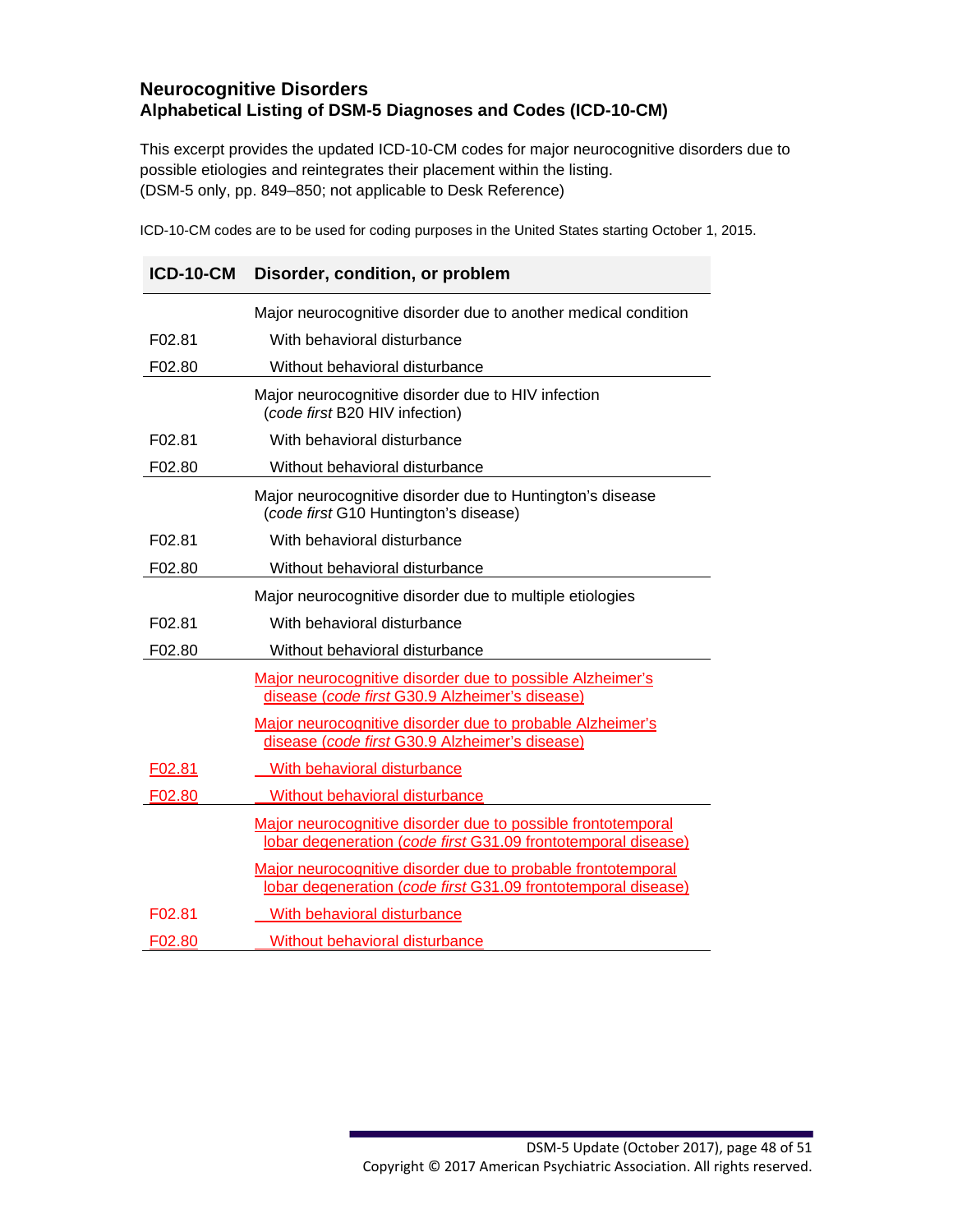## **Neurocognitive Disorders Alphabetical Listing of DSM-5 Diagnoses and Codes (ICD-10-CM)** *(continued)*

| <b>ICD-10-CM</b>   | Disorder, condition, or problem                                                                                                                                                    |
|--------------------|------------------------------------------------------------------------------------------------------------------------------------------------------------------------------------|
| <del>G31.9</del>   | Major neurocognitive disorder with possible Lewy bodies,<br>Possible<br>(code first G31.83 Lewy body disease)                                                                      |
|                    | Major neurocognitive disorder with <b>probable</b> Lewy bodies,<br>Probable<br>(code first G31.83 Lewy body disease)                                                               |
| F <sub>02.81</sub> | With behavioral disturbance                                                                                                                                                        |
| F02.80             | Without behavioral disturbance                                                                                                                                                     |
| G31.9              | Major neurocognitive disorder possibly due to Parkinson's<br>disease, Possible (code first G20 Parkinson's disease)                                                                |
|                    | Major neurocognitive disorder probably due to Parkinson's<br>disease, Probable (code first G20 Parkinson's disease)                                                                |
| F02.81             | With behavioral disturbance                                                                                                                                                        |
| F02.80             | Without behavioral disturbance                                                                                                                                                     |
|                    | Major neurocognitive disorder due to prion disease<br>(code first A81.9 prion disease)                                                                                             |
| F02.81             | With behavioral disturbance                                                                                                                                                        |
| F02.80             | Without behavioral disturbance                                                                                                                                                     |
|                    | Major neurocognitive disorder due to traumatic brain injury (code<br>first S06.2X9S diffuse traumatic brain injury with loss of<br>consciousness of unspecified duration, sequela) |
| F <sub>02.81</sub> | With behavioral disturbance                                                                                                                                                        |
| F02.80             | Without behavioral disturbance                                                                                                                                                     |
| G31.9              | Major vascular neurocognitive disorder possibly due to vascular<br>disease, Possible                                                                                               |
|                    | Major vascular neurocognitive disorder probably due to vascular<br>disease, Probable                                                                                               |
| F01.51             | With behavioral disturbance                                                                                                                                                        |
| F01.50             | Without behavioral disturbance                                                                                                                                                     |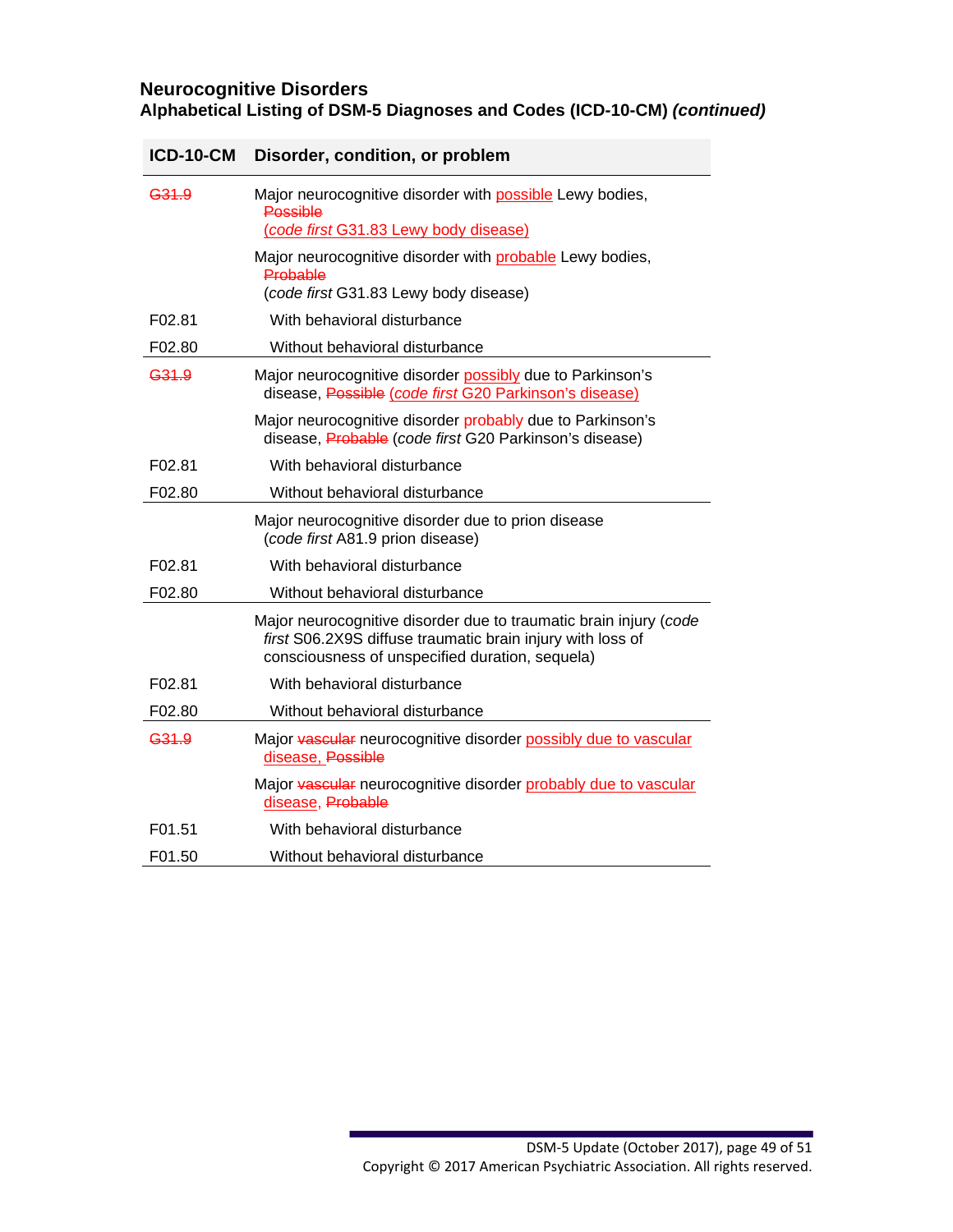## **Neurocognitive Disorders Numerical Listing of DSM-5 Diagnoses and Codes (ICD-10-CM)**

This excerpt provides the updated ICD-10-CM codes for major neurocognitive disorders due to possible etiologies and reintegrates their placement with other major neurocognitive disorders in the listing. Disorders outside this category or alphanumerical set are not included here.

(DSM-5 only, pp. 877–878; on p. 892, delete the ICD-10-CM code G31.9 and all corresponding entries; not applicable to Desk Reference)

ICD-10-CM codes are to be used for coding purposes in the United States starting October 1, 2015.

| <b>ICD-10-CM</b> | Disorder, condition, or problem                                                                                                                                           |
|------------------|---------------------------------------------------------------------------------------------------------------------------------------------------------------------------|
| F01.50           | Major neurocognitive disorder possibly due to vascular disease,<br>Without behavioral disturbance                                                                         |
| F01.50           | Probable-Major vascular neurocognitive disorder probably due to<br>vascular disease, Without behavioral disturbance                                                       |
| F01.51           | Major neurocognitive disorder possibly due to vascular disease, With<br>behavioral disturbance                                                                            |
| F01.51           | Probable-Major vascular neurocognitive disorder probably due to<br>vascular disease, With behavioral disturbance                                                          |
| F02.80           | Major neurocognitive disorder due to another medical condition,<br>Without behavioral disturbance                                                                         |
| F02.80           | Major neurocognitive disorder due to HIV infection, Without behavioral<br>disturbance (code first B20 HIV infection)                                                      |
| F02.80           | Major neurocognitive disorder due to Huntington's disease, Without<br>behavioral disturbance (code first G10 Huntington's disease)                                        |
| F02.80           | Major neurocognitive disorder due to multiple etiologies, Without<br>behavioral disturbance                                                                               |
| F02.80           | Major neurocognitive disorder due to possible Alzheimer's disease.<br>Without behavioral disturbance (code first G30.9 Alzheimer's disease)                               |
| F02.80           | Major neurocognitive disorder <b>probably</b> due to probable Alzheimer's<br>disease, Without behavioral disturbance (code first G30.9 Alzheimer's<br>disease)            |
| F02.80           | Major neurocognitive disorder due to possible frontotemporal lobar<br>degeneration, Without behavioral disturbance (code first G31.09<br>frontotemporal disease)          |
| F02.80           | Probable Major neurocognitive disorder due to probable frontotemporal<br>lobar degeneration, Without behavioral disturbance (code first G31.09<br>frontotemporal disease) |
| F02.80           | Major neurocognitive disorder with possible Lewy bodies, Without<br>behavioral disturbance (code first G31.83 Lewy body disease)                                          |
| F02.80           | Probable Major neurocognitive disorder with probable Lewy bodies,<br>Without behavioral disturbance (code first G31.83 Lewy body disease)                                 |